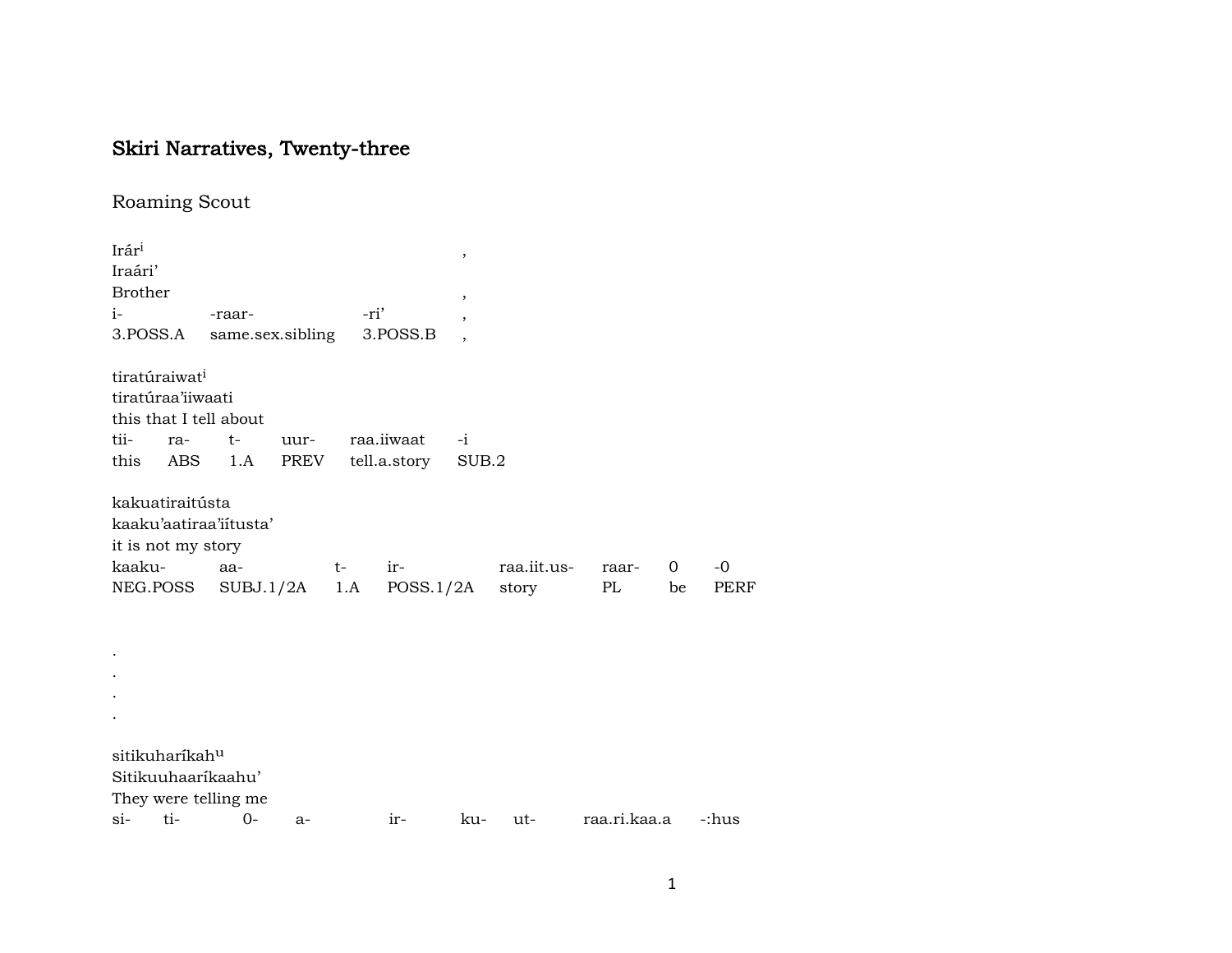| DU                                                                                            | IND.3A                                                         | 3.A                               |                                    | PREV.3A            | PL.3A                               |         | 1.P           | <b>PREV</b>                            | tell.to |                 | <b>IMPF</b> |             |                       |      |       |             |
|-----------------------------------------------------------------------------------------------|----------------------------------------------------------------|-----------------------------------|------------------------------------|--------------------|-------------------------------------|---------|---------------|----------------------------------------|---------|-----------------|-------------|-------------|-----------------------|------|-------|-------------|
| kúrahus                                                                                       |                                                                |                                   | hihirukurahus                      |                    |                                     |         |               |                                        |         |                 |             |             |                       |      |       |             |
| kúrahus                                                                                       |                                                                | hi                                | hiru                               |                    | kúrahus                             |         |               |                                        |         |                 |             |             |                       |      |       |             |
| old men,                                                                                      |                                                                | and                               | then                               |                    | an old man                          |         |               |                                        |         |                 |             |             |                       |      |       |             |
| kurahuus                                                                                      |                                                                | hi                                | hiruu                              |                    | kurahuus                            |         |               |                                        |         |                 |             |             |                       |      |       |             |
| old.man                                                                                       |                                                                | and                               | then                               |                    | old.man                             |         |               |                                        |         |                 |             |             |                       |      |       |             |
|                                                                                               |                                                                |                                   |                                    |                    |                                     |         |               |                                        |         |                 |             |             |                       |      |       |             |
|                                                                                               | ahirutatarikáhu                                                |                                   |                                    |                    |                                     |         |               |                                        |         |                 |             |             |                       |      |       |             |
| a                                                                                             | hiru                                                           |                                   | tuutattaarikaahu'                  |                    |                                     |         |               |                                        |         |                 |             |             |                       |      |       |             |
| and                                                                                           | then                                                           |                                   | he revealed it to them             |                    |                                     |         |               |                                        |         |                 |             |             |                       |      |       |             |
| a                                                                                             | hiruu                                                          | ti-                               |                                    | $0-$               | $a-$                                |         | ut-           | ak-                                    |         | raa.ri.kaa.a    |             | -:hus       |                       |      |       |             |
| and                                                                                           | then                                                           |                                   | IND.3A                             | 3.A                | PREV.3A                             |         | <b>PREV</b>   | PL.AN.3P                               |         | reveal.to       |             | <b>IMPF</b> |                       |      |       |             |
| tiráwah<br>Tiráwaahat<br>tii-<br>this<br>iríahut <sup>a</sup><br>irií'ahuuta<br>irii-<br>that | the Heavens<br>ra-<br><b>ABS</b><br>the way it is<br>ar-<br>EV | $O -$<br>3.A<br>ra-<br><b>ABS</b> | waa-<br><b>DIST</b><br>$0-$<br>3.A | ut-<br><b>PREV</b> | ahak<br>extend.in.a.line<br>0<br>be | -a      | $-0$<br>SUB.1 | SUB.4                                  |         |                 |             |             |                       |      |       |             |
|                                                                                               |                                                                |                                   |                                    |                    |                                     |         |               |                                        |         |                 |             |             |                       |      |       |             |
|                                                                                               | tíraskuratkawawukuhikuhásiška                                  |                                   |                                    |                    |                                     |         |               |                                        |         |                 |             |             |                       |      |       |             |
|                                                                                               | tiraskuúratkawaawuku                                           |                                   |                                    |                    |                                     |         |               |                                        |         |                 | hi          | kuuhásicka' |                       |      |       |             |
|                                                                                               | these things you are hearing from me                           |                                   |                                    |                    |                                     |         |               |                                        |         |                 | and         |             | you must have thought |      |       |             |
| tii-                                                                                          | ra-                                                            | $S-$                              | ku-                                |                    | uur-                                | atka'uk |               | -waawa                                 | -hus    |                 | hi          | kuur-       | ra-                   | $S-$ | wicka | $-0$        |
| this                                                                                          | <b>ABS</b>                                                     | 2.A                               | INF.B                              |                    | PREV                                |         |               | <b>DIST</b>                            |         | <b>IMPF.SUB</b> | and         | <b>DUB</b>  | <b>ABS</b>            | 2.A  | think | <b>PERF</b> |
|                                                                                               |                                                                |                                   |                                    |                    |                                     |         |               |                                        |         |                 |             |             |                       |      |       |             |
| nuratiu                                                                                       |                                                                |                                   |                                    |                    |                                     |         |               | $\boldsymbol{\zeta}\boldsymbol{\zeta}$ |         |                 |             |             |                       |      |       |             |
| ruurátii'u                                                                                    |                                                                |                                   |                                    |                    |                                     |         |               |                                        |         |                 |             |             |                       |      |       |             |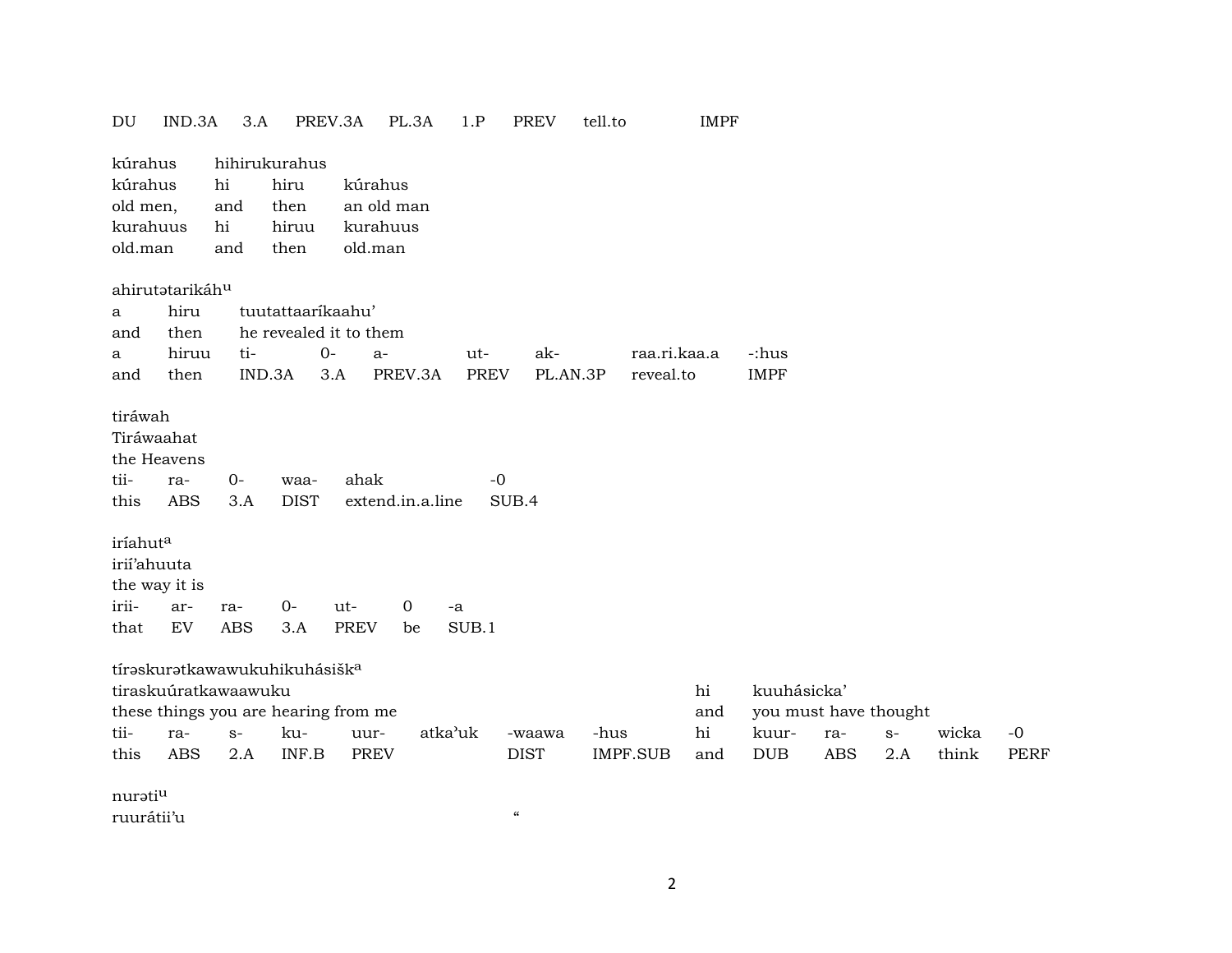| I myself                |       |                      |      |           |           |        | $\epsilon\epsilon$ |                    |      |
|-------------------------|-------|----------------------|------|-----------|-----------|--------|--------------------|--------------------|------|
| ruu-                    | ra-   | $t-$                 | $i-$ | 0         | -u        |        | $\bar{\mathbf{H}}$ |                    |      |
| then                    | ABS   | 1.A                  | SEQ  | be        | SUB.D     |        | $\pmb{\mathsf{H}}$ |                    |      |
|                         |       |                      |      |           |           |        |                    |                    |      |
| tihasiráit <sup>a</sup> |       |                      |      |           |           |        |                    |                    |      |
| Tiihasiraá'iita         |       |                      |      |           |           |        |                    | $\pmb{\mathsf{H}}$ |      |
|                         |       | You must know them   |      |           |           |        |                    | $\pmb{\mathsf{H}}$ |      |
| tiir-                   | ra-   | $S-$                 | ir-  |           | raa.iita  | $-0$   |                    | $\pmb{\mathsf{H}}$ |      |
| INFR                    | ABS   | 2.A                  |      | PREV.1/2A | know      |        | PERF               | $\pmb{\mathsf{H}}$ |      |
| Kakatiráit <sup>a</sup> |       |                      |      |           |           |        |                    |                    |      |
| Kaakaatiraá'iita        |       |                      |      |           |           |        |                    |                    |      |
| I do not know them      |       |                      |      |           |           |        | $\, ,$             |                    |      |
| kaaka-                  |       | t-                   | ir-  |           | raa.iita  |        | $-0$               |                    |      |
|                         |       | NEG.ID.1/2A 1.A      |      | PREV.1/2A | know      |        | PERF               |                    |      |
|                         |       |                      |      |           |           |        |                    |                    |      |
| kišisitikuríraiwatn     |       |                      |      |           |           |        |                    |                    |      |
| kici                    |       | sitikuriíraa'iiwat   |      |           |           |        |                    |                    |      |
| but                     |       | they told them to me |      |           |           |        |                    |                    |      |
| kici                    | $si-$ | ti-                  | $0-$ | ku-       | ri-       |        | uur-               | raa.iiwaat         | -0   |
| but                     | DU    | IND.3A               | 3.A  | 1.P       | PHYS.POSS |        | PREV               | tell.a.story       | PERF |
|                         |       |                      |      |           |           |        |                    |                    |      |
| kúrahus                 |       |                      |      |           |           |        |                    |                    |      |
| kúrahus                 |       |                      |      |           |           |        |                    |                    |      |
| the priests             |       |                      |      |           |           |        |                    |                    |      |
| kurahuus                |       |                      |      |           |           |        |                    |                    |      |
| priest                  |       |                      |      |           |           |        |                    |                    |      |
| Irár <sup>i</sup>       |       |                      |      |           |           | $\, ,$ |                    |                    |      |
| Iraári'                 |       |                      |      |           |           |        |                    |                    |      |
| <b>Brother</b>          |       |                      |      |           |           |        |                    |                    |      |
| $i-$                    |       | -raar-               |      | -ri'      |           |        |                    |                    |      |
| 3.POSS.A                |       | same.sex.sibling     |      |           | 3.POSS.B  |        |                    |                    |      |
|                         |       |                      |      |           |           |        |                    |                    |      |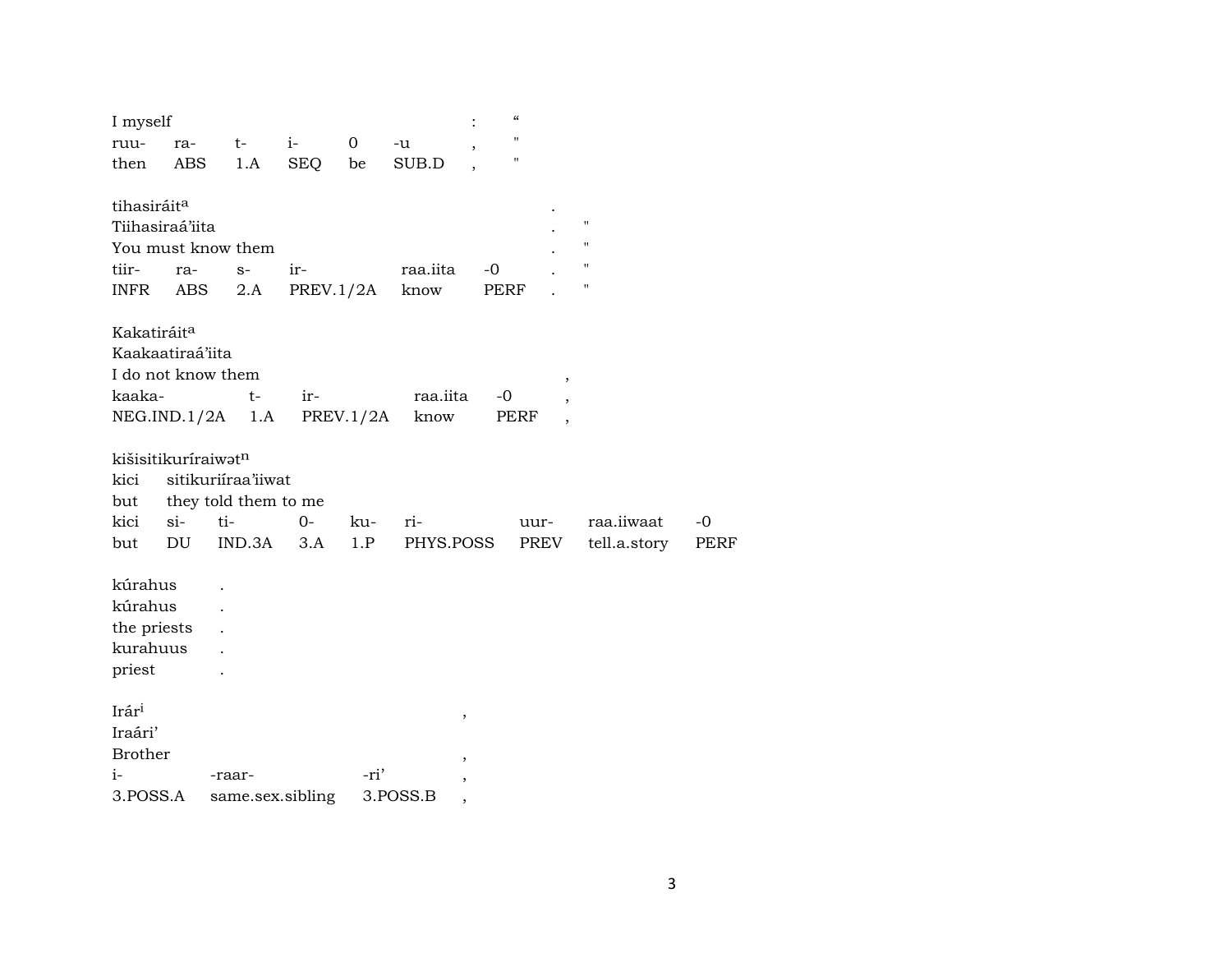| tirahísahu<br>tirahiísahu                                   |                                                                                |        |                               |                       |                      |                                                                                                     | $\, ,$                   |
|-------------------------------------------------------------|--------------------------------------------------------------------------------|--------|-------------------------------|-----------------------|----------------------|-----------------------------------------------------------------------------------------------------|--------------------------|
|                                                             | this coming dawn                                                               |        |                               |                       |                      |                                                                                                     | $\overline{\phantom{a}}$ |
| tii-                                                        | ra-                                                                            | $O -$  | a-                            | hiis-                 | a                    | -hus                                                                                                | $\overline{\phantom{a}}$ |
| this                                                        | <b>ABS</b>                                                                     | 3.A    | PREV.3A                       | morning               | come                 | IMPF.SUB                                                                                            | $\overline{\phantom{a}}$ |
| irár <sup>i</sup><br>iraári'<br>brother<br>$i-$<br>3.POSS.A |                                                                                | -raar- | same.sex.sibling              | -ri'<br>3.POSS.B      | ,<br>,<br>,          |                                                                                                     |                          |
| irápahatu<br>irápahaatu<br>that red                         |                                                                                |        |                               |                       |                      |                                                                                                     |                          |
| ii-                                                         | ra-                                                                            | $0-$   | pahaat                        | -u                    |                      |                                                                                                     |                          |
| that                                                        | ABS.                                                                           | 3.A    | be.red                        | SUB.D                 |                      |                                                                                                     |                          |
| tahapakiahu<br>we say<br>ta-<br>IND.1/2A                    | tahapaki'aahu'<br>t-                                                           | 1.A    | rak-<br>$1/2$ .PL             | waki.a<br>say.PL.IMPF | -:hus<br><b>IMPF</b> | $\boldsymbol{\mathcal{C}}$<br>$\boldsymbol{\mathcal{C}}$<br>$\mathbf{H}$<br>,<br>$\pmb{\mathsf{H}}$ |                          |
|                                                             | wituhisuruhatn<br>Wituuhiisúruuhat                                             |        | Now the dawn twilight extends |                       |                      |                                                                                                     |                          |
| wii-                                                        | ti-                                                                            | $0-$   | ut-                           | riisuur-              |                      | u.hak                                                                                               | $-0$                     |
| now                                                         | IND.3A                                                                         | 3.A    | PREV                          | dawn.twilight         |                      | extend.in.a.line                                                                                    | PERF                     |
|                                                             | nurakutakúrihit <sup>n</sup><br>ruurakuutakúrihit<br>there where it is scarlet |        |                               |                       |                      | $^{\prime}$<br>н<br>$\blacksquare$                                                                  |                          |
| ruu-                                                        | ra-                                                                            | $0-$   | ku-                           | takurihik             | $-0$                 |                                                                                                     |                          |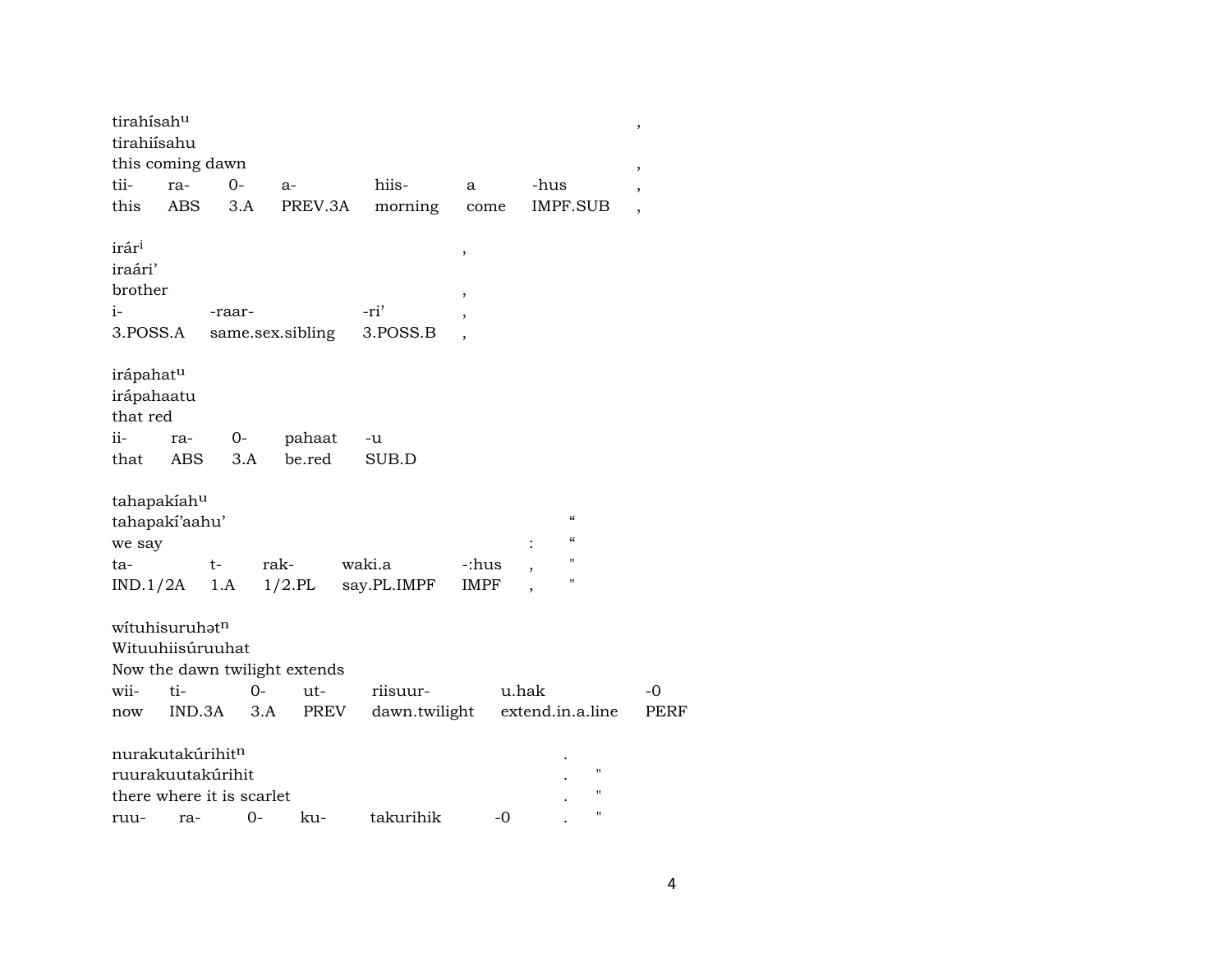there INF.A 3.A INF.B be.bright.red PERF . " Irár³ , Iraári' Brother , i- -raar- -ri' , 3.POSS.A same.sex.sibling 3.POSS.B , hirurikuwitatiriháhura hiru rikuwitatiriihaáhura' there this is where my way originated hiruu riku- wi- ta- t- ir- ri- ut- raa- hurar -0 there that.is QUOT IND.1/2A 1.A POSS.1/2A PHYS.POSS PREV way be.where.one.comes.from PERF tirətpari tirátpari I who live here tii- ra- t- warii -hus this ABS 1.A be.going.about.IMPF IMPF.SUB šahiksíšahiks cahiksícahiks Indian icaahiks icaahiks person person witirŸtkutaráwistuku , witiratkutaraáwistuku . when I paint myself witi- ra- t- ku- ta.raawis -ra'uk -hus REFL INF.A 1.A INF.B be.painted CAUS IMPF.SUB . witíratkuškarahpaháhuku

Witiratkuckarahpahaáhuku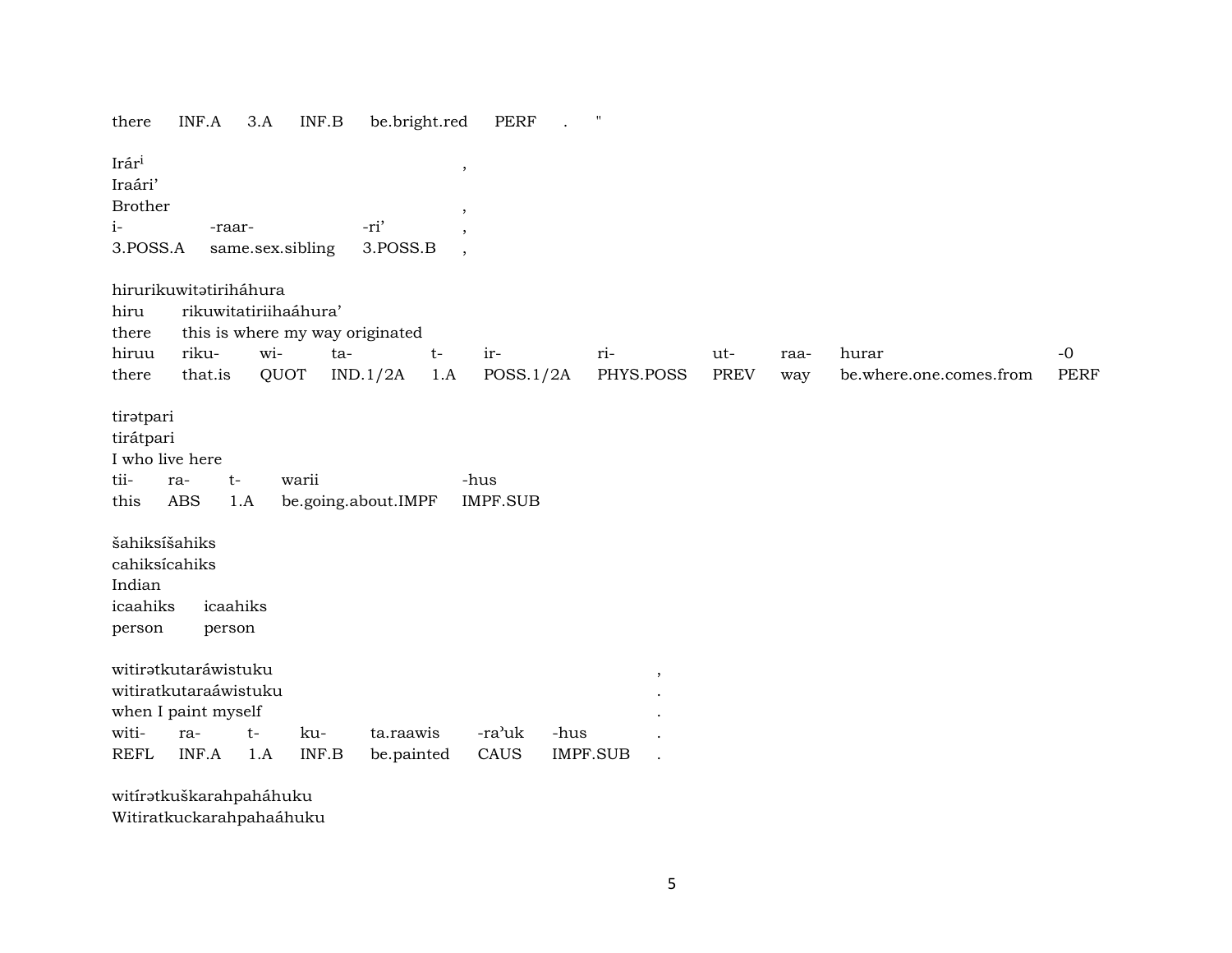|                      |                           | When I paint my face red      |                    |                  |               |                     |                |                 |      |    |             |            |                  |    |       |
|----------------------|---------------------------|-------------------------------|--------------------|------------------|---------------|---------------------|----------------|-----------------|------|----|-------------|------------|------------------|----|-------|
| witi-                | ra-                       | $t-$                          | ku-                | icka-            | raar-         | pahaat              | -ra'uk         | -hus            |      |    |             |            |                  |    |       |
| <b>REFL</b>          | INF.A                     | 1.A                           | INF.B              | face             | <b>ITER</b>   | be.red              | CAUS           | <b>IMPF.SUB</b> |      |    |             |            |                  |    |       |
|                      |                           |                               |                    |                  |               |                     |                |                 |      |    |             |            |                  |    |       |
|                      | nikutuháhura              |                               |                    |                  |               |                     |                |                 |      |    |             |            |                  |    |       |
|                      | rikutuuhaáhura'           |                               |                    |                  |               |                     |                |                 |      |    |             |            |                  |    |       |
|                      |                           | that is the source of the way |                    |                  |               |                     |                |                 |      |    |             |            |                  |    |       |
| riku-                | ti-                       |                               | $O -$<br>ut-       |                  | raa.hurar     | $-0$                |                |                 |      |    |             |            |                  |    |       |
| that.is              |                           | IND.3A                        | <b>PREV</b><br>3.A |                  | be.the.origin | <b>PERF</b>         |                |                 |      |    |             |            |                  |    |       |
|                      |                           |                               |                    |                  |               |                     |                |                 |      |    |             |            |                  |    |       |
| Hi                   |                           | irár <sup>i</sup>             |                    |                  |               |                     |                |                 |      |    |             |            |                  |    |       |
| Hi                   | $\overline{\phantom{a}}$  | iraári'                       |                    |                  |               | ,                   |                |                 |      |    |             |            |                  |    |       |
| And                  |                           | brother                       |                    |                  |               |                     |                |                 |      |    |             |            |                  |    |       |
| hi                   | $\overline{ }$ ,          | $i-$                          | -raar-             |                  | -ri'          | ,                   |                |                 |      |    |             |            |                  |    |       |
|                      | $\cdot$                   | 3.POSS.A                      |                    |                  |               |                     |                |                 |      |    |             |            |                  |    |       |
| and                  | $\cdot$                   |                               |                    | same.sex.sibling |               | 3.POSS.B<br>$\cdot$ |                |                 |      |    |             |            |                  |    |       |
|                      |                           |                               |                    |                  |               |                     |                |                 |      |    |             |            |                  |    |       |
|                      |                           | kukariritiriraruratiu         |                    |                  |               |                     |                |                 |      |    |             |            |                  |    |       |
|                      | kukariiriitíriira'        |                               |                    |                  |               |                     |                |                 |      |    |             | ruurátii'u |                  |    |       |
|                      |                           | it is not my own way          |                    |                  |               |                     |                |                 |      |    |             | I myself   |                  |    |       |
| ku-                  | karii-                    |                               | rii-               | $t-$             | ir-           | ri-                 |                | uur-            | raa- | 0  | $-0$        | ruu- ra-   | $t - i$          | 0  | $-u$  |
| <b>INDF</b>          |                           | EMPH.NEG                      | ASSR               | 1.A              | POSS.1/2A     | PHYS.POSS           |                | POSS.A          | way  | be | <b>PERF</b> |            | then ABS 1.A SEQ | be | SUB.D |
|                      |                           |                               |                    |                  |               |                     |                |                 |      |    |             |            |                  |    |       |
|                      |                           | witíratkuškarahpaháhuku       |                    |                  |               |                     |                |                 |      |    |             |            |                  |    |       |
|                      |                           | witiratkuckarahpahaáhuku      |                    |                  |               |                     |                |                 |      |    |             |            |                  |    |       |
|                      |                           | when I paint my face red      |                    |                  |               |                     |                |                 |      |    |             |            |                  |    |       |
| witi-                | ra-                       | $t-$                          | ku-                | icka-            | raar-         | pahaat              | -ra'uk         | -hus            |      |    |             |            |                  |    |       |
| <b>REFL</b>          | INF.A                     | 1.A                           | INF.B              | face             | <b>ITER</b>   | be.red              | CAUS           | <b>IMPF.SUB</b> |      |    |             |            |                  |    |       |
|                      |                           |                               |                    |                  |               |                     |                |                 |      |    |             |            |                  |    |       |
| $\cdot$              | hirukutaruhú <sup>u</sup> |                               |                    |                  |               |                     |                |                 |      |    |             |            |                  |    |       |
| $\bullet$            | Hiru                      | kutaruuhú'u                   |                    |                  |               |                     |                |                 |      |    |             |            |                  |    |       |
| $\ddot{\phantom{1}}$ | There                     | it is his way                 |                    |                  |               |                     |                |                 |      |    |             |            |                  |    |       |
|                      | hiruu                     | ku-                           | ti-                | $0-$             |               |                     |                |                 |      |    |             |            |                  |    |       |
|                      |                           |                               |                    |                  | a-            | raa.uhur            | $\overline{a}$ |                 |      |    |             |            |                  |    |       |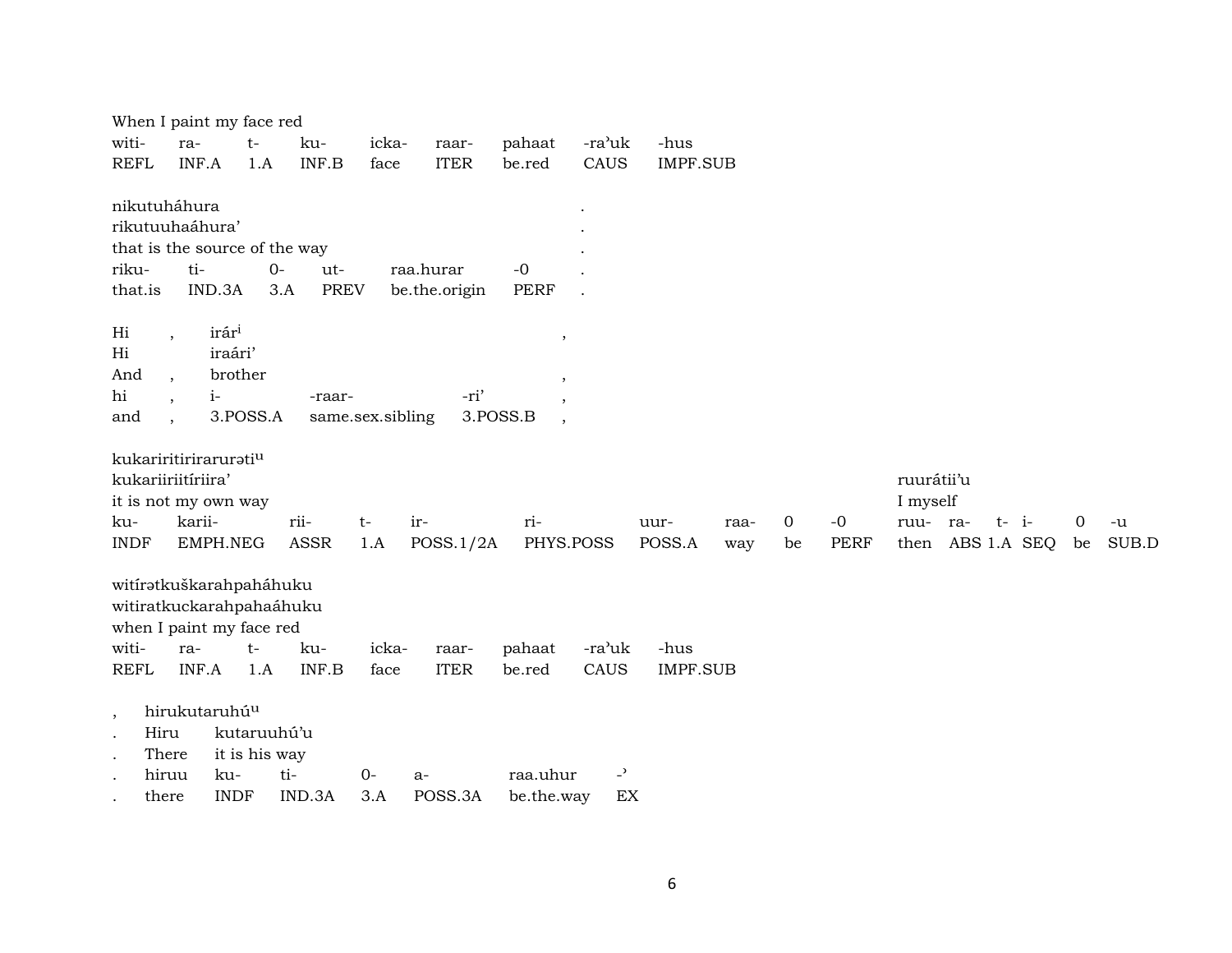| tírahu                                                                                 |                                                  |                 |                        | $\,$                                              |  |
|----------------------------------------------------------------------------------------|--------------------------------------------------|-----------------|------------------------|---------------------------------------------------|--|
| tíraahu                                                                                |                                                  |                 |                        |                                                   |  |
| this one coming                                                                        |                                                  |                 |                        |                                                   |  |
| tii-<br>ra-                                                                            | $0-$<br>$a-$                                     | a               | -hus                   |                                                   |  |
| this<br>$\operatorname{ABS}$                                                           | 3.A                                              | PREV.3A<br>come | <b>IMPF.SUB</b>        |                                                   |  |
| hirúsakur <sup>u</sup><br>Hiru<br>There<br>Sun<br>hiruu<br>there<br>sun                | Sákuuru'<br>sakur<br>$-u^{\prime}$<br><b>NOM</b> |                 |                        |                                                   |  |
| tírahu<br>tíraahu<br>this one coming                                                   |                                                  |                 |                        |                                                   |  |
| tii-<br>ra-                                                                            | $0-$<br>$a-$                                     | a               | -hus                   |                                                   |  |
| this<br>ABS                                                                            | 3.A                                              | PREV.3A<br>come | <b>IMPF.SUB</b>        |                                                   |  |
| nikutaruhú <sup>u</sup><br>rikutaruuhú'u<br>that is his way<br>riku-<br>ti-<br>that.is | 0-<br>IND.3A<br>3.A                              | $a-$<br>POSS.3A | raa.uhur<br>be.the.way | A<br>A<br>And<br>$\overline{a}$<br>a<br>EX<br>and |  |
| kúrara<br>kútara'<br>it is his way                                                     |                                                  |                 |                        |                                                   |  |
| ku-<br>ti-                                                                             | 0-                                               | a-              | $\mathbf 0$<br>raa-    | -0                                                |  |
| INDF                                                                                   | IND.3A<br>3.A                                    | POSS.3A         | be<br>way              | PERF                                              |  |
| tirahúhupiritn<br>tíraahu<br>this one<br>tii-<br>ra-                                   | $0-$<br>a-                                       | a               | -hus                   | huupírit<br>coming star<br>huupirik               |  |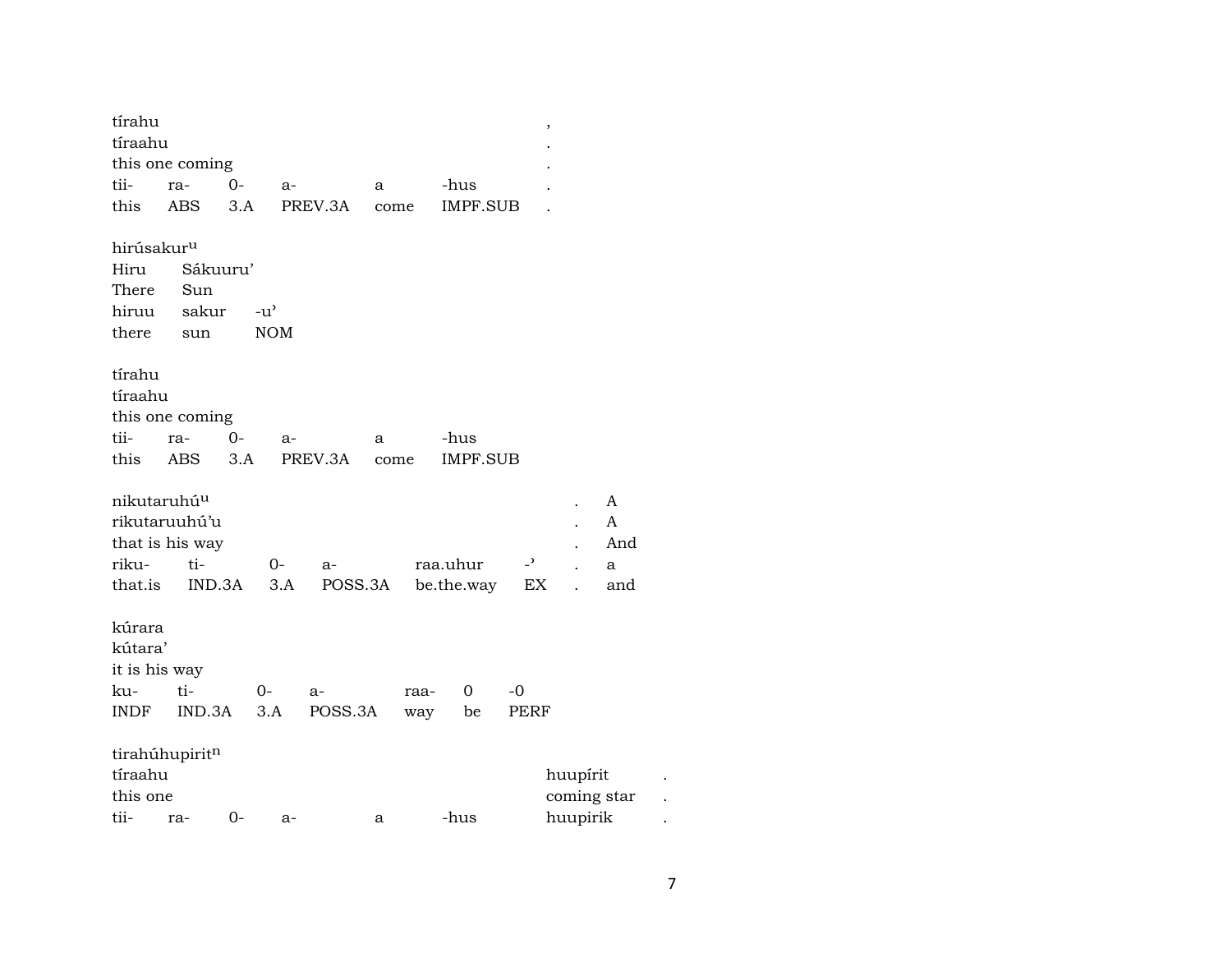| this                                                                                                   | ABS                      | 3.A                    |                  | PREV.3A      | come                 | IMPF.SUB                                                                 |                  | star       |                |                         |
|--------------------------------------------------------------------------------------------------------|--------------------------|------------------------|------------------|--------------|----------------------|--------------------------------------------------------------------------|------------------|------------|----------------|-------------------------|
| tatpákahu<br>Tatpákaahu'<br>I call it<br>$ta-$<br>IND.1/2A                                             |                          | $t-$<br>1.A            | waka<br>say.IMPF |              | -:hus<br><b>IMPF</b> | hupiríkuš <sup>u</sup><br>Huupiríkucu'<br>Great Star<br>huupirik<br>star | <b>AUG</b>       | -kucuu     |                |                         |
| Hirurikusitaruhú <sup>u</sup>                                                                          |                          |                        |                  |              |                      |                                                                          |                  |            |                |                         |
| Hiru                                                                                                   |                          | rikusitaruuhú'u        |                  |              |                      |                                                                          |                  |            |                |                         |
| There                                                                                                  |                          | that is their (du) way |                  |              |                      |                                                                          |                  |            |                |                         |
| hiruu                                                                                                  | riku-                    |                        | $si-$            | ti-          | 0-                   | a-                                                                       |                  | raa.uhur   |                | $\overline{a}$          |
| there                                                                                                  |                          | that.is                | DU               | IND.3A       | 3.A                  | POSS.3A                                                                  |                  | be.the.way |                | EX                      |
| witiratkuškarapahahúku<br>witiratkuckarahpahaáhuku<br>when I paint my face red<br>witi-<br><b>REFL</b> | ra-<br>INF.A             | $t-$                   | 1.A              | ku-<br>INF.B | icka-<br>face        | raar-<br><b>ITER</b>                                                     | pahaat<br>be.red |            | -ra'uk<br>CAUS | -hus<br><b>IMPF.SUB</b> |
|                                                                                                        |                          |                        |                  |              |                      |                                                                          |                  |            |                |                         |
|                                                                                                        |                          |                        |                  |              |                      |                                                                          |                  |            |                |                         |
|                                                                                                        |                          |                        |                  |              |                      |                                                                          |                  |            |                |                         |
|                                                                                                        |                          |                        |                  |              |                      |                                                                          |                  |            |                |                         |
|                                                                                                        |                          |                        |                  |              |                      |                                                                          |                  |            |                |                         |
| $\rm I$                                                                                                | $\overline{\phantom{a}}$ | irár <sup>i</sup>      |                  |              |                      |                                                                          |                  | ,          |                |                         |
| I                                                                                                      |                          | iraári'                |                  |              |                      |                                                                          |                  |            |                |                         |
| And                                                                                                    |                          | brother                |                  |              |                      |                                                                          |                  | ,          |                |                         |
| i                                                                                                      | $\overline{ }$           | $i-$                   |                  | -raar-       |                      | -ri'                                                                     |                  | ,          |                |                         |

and, 3.POSS.A same.sex.sibling 3.POSS.B,

hirunikuruháhura

rikuruuhaáhura' hiru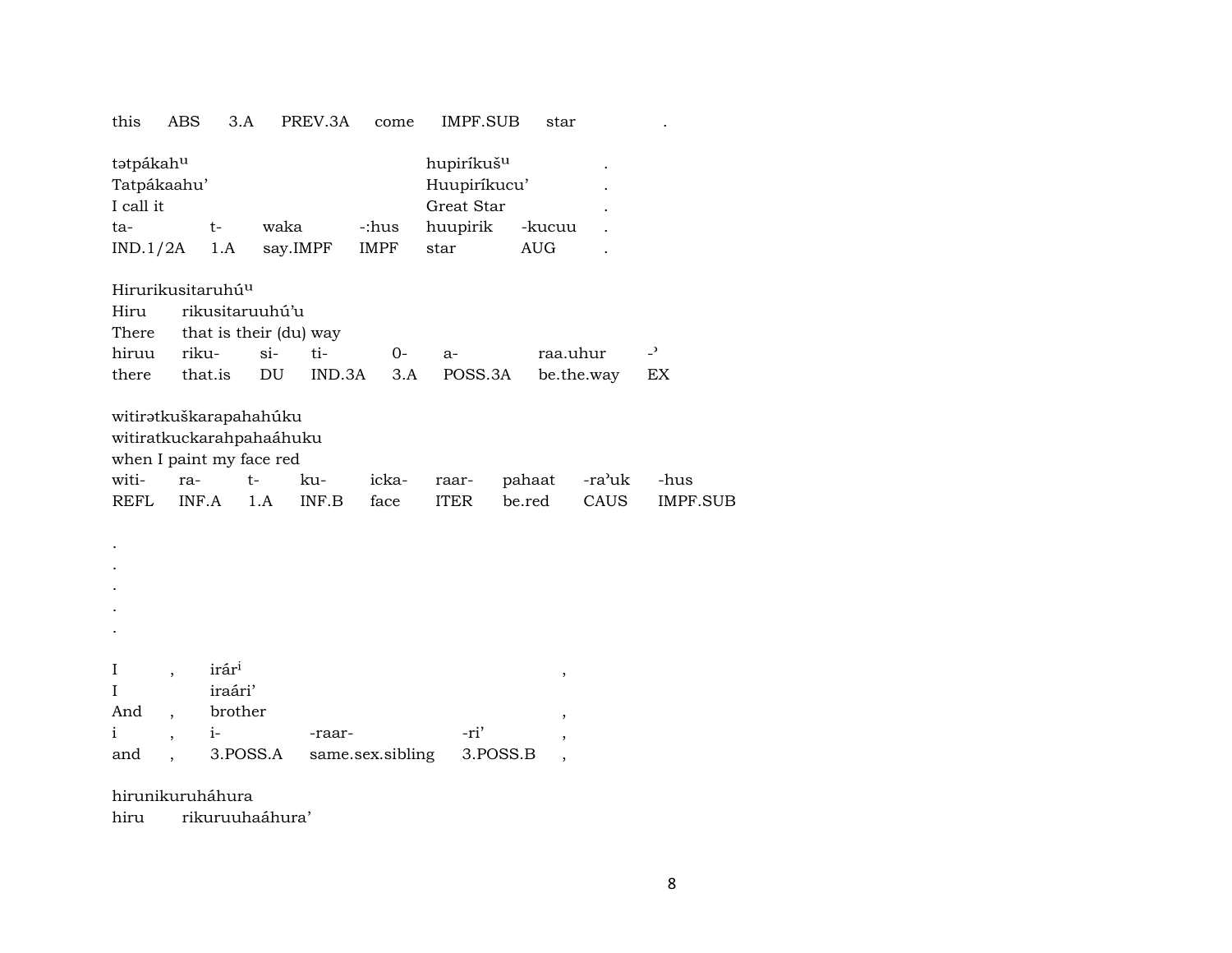| there                                                          |                                                                     | that is the source of the way |       |             |                     |                 |                         |             |
|----------------------------------------------------------------|---------------------------------------------------------------------|-------------------------------|-------|-------------|---------------------|-----------------|-------------------------|-------------|
| hiruu                                                          | riku-                                                               | ra-                           | $0-$  | ut-         | raa-                | hurar           |                         | $-0$        |
| there                                                          | that.is                                                             | <b>ABS</b>                    | 3.A   | <b>PREV</b> | way                 |                 | be.where.one.comes.from | <b>PERF</b> |
| $\overline{\phantom{a}}$                                       | nísar <sup>u</sup><br>riísaaru'<br>the chief<br>riisaar<br>be.chief | $-u^{\prime}$<br><b>NOM</b>   |       |             |                     |                 |                         |             |
| ahatawišta <sup>u</sup>                                        |                                                                     |                               |       |             |                     |                 |                         |             |
| ahatawicta'u                                                   |                                                                     |                               |       |             |                     |                 |                         |             |
|                                                                | when He placed him among it                                         |                               |       |             |                     |                 |                         |             |
| ar-                                                            | $0-$<br>ra-                                                         | tawi                          |       | -his        | -ra'uk              | $-0$            |                         |             |
| EV.                                                            | ABS<br>3.A                                                          | be.among                      |       | <b>PERF</b> | CAUS                | SUB.3           |                         |             |
| ákitar <sup>u</sup><br>ákitaaru'<br>tribe<br>akitaar-<br>tribe | $-u'$<br><b>NOM</b>                                                 |                               |       |             |                     |                 |                         |             |
| astúwari                                                       |                                                                     |                               |       |             |                     |                 |                         |             |
| astuúwari                                                      |                                                                     |                               |       |             |                     |                 |                         |             |
|                                                                | that you care for it                                                |                               |       |             |                     |                 |                         |             |
| aa-                                                            | $S-$                                                                | ruu-                          | warii |             |                     | -hus            |                         |             |
| SUBJ.1/2A                                                      | 2.A                                                                 | PORT                          |       |             | be.going.about.IMPF | <b>IMPF.SUB</b> |                         |             |
| Hiru<br>There                                                  | hirurikutuháhura<br>rikutuuhaáhura'                                 | that is their source          |       |             |                     |                 |                         |             |
| hiruu                                                          | riku-                                                               | ti-                           | 0-    | $ut-$       |                     | raa.hurar       | -0                      |             |
| there                                                          | that.is                                                             | IND.3A                        | 3.A   | <b>PREV</b> |                     | be.the.origin   | PERF                    |             |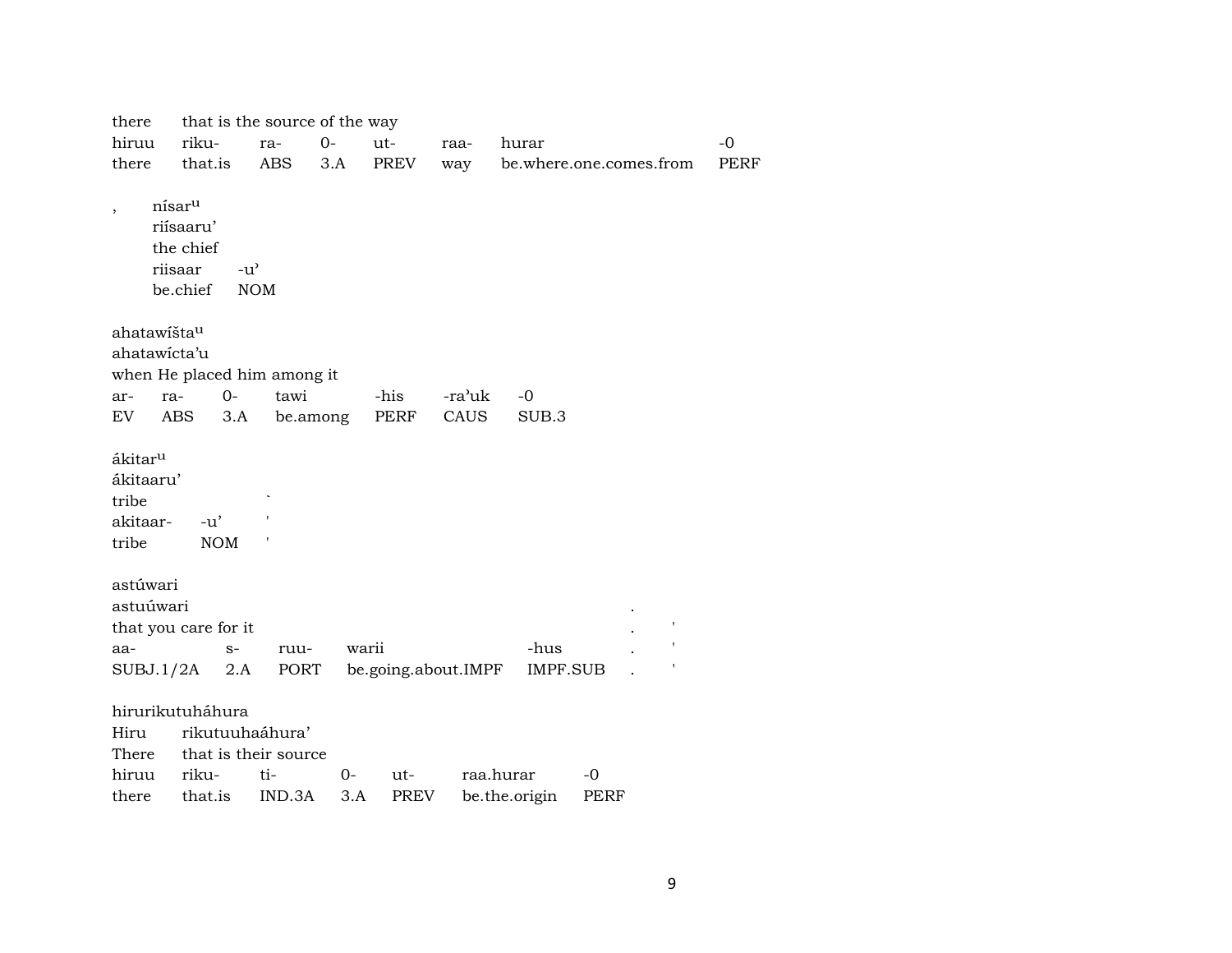| tiráwahatn<br>Tiráwaahat<br>the Heavens                 |                                                                |                  |                                               |                     |                    |               |                  |         |                     |                                                                    |         |      |               |                |
|---------------------------------------------------------|----------------------------------------------------------------|------------------|-----------------------------------------------|---------------------|--------------------|---------------|------------------|---------|---------------------|--------------------------------------------------------------------|---------|------|---------------|----------------|
| tii-                                                    | ra-                                                            | $0-$             | waa-                                          | ahak                |                    | $-0$          |                  |         |                     |                                                                    |         |      |               |                |
| this                                                    | <b>ABS</b>                                                     | 3.A              | <b>DIST</b>                                   | extend.in.a.line    |                    | SUB.4         |                  |         |                     |                                                                    |         |      |               |                |
|                                                         | tirəsuhawirik <sup>u</sup><br>tirasuuhaawiíriku                |                  |                                               |                     |                    |               |                  |         |                     |                                                                    |         |      |               |                |
|                                                         | these things that you see                                      |                  |                                               |                     |                    |               |                  |         |                     |                                                                    |         |      |               |                |
| tii-<br>this                                            | ra-<br><b>ABS</b>                                              | $S-$<br>2.A      | ut-<br><b>PREV</b>                            | raa-<br>way         | wa-<br><b>DIST</b> | iirik<br>see  | -hus<br>IMPF.SUB |         |                     |                                                                    |         |      |               |                |
|                                                         | Kurakukúrištahístaritn                                         |                  |                                               |                     |                    |               |                  |         |                     |                                                                    |         |      |               |                |
| kúrakuuru                                               |                                                                |                  |                                               |                     |                    |               |                  |         |                     | kuraakukúrictaahístarit                                            |         |      |               |                |
|                                                         | its seeming like                                               |                  |                                               |                     |                    |               |                  |         |                     | its being like a red blaze about to rise                           |         |      |               |                |
| ku-<br>INF.B                                            | ra-<br><b>ABS</b>                                              | $0-$<br>3.A      | ku-<br>INF.B                                  | uur-<br><b>PREV</b> | u<br>look.like     |               | $-0$<br>SUB.4    | ku-     | $0-$<br>ra-         | ku-<br>- a-<br>INDF INF.A 3.A PREV.3A INF.B flame come.up PERF INT | kuriit- | ta.a | -his -ta -rit | <b>INT.SUB</b> |
|                                                         | akírikuahara                                                   |                  |                                               |                     |                    |               |                  |         |                     |                                                                    |         |      |               |                |
| aki                                                     |                                                                |                  | riku'ahára'                                   |                     |                    |               |                  |         |                     |                                                                    |         |      |               |                |
| and here                                                |                                                                |                  | that is his way                               |                     |                    |               |                  |         |                     |                                                                    |         |      |               |                |
| a-<br>and                                               | ki<br>there                                                    | riku-<br>that.is | ar-<br>EV                                     | ra-<br><b>ABS</b>   | $0-$<br>3.A        | a-<br>POSS.3A | raa-<br>way      | 0<br>be | $-0$<br><b>PERF</b> |                                                                    |         |      |               |                |
| nísar <sup>u</sup><br>riísaaru'<br>the chief<br>riisaar | $-u^{\prime}$                                                  |                  |                                               |                     |                    |               |                  |         |                     |                                                                    |         |      |               |                |
| be.chief                                                | <b>NOM</b>                                                     |                  |                                               |                     |                    |               |                  |         |                     |                                                                    |         |      |               |                |
|                                                         | witirakutiškawakákusk <sup>a</sup><br>witirakuutickaawakákuska |                  |                                               |                     |                    |               |                  |         |                     |                                                                    |         |      |               |                |
| witi-                                                   | ra-                                                            | $0-$             | when he would put a circle on his face<br>ku- | ut-                 | icka-              |               | awaka.kus.k      | -a      |                     |                                                                    |         |      |               |                |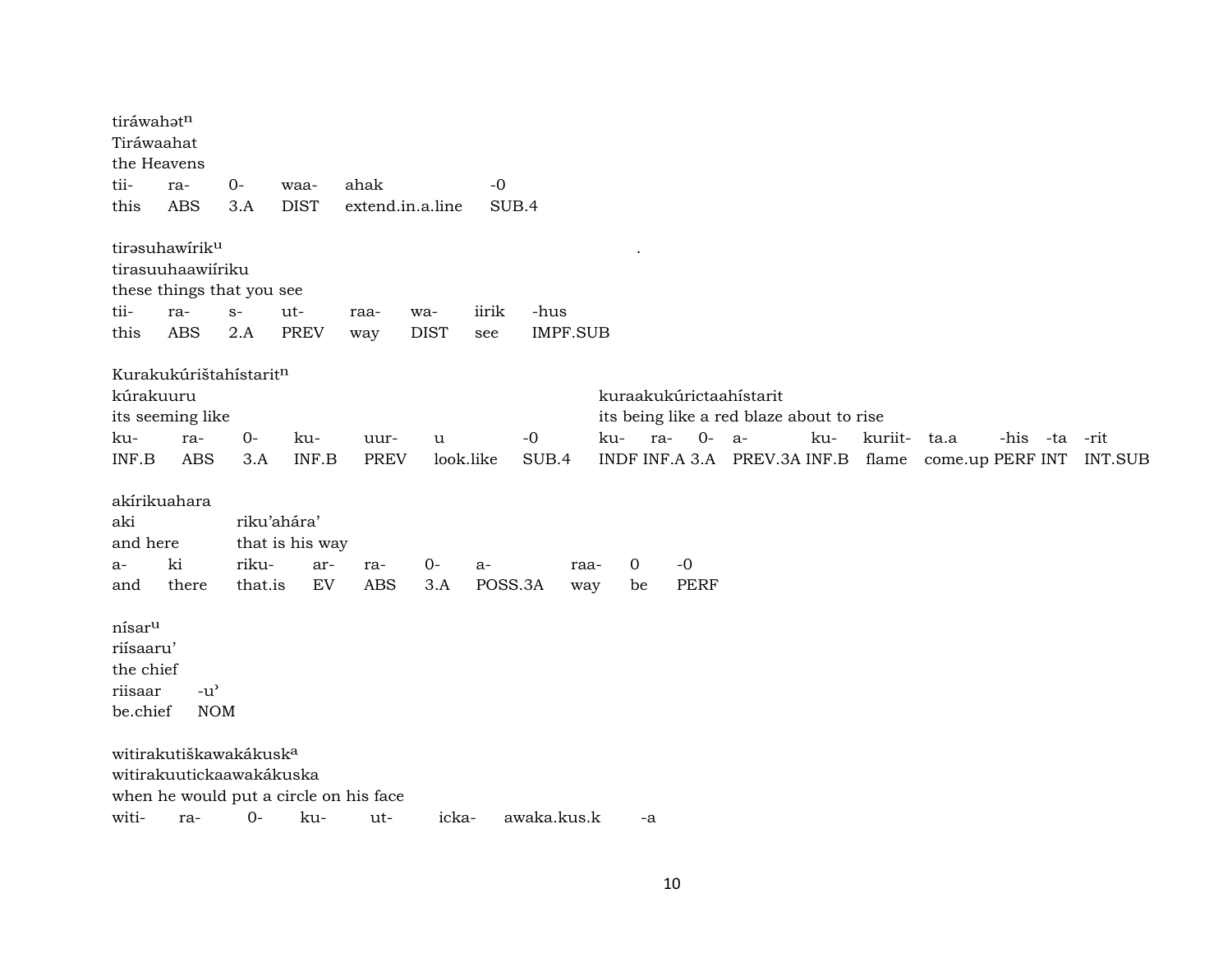REFL INF.A 3.A INF.B PREV face put.a.circle.on SUB.1 nakuškaráhpahatµ rakuckaráhpahaatu to have a red face ra- 0- ku- icka- raar- pahaat -u INF.A 3.A INF.B face ITER be.red SUB.D kïtu kítuu'u' all , kituu -u' , all NOM , kitúrakuškaráhpahat<sup>u</sup> kítuu'u' rakuckaráhpahaatu all to have a red face kituu -u' ra- 0- ku- icka- raar- pahaat -u all NOM INF.A 3.A INF.B face ITER be.red SUB.D . . . . hiiriruriuspurašihatn Hi iriruuri'uspíraciihat And there where the hair line is hi irii- ra- 0- uur- i- us.piraar- tiihak -0 and there ABS 3.A PREV SEQ growing.hair be.the.border SUB.4 hísuhuri hi suúhuri'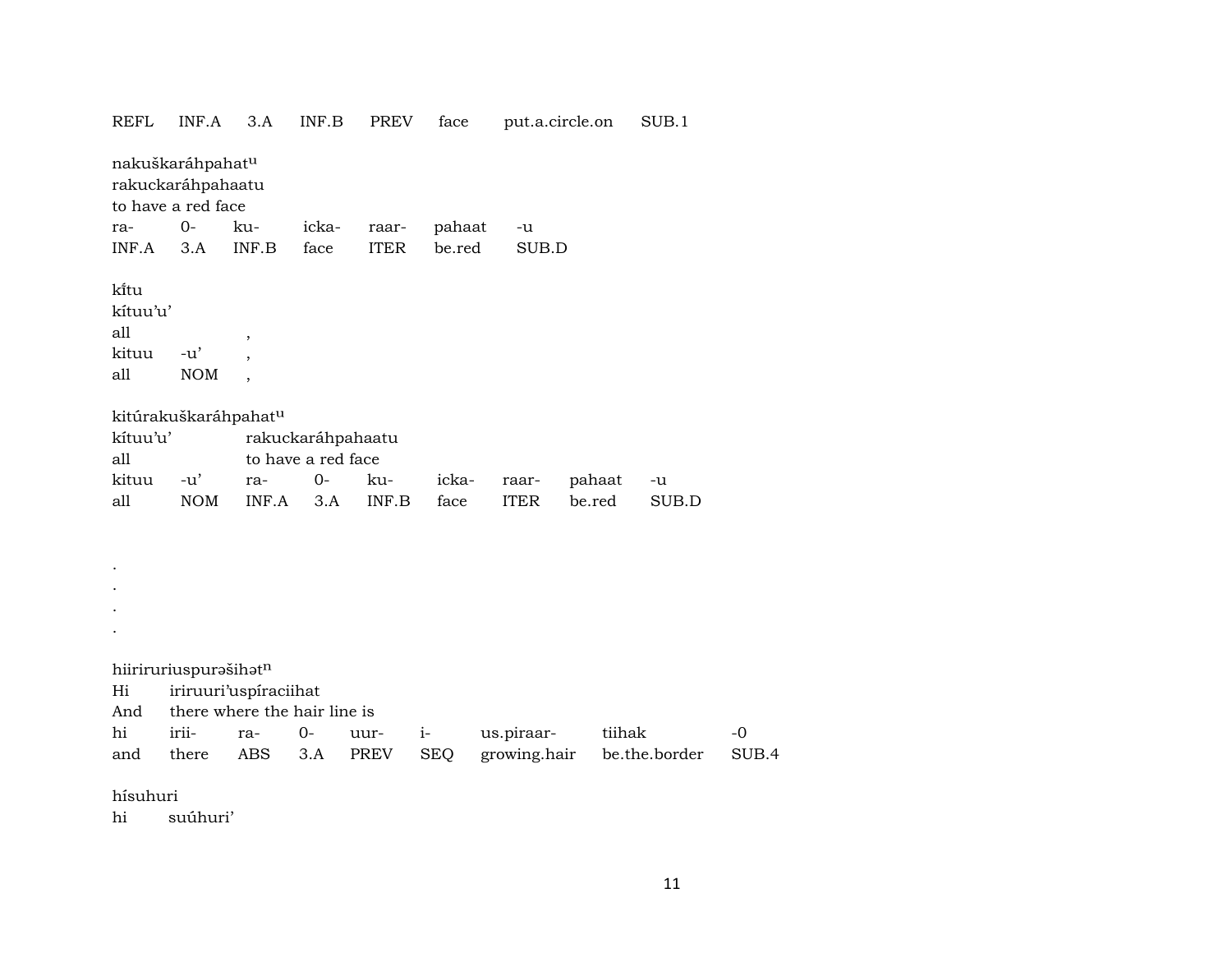closer (ie this side) and suuhuri<sup>3</sup> hi over.here and

hírikutikatituh^tn hi rikutikatiítuhat that is where (a) black (streak) extends and hi rikuti- $O$ katiitu.hak  $-0$ IND.3A  $3.A$ and that.is black extend.in.a.line PERF kituatutawakáku kítuu'u' atuutawakáku it would be in a circle all  $O -0$ kituu  $-u'$ ar $ti$ utawaka.kus  $\mathop{\rm all}\nolimits$ be.seated.in.a.circle **NOM** IND.3A  $3.A$ PREV **PERF**  ${\rm EV}$ Irár<sup>i</sup>  $\,$  , Iraári'  $D_{\text{max}}$  41.

|               | Brother      |                                         |      |  |
|---------------|--------------|-----------------------------------------|------|--|
| $\cdot$ $i$ - |              | -raar-                                  | -ri' |  |
|               |              | . 3. POSS.A same.sex.sibling 3. POSS.B, |      |  |
|               | nikuwitúharu |                                         |      |  |

rikuwitúhaaru' He made it for that one rikuwiti- $0$ ra'uk  $-0$ utraathat.is QUOT IND.3A  $3.A$ **PREV** make **PERF** way

 $\mathring{\text{n} \text{n} \text{s} \text{a} \text{r}^\text{u}$ riísaaru' the chief riisaar  $-u^{\prime}$ be.chief **NOM**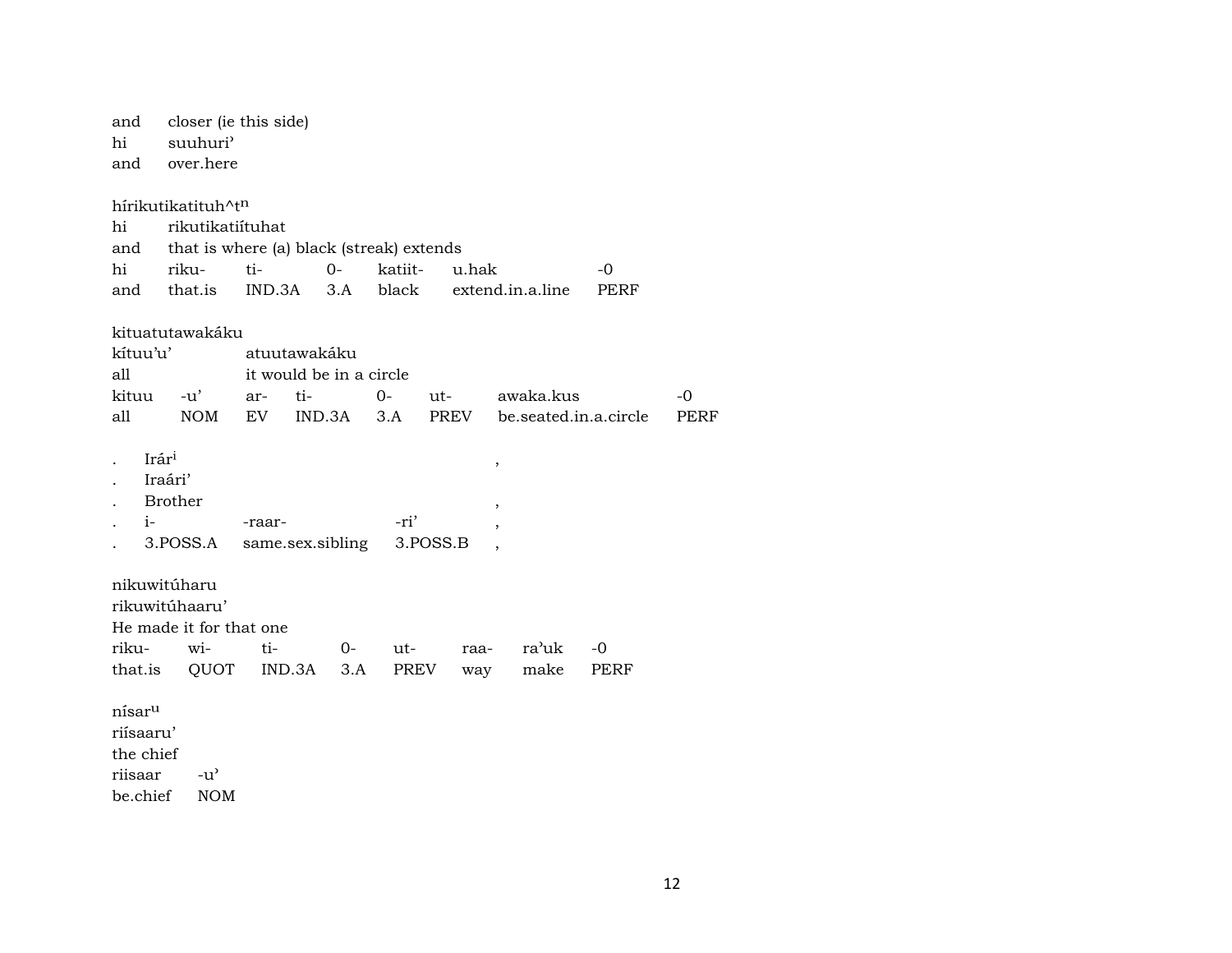|            |                           | tirutawáhaksúrahwaw <sup>i</sup> |                                  |                |                       |                  |                 |                              |             |       |
|------------|---------------------------|----------------------------------|----------------------------------|----------------|-----------------------|------------------|-----------------|------------------------------|-------------|-------|
|            |                           | tiruutawaahaksúrahwaawi          |                                  |                |                       |                  |                 |                              |             |       |
|            |                           |                                  | these Heavens touching the earth |                |                       |                  |                 |                              |             |       |
| tii-       | ra-<br><b>ABS</b>         | $O-$                             | ut-                              | a.waa.hak.his- |                       | hurah            |                 |                              | -waa        | -wi   |
| this       |                           | 3.A                              | <b>PREV</b>                      | heavens        |                       |                  |                 | hang.down.touching.the.earth | <b>DIST</b> | SUB.L |
|            | nətkuhairiku              |                                  |                                  |                |                       |                  |                 |                              |             |       |
|            | ratkuuhaa'iiriku          |                                  |                                  |                |                       |                  |                 |                              |             |       |
|            | where I always see        |                                  |                                  |                |                       |                  |                 |                              |             |       |
| ra-        | $t-$                      | ku-                              | ut-                              | raa-           | iirik                 | -hus             |                 |                              |             |       |
| INF.A      | 1.A                       | INF.B                            | <b>PREV</b>                      | way            | see                   |                  | <b>IMPF.SUB</b> |                              |             |       |
|            |                           |                                  |                                  |                |                       |                  |                 |                              |             |       |
|            |                           | tirutawahuksúrawaw <sup>i</sup>  |                                  |                |                       |                  |                 |                              |             |       |
|            |                           | tiruutawaahaksúrahwaawi          |                                  |                |                       |                  |                 |                              |             |       |
|            |                           |                                  | these Heavens touching the earth |                |                       |                  |                 |                              |             |       |
| tii-       | ra-                       | $0-$                             | ut-                              | a.waa.hak.his- |                       | hurah            |                 |                              | -waa        | -wi   |
| this       | <b>ABS</b>                | 3.A                              | <b>PREV</b>                      | heavens        |                       |                  |                 | hang.down.touching.the.earth | <b>DIST</b> | SUB.L |
|            |                           |                                  |                                  |                |                       |                  |                 |                              |             |       |
|            | nikuwítira<br>Rikuwitíra' |                                  |                                  |                |                       |                  |                 |                              |             |       |
|            |                           | That is the reason               |                                  |                |                       |                  |                 |                              |             |       |
|            | riku-                     | wi-                              | ti-                              | $0-$           | raa-                  | 0                | $-0$            |                              |             |       |
|            | that.is                   | QUOT                             | IND.3A                           | 3.A            | way                   | be               | <b>PERF</b>     |                              |             |       |
|            |                           |                                  |                                  |                |                       |                  |                 |                              |             |       |
|            | tirutiškawákaku           |                                  |                                  |                |                       |                  |                 |                              |             |       |
|            | tiruutickaawákaku         |                                  |                                  |                |                       |                  |                 |                              |             |       |
|            |                           | this circle on the face          |                                  |                |                       |                  |                 |                              |             |       |
| tii-       | ra-                       | $0-$                             | ut-                              | icka-          | awaka.kus             |                  |                 | -0                           |             |       |
| this       | <b>ABS</b>                | 3.A                              | <b>PREV</b>                      | face           | be.seated.in.a.circle |                  |                 | SUB.4                        |             |       |
|            |                           |                                  |                                  |                |                       |                  |                 |                              |             |       |
| Náwa       |                           | irár <sup>i</sup>                |                                  |                |                       |                  | $\, ,$          |                              |             |       |
| Ráwa       |                           | iraári <sup>3</sup>              |                                  |                |                       |                  |                 |                              |             |       |
| <b>Now</b> |                           | brother                          |                                  |                |                       |                  | $\, ,$          |                              |             |       |
| rawa       |                           | $i-$                             |                                  | -raar-         |                       | -ri <sup>3</sup> |                 |                              |             |       |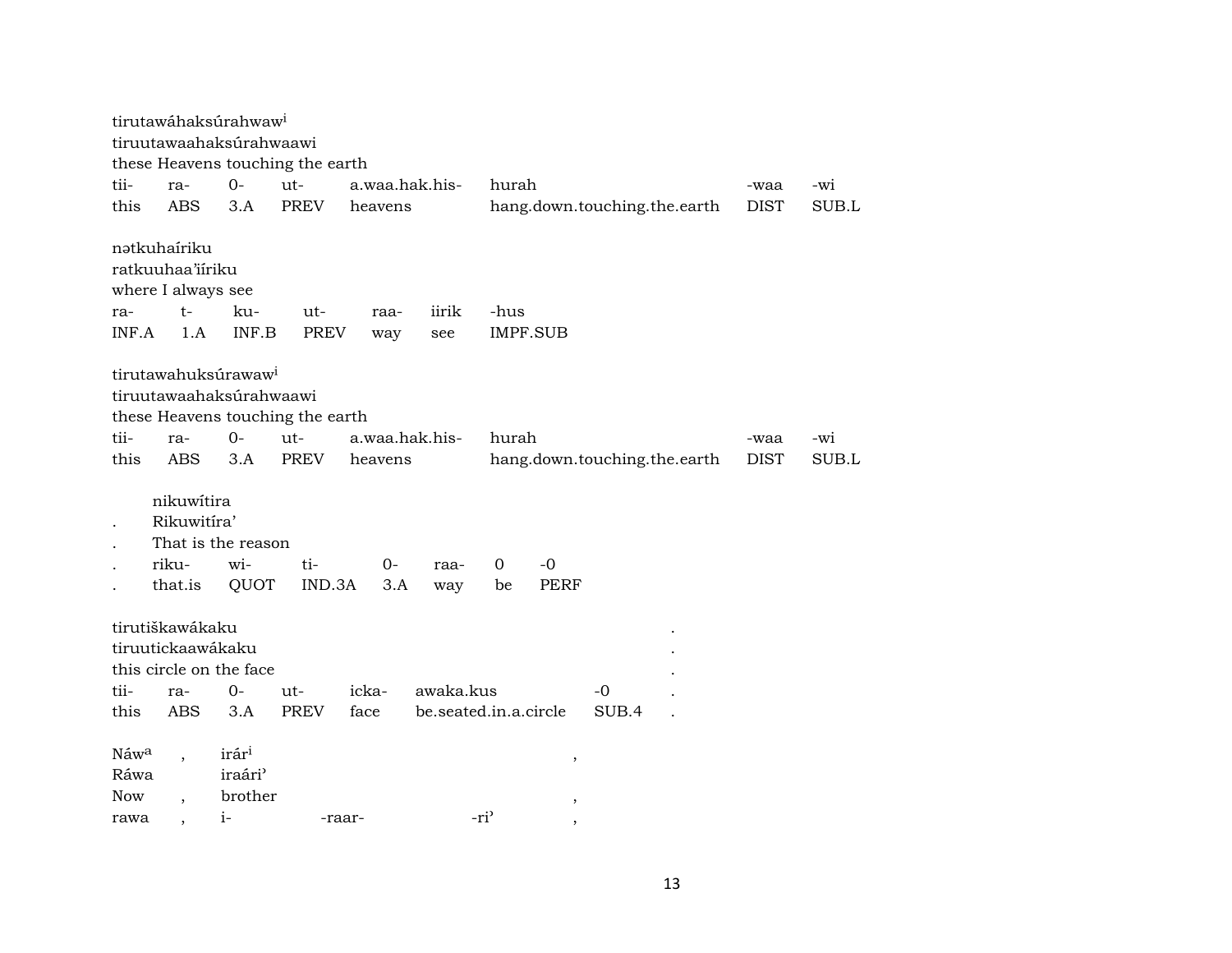now , 3.POSS.A same.sex.sibling 3.POSS.B , tihawíraskuratka<sup>u</sup> tihaawíraskuuratka'u this that you have heard from me tii- haa- wii- ra- s- ku- uur- atka'uk -0 this here now ABS 2.A 1.P PREV hear SUB.3 hirurikusiwitaruhú<sup>u</sup> hiru rikusiwitaruuhú'u there that is their (du) way hiruu riku- si- wi- ti- 0- a- raa.uhur -<sup>></sup> there that.is DU QUOT IND.3A 3.A POSS.3A be.the.way EX tírahu **Hupiríkutš<sup>u</sup>** tíraahu Huupiríkucu' this one coming Great Star tii- ra- 0- a- a -hus huupirik -kucuu this ABS 3.A PREV.3A come IMPF.SUB star AUG a a and a and tirahusákur<sup>u</sup> tíraahu Sákuuru' . this one coming Sun Sun . tii- ra- 0- a- a -hus sakur -u" . this ABS 3.A PREV.3A come IMPF.SUB sun NOM . Tirahutírəspakahu Tíraahu tiraspaákahu tiraspaákahu tiraspaákahu tiraspaákahu tiraspaákahu tiraspaákahu tiraspaákahu tiraspaákahu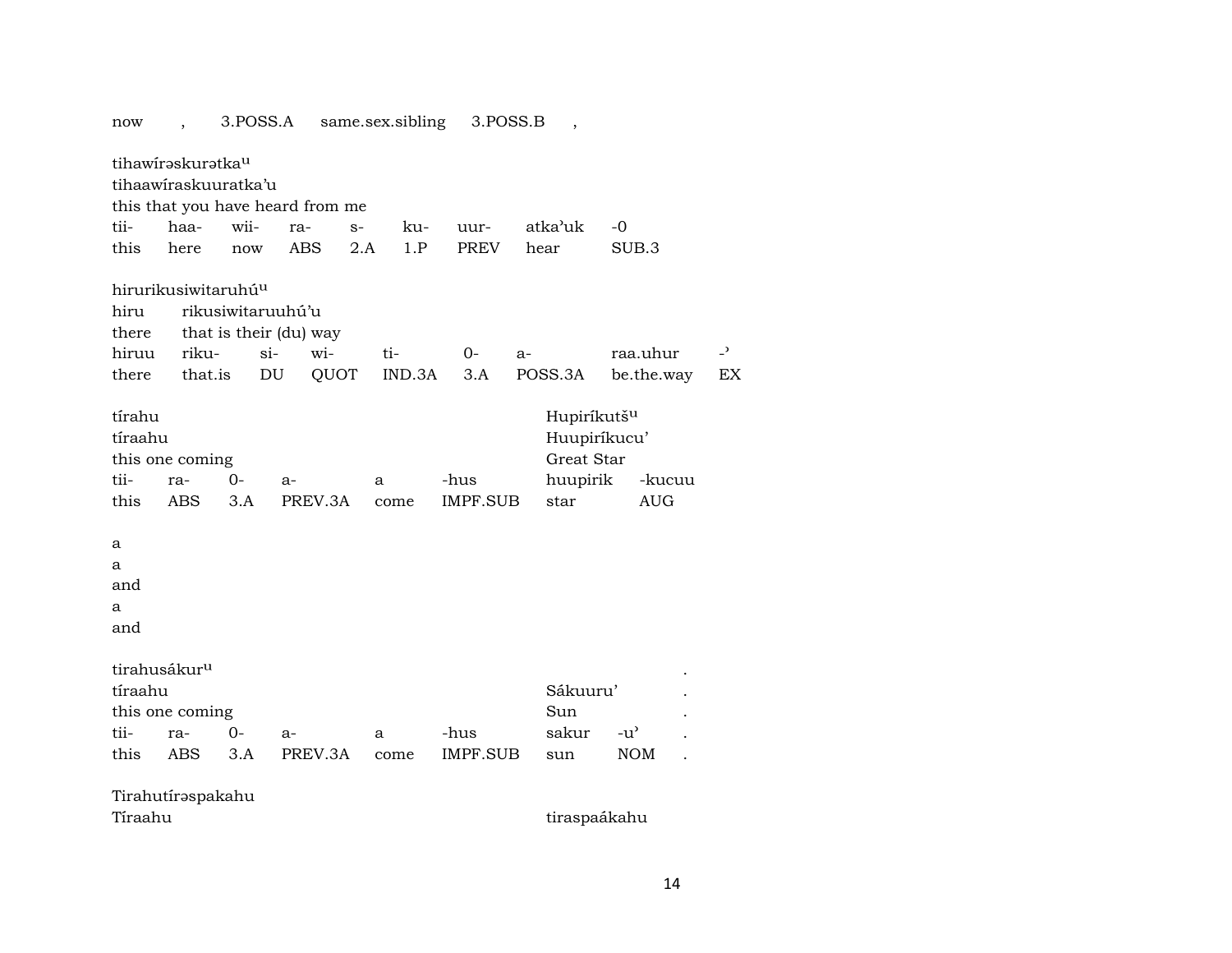|                       | This one coming                        |                    |                                     |            |              |              |                          |                    | you say this |                |          |          |
|-----------------------|----------------------------------------|--------------------|-------------------------------------|------------|--------------|--------------|--------------------------|--------------------|--------------|----------------|----------|----------|
| tii-                  | ra-                                    | $O -$              | $a-$                                |            | $\mathbf{a}$ | -hus         |                          | tii-               | ra-          | $\mathbf{S}^-$ | waaka    | -hus     |
| this                  | <b>ABS</b>                             | 3.A                |                                     | PREV.3A    | come         | IMPF.SUB     |                          | this               | ABS          | 2.A            | say.IMPF | IMPF.SUB |
| $\, ,$                | $\epsilon\epsilon$                     | Kirikíruatn        |                                     |            |              |              | $^\mathrm{,}$            | $\pmb{\mathsf{H}}$ |              |                |          |          |
|                       | $\boldsymbol{\zeta}\boldsymbol{\zeta}$ | Kirikí ruu'ut      |                                     |            |              |              |                          | $\pmb{\mathsf{H}}$ |              |                |          |          |
|                       | $\mathcal{C}\mathcal{C}$               | What about it      |                                     |            |              |              | ς                        | $\pmb{\mathsf{H}}$ |              |                |          |          |
|                       | $\mathbf{H}$                           | kirikii            | ra-                                 | $0-$       | ut-          | $\mathbf{O}$ | $\overline{\phantom{0}}$ | $\pmb{\mathsf{H}}$ |              |                |          |          |
|                       | $\pmb{\mathsf{H}}$                     | what               | ABS                                 | 3.A        | PREV         | be           | EX                       | $\pmb{\mathsf{H}}$ |              |                |          |          |
|                       | nikúwitiitn                            |                    |                                     |            |              |              |                          |                    | náwisu       |                |          |          |
|                       | Ríkuwiti'it                            |                    |                                     |            |              |              |                          |                    | raáwiisu'    |                |          |          |
|                       | They are the ones                      |                    |                                     |            |              |              |                          |                    | paints       |                |          |          |
| riku-                 | wi-                                    |                    | ti-                                 | $0-$       | $\mathbf 0$  | -ik          | $-0$                     |                    | raawis-      | $-u^{\prime}$  |          |          |
| that.is               |                                        | QUOT               | IND.3A                              | 3.A        | be           | <b>DIST</b>  | <b>PERF</b>              |                    | smoke        | <b>NOM</b>     |          |          |
| irarárik <sup>u</sup> |                                        |                    |                                     |            |              |              |                          |                    |              |                |          |          |
| iraraáriku            |                                        |                    |                                     |            |              |              |                          |                    |              |                |          |          |
|                       | those that he holds                    |                    |                                     |            |              |              |                          |                    |              |                |          |          |
| $ii -$                | ra-                                    | $0-$               | raar-                               |            | ri-          | kus          |                          | $-0$               |              |                |          |          |
| that                  | ABS                                    | 3.A                |                                     | 3PL.INAN.P | PORT         |              | be.sitting               |                    | SUB.4        |                |          |          |
| ihi                   |                                        | nísar <sup>u</sup> |                                     |            |              |              |                          |                    |              |                |          |          |
| Ihi                   |                                        | riísaaru'          |                                     |            |              |              |                          |                    |              |                |          |          |
| Uh                    | $\overline{\phantom{a}}$               | chiefs             |                                     |            |              |              |                          |                    |              |                |          |          |
| ihii                  | $\ddot{\phantom{0}}$                   | riisaar            | $-u$ <sup><math>\prime</math></sup> |            |              |              |                          |                    |              |                |          |          |
| uh                    | $\overline{\phantom{a}}$               | be.chief           | <b>NOM</b>                          |            |              |              |                          |                    |              |                |          |          |
|                       | tirasákaku                             |                    |                                     |            |              |              |                          |                    |              |                |          |          |
|                       | tirasaákaku                            |                    |                                     |            |              |              |                          |                    |              |                |          |          |
|                       |                                        |                    | where the sun passes (south)        |            |              |              |                          |                    |              |                |          |          |
| tii-                  | ra-                                    | $0-$               | saak-                               |            | ka-          | kus          | $-0$                     |                    |              |                |          |          |
| here                  | <b>ABS</b>                             | 3.A                | sun                                 | in         |              | be.sitting   | SUB.4                    |                    |              |                |          |          |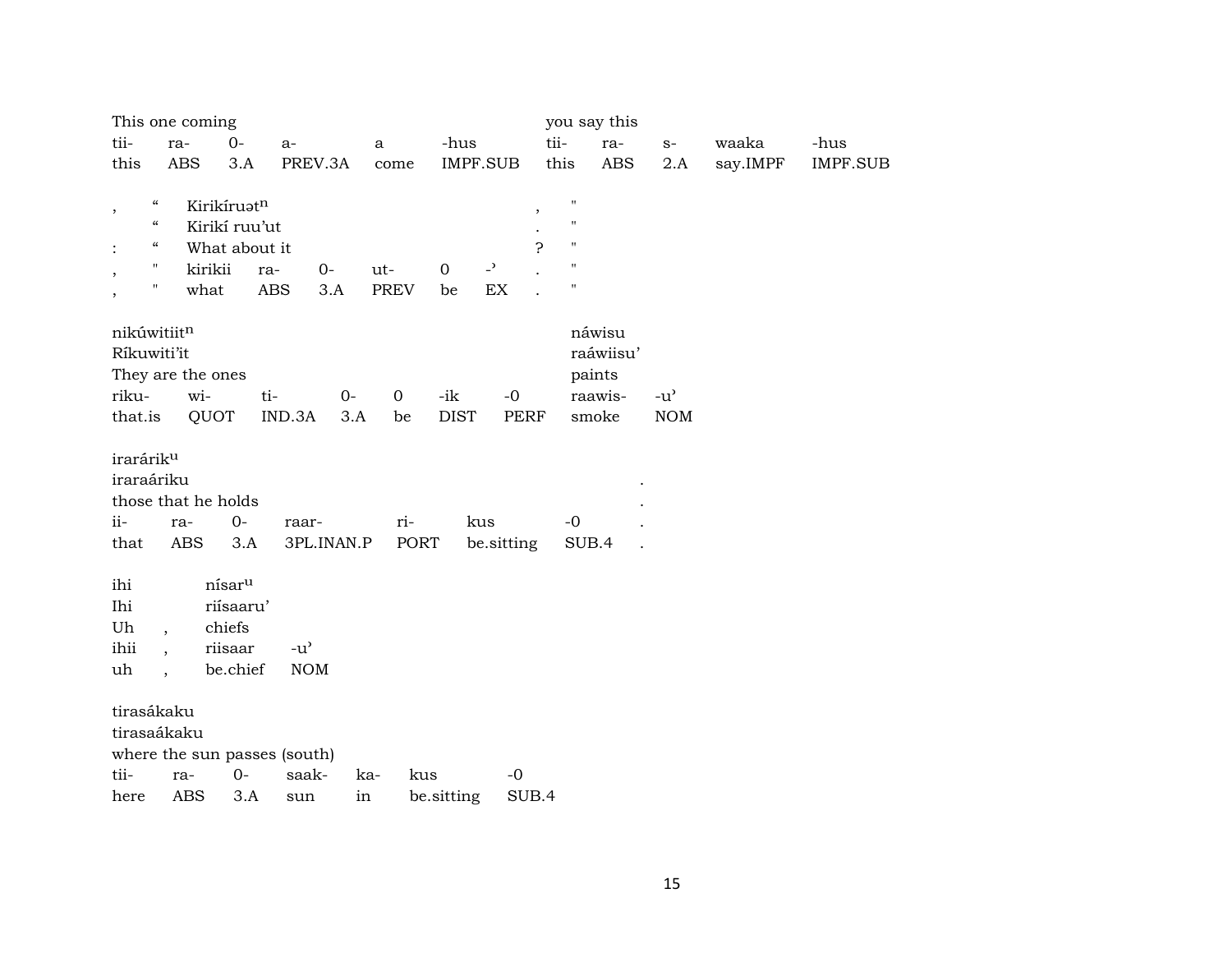| tiraráhkaw <sup>i</sup><br>these inside                         | tiraraáhkaawi                              |             |                              |     |              |            |            | $\,$        |      |  |
|-----------------------------------------------------------------|--------------------------------------------|-------------|------------------------------|-----|--------------|------------|------------|-------------|------|--|
| tii-                                                            | ra-                                        | $0-$        | raar-                        |     | kaa          |            | -wi        |             |      |  |
| this                                                            | ABS                                        | 3.A         | PL.INDV.A                    |     | be.inside    |            | SUB.L      |             |      |  |
| nísar <sup>u</sup><br>riísaaru'<br>chief<br>riisaar<br>be.chief | $-u^{\prime}$<br><b>NOM</b>                |             |                              |     |              |            |            |             |      |  |
| tirasákaku<br>tirasaákaku                                       | where the sun passes                       |             |                              |     |              |            |            |             |      |  |
| tii-                                                            | ra-                                        | $O -$       | saak-                        | ka- | kus          |            | -0         |             |      |  |
| here                                                            | ABS                                        | 3.A         | sun                          | in  |              | be.sitting | SUB.4      |             |      |  |
| rutpitáwiku<br>rutpitáwiku<br>ra-<br>ABS                        | the one sitting on the end<br>$O -$<br>3.A | ut-<br>PREV | wita<br>be.last              |     | -wi<br>SUB.L | kus        | be sitting | -0<br>SUB.4 |      |  |
| náwis <sup>u</sup><br>raáwiisu'<br>paints<br>raawis-<br>smoke   | $-u^{\prime}$<br><b>NOM</b>                |             |                              |     |              |            |            |             |      |  |
|                                                                 | nikuwitiraríku<br>rikuwitiraaríku          |             |                              |     |              |            |            |             |      |  |
|                                                                 |                                            |             | he is the one who keeps them |     |              |            |            |             |      |  |
| riku-                                                           | wi-                                        | ti-         | 0-                           |     | raar-        |            | ri-        | kus         | $-0$ |  |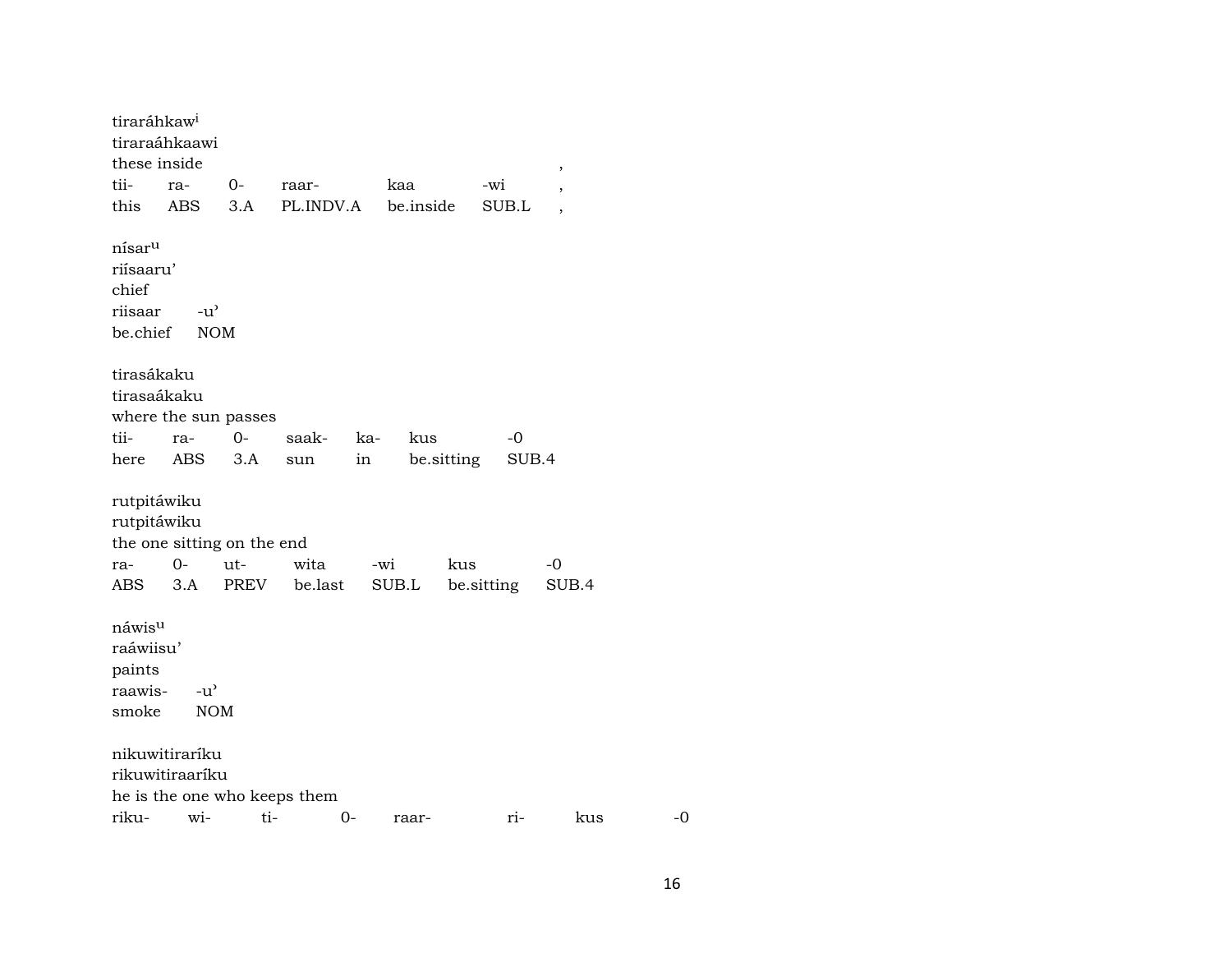that.is QUOT IND.3A 3.A 3PL.INAN.P PORT be.sitting PERF

. .

. . hihirurikuahára Hi hiru riku'ahára' And there he is the one who has the way hi hiruu riku- ar- ra- 0- a- raa- 0 -0 and there that.is EV ABS 3.A POSS.3A way be PERF tiruhisuruhaksítiku tiruuhiisuruuhaksítiku when the dawn twilight begins extending tii- ra- 0- ut- riisuur- u.hak -his -itik -hus when ABS 3.A PREV dawn.twilight extend.in.a.line PERF INCH IMPF.SUB Harisiráit<sup>a</sup> . Haariisiraá'iita . Now you do know of it . haa- rii- s- ir- raa.iita -0 here ASSR 2.A PREV.1/2A know PERF hirunikututúra hiru rikututúra' there that is where its source is hiruu riku- ti- 0- ut- hurar -0 there that.is IND.3A 3.A PREV be.where.one.comes.from PERF nátkakar<sup>u</sup> tírahu Rátkahaaru' tiíraahu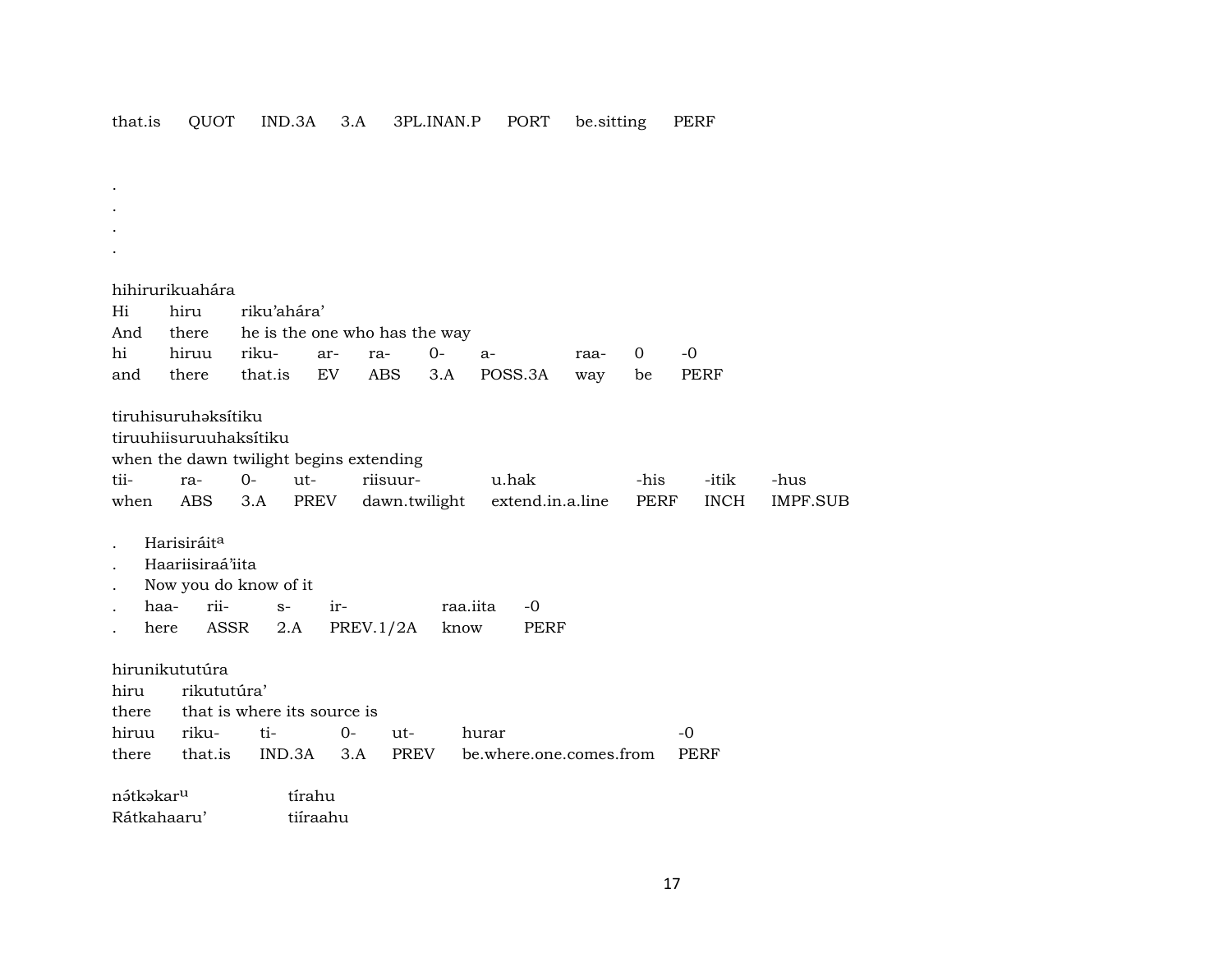| Night                   |                |                          |                          | this one coming          |        |                  |       |             |             |
|-------------------------|----------------|--------------------------|--------------------------|--------------------------|--------|------------------|-------|-------------|-------------|
| ratkahaar-              |                | $-u^{\prime}$            | tii-                     | ra-                      | $0-$   | $a-$             |       | a           | -hus        |
| night                   |                | NOM                      | this                     | ABS                      | 3.A    | PREV.3A          |       | come        | IMPF.SUB    |
|                         |                |                          |                          |                          |        |                  |       |             |             |
|                         | hirurikuwitíra |                          |                          |                          |        |                  |       |             |             |
|                         | Hiru           | rikuwitíra'              |                          |                          |        |                  |       |             |             |
|                         | There          |                          |                          | that is where the way is |        |                  |       |             |             |
|                         | hiruu          | riku-                    | wi-                      | ti-                      |        | 0-               | raa-  | $\mathbf 0$ | $-0$        |
|                         | there          | that.is                  | QUOT                     |                          | IND.3A | 3.A              | way   | be          | <b>PERF</b> |
|                         |                |                          |                          |                          |        |                  |       |             |             |
| náwis <sup>u</sup>      |                |                          | tíraruš <sup>i</sup>     |                          |        |                  |       |             |             |
| raáwiisu'               |                |                          | tíraruuci                |                          |        |                  |       |             |             |
| paints                  |                |                          | these                    |                          |        |                  |       |             |             |
| raawis-                 | $-u^{\prime}$  | tii-                     |                          | $0-$<br>ra-              |        | ra.uc            |       | $-i$        |             |
| smoke                   |                | NOM                      | this                     | ABS                      | 3.A    | be.lying.PL      |       | SUB.2       |             |
|                         |                |                          |                          |                          |        |                  |       |             |             |
| naráhkatit <sup>u</sup> |                |                          |                          |                          |        |                  | ,     |             |             |
|                         | raraáhkatiitu  |                          |                          |                          |        |                  |       |             |             |
| black ones              |                |                          |                          |                          |        |                  |       |             |             |
| ra-                     | $0-$           | raar-                    |                          | katiit                   | -u     |                  |       |             |             |
| ABS                     | 3.A            | PL.IDNV.A                |                          | be.black                 |        | SUB.D            |       |             |             |
|                         |                |                          |                          |                          |        |                  |       |             |             |
| tihaásut <sup>a</sup>   |                |                          |                          |                          |        |                  |       | ,           |             |
|                         | Tihaa'ásuuta   |                          |                          |                          |        |                  |       |             |             |
|                         |                | This is how it should be |                          |                          |        |                  |       |             |             |
| tii-                    | haa-           | aa-                      |                          | $S-$                     | ut-    | $\mathbf 0$      | -a    |             |             |
| this                    | here           |                          | SUBJ.1/2A                | 2.A                      | PREV   | be               | SUB.1 |             |             |
|                         |                |                          |                          |                          |        |                  |       |             |             |
| akihí                   |                |                          | ,                        | irár <sup>i</sup>        |        |                  |       |             |             |
| Aki                     |                | hi                       |                          | iraári'                  |        |                  |       |             |             |
| And here                |                | and                      |                          | brother                  |        |                  |       |             |             |
| $a-$                    | ki             | hi                       | $\overline{\phantom{a}}$ | $i-$                     |        | -raar-           |       | -ri'        |             |
| and                     | there          | and                      |                          | 3.POSS.A                 |        | same.sex.sibling |       |             | 3.POSS.B    |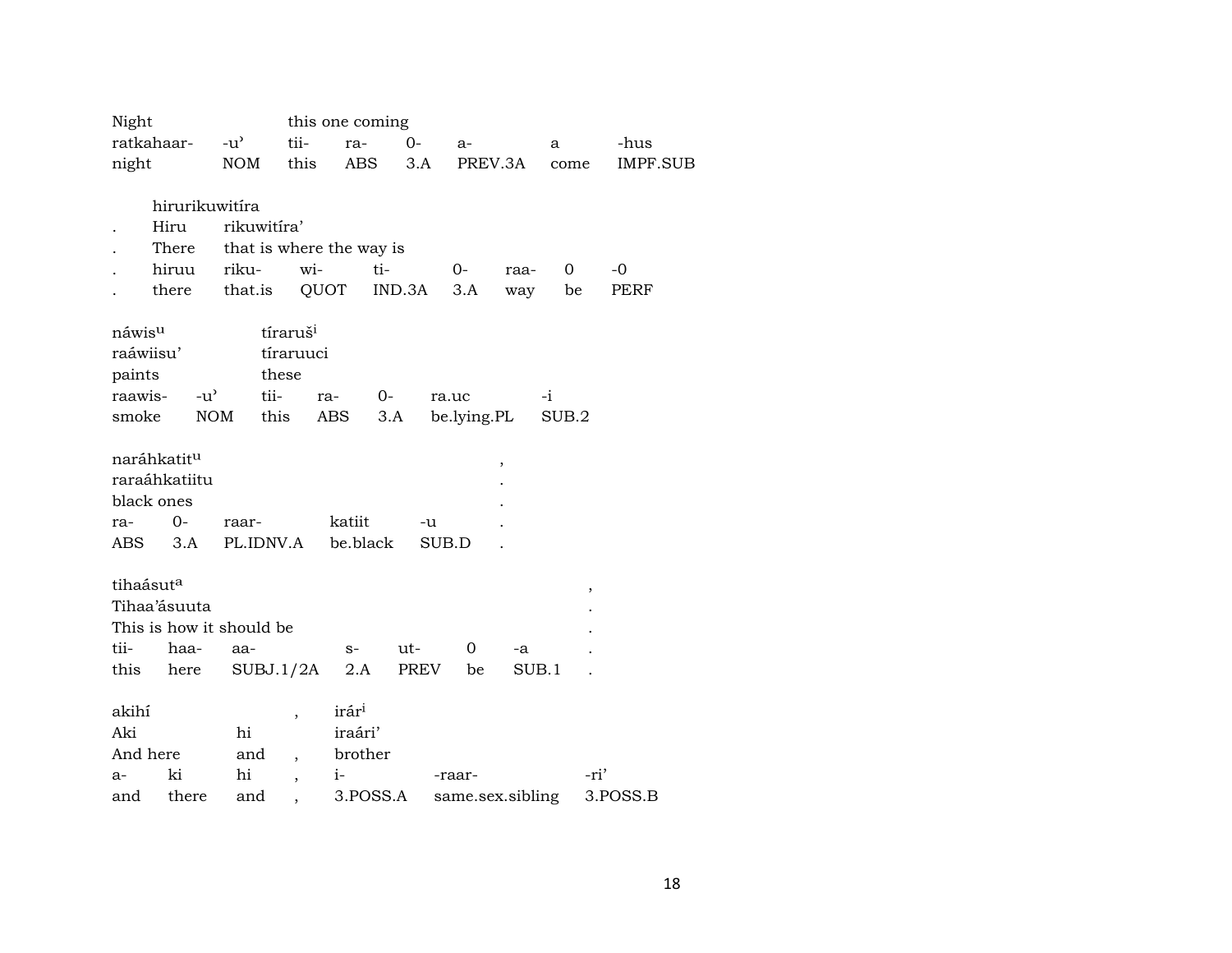| $^\mathrm{,}$                    | nikuahára<br>riku'ahára'                                                                                     |                                  |                       |                   |                |              |                                                                   |                              |         |      |       |
|----------------------------------|--------------------------------------------------------------------------------------------------------------|----------------------------------|-----------------------|-------------------|----------------|--------------|-------------------------------------------------------------------|------------------------------|---------|------|-------|
|                                  |                                                                                                              |                                  |                       |                   |                |              |                                                                   |                              |         |      |       |
| $\cdot$                          | that is the way it is                                                                                        |                                  |                       |                   |                |              |                                                                   |                              |         |      |       |
|                                  | riku-                                                                                                        | ar-                              | ra-                   | $0-$              | $a-$           | raa-         | $\mathbf 0$                                                       | $-0$                         |         |      |       |
| $\overline{\phantom{a}}$         | that.is                                                                                                      | EV                               | <b>ABS</b>            | 3.A               | POSS.3A        | way          | be                                                                | <b>PERF</b>                  |         |      |       |
|                                  | tirutawahaksúrawaw <sup>i</sup><br>tiruutawaahaksúrahwaawi<br>these Heavens touching the earth               |                                  |                       |                   |                |              |                                                                   |                              |         |      |       |
| tii-                             | ra-                                                                                                          | $O -$                            | ut-                   |                   | a.waa.hak.his- | hurah        |                                                                   |                              |         | -waa | -wi   |
| this                             | ABS                                                                                                          | 3.A                              | PREV                  | heavens           |                |              |                                                                   | hang.down.touching.the.earth |         | DIST | SUB.L |
| $\mathbf{i}$<br>and<br>i.<br>and | ikúhiru<br>kuúhiru'<br>kuur-<br><b>DUB</b>                                                                   | He made him<br>ra-<br><b>ABS</b> | $0-$<br>3.A           | ir-<br><b>OBV</b> | ra'uk<br>make  | $-0$<br>PERF | nísar <sup>u</sup><br>riísaaru'<br>a chief<br>riisaar<br>be.chief | $-u^{\prime}$<br><b>NOM</b>  |         |      |       |
| ,                                | "                                                                                                            | Tihawitiruhú <sup>u</sup>        |                       |                   |                |              |                                                                   |                              |         |      |       |
|                                  | $\boldsymbol{\varsigma} \boldsymbol{\varsigma}$                                                              | Tihaawitiruuhú'u                 |                       |                   |                |              |                                                                   |                              |         |      |       |
|                                  | $\boldsymbol{\mathcal{C}}$                                                                                   |                                  | This is the intention |                   |                |              |                                                                   |                              |         |      |       |
|                                  | $\pmb{\mathsf{H}}$<br>tii-                                                                                   | haa-                             | wi-                   | ti-               | $0-$           |              | raa.uhur                                                          | $\overline{a}$               |         |      |       |
|                                  | н<br>this                                                                                                    | here                             | QUOT                  |                   | IND.3A<br>3.A  |              | be.the.way                                                        | EX                           |         |      |       |
|                                  | tirasiškaráhpahatukstaritn<br>tirasickaráhpahaatukstarit<br>when you are going to be painted red on the face |                                  |                       |                   |                |              |                                                                   |                              |         |      |       |
| tii-                             | ra-                                                                                                          | $S-$                             | icka-                 | raar-             | pahaat         | uk           | -his                                                              | -ta                          | -rit    |      |       |
| when                             | ABS                                                                                                          | 2.A                              | face                  | <b>ITER</b>       | be.red         | be           | PERF                                                              | <b>INT</b>                   | INT.SUB |      |       |

. . .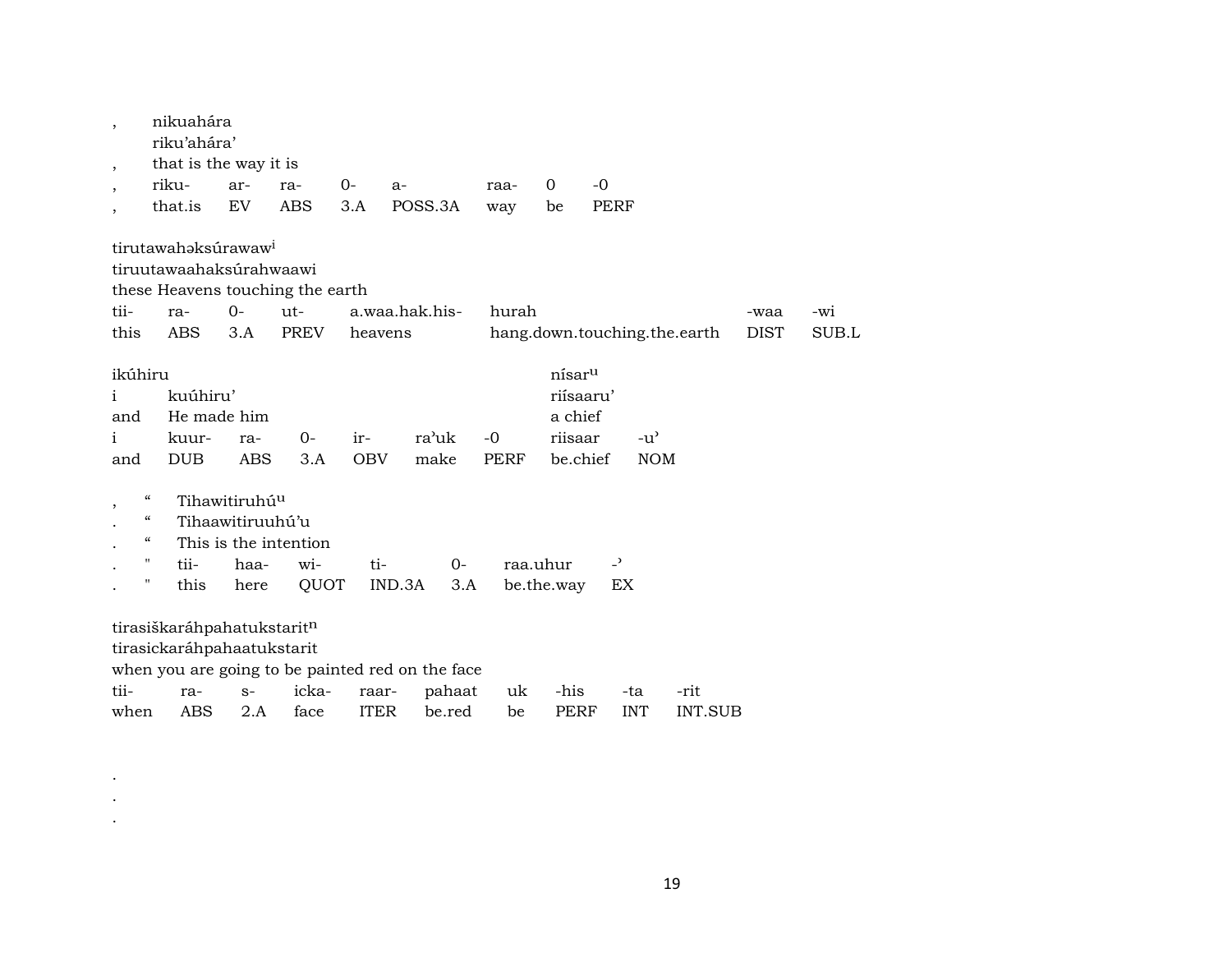|                                                               | tirasitiškawakakústarit <sup>n</sup>                                                                                |                                                             |                |                                                                                |                                                 |                      |                              |                      |                     |            |         |
|---------------------------------------------------------------|---------------------------------------------------------------------------------------------------------------------|-------------------------------------------------------------|----------------|--------------------------------------------------------------------------------|-------------------------------------------------|----------------------|------------------------------|----------------------|---------------------|------------|---------|
|                                                               | Tirasiitickaawakakústarit                                                                                           |                                                             |                |                                                                                |                                                 |                      |                              |                      |                     |            |         |
|                                                               |                                                                                                                     |                                                             |                |                                                                                | When you are going to have a circle on the face |                      |                              |                      |                     |            |         |
| tii-                                                          | ra-                                                                                                                 | $S-$                                                        | ir-            |                                                                                | ut-                                             | icka-                | awaka.kus                    |                      | -his                | -ta        | -rit    |
| when                                                          | <b>ABS</b>                                                                                                          | 2.A                                                         | POSS.1/2A      |                                                                                | PREV                                            | face                 | be.seated.in.a.circle        |                      | <b>PERF</b>         | <b>INT</b> | INT.SUB |
| kátit <sup>u</sup><br>kátiitu'<br>black<br>katiit<br>be.black | $-u^{\prime}$<br><b>NOM</b>                                                                                         | $\cdot$<br>$\overline{\phantom{a}}$<br>$\ddot{\phantom{0}}$ | tii-<br>this   | tihatiruhú <sup>u</sup><br>tihaatiruuhú'u<br>this was His plan<br>haa-<br>here | ti-<br>IND.3A                                   | $0-$<br>3.A          | raa.uhur<br>be.the.way       | $\overline{a}$<br>EX |                     |            |         |
| tiráwah^tn<br>Tiráwaahat<br>the Heavens                       |                                                                                                                     |                                                             |                |                                                                                |                                                 |                      |                              |                      |                     |            |         |
| tii-                                                          | ra-                                                                                                                 | $0-$                                                        | waa-           | ahak                                                                           |                                                 | $-0$                 |                              |                      |                     |            |         |
| this                                                          | <b>ABS</b>                                                                                                          | 3.A                                                         | <b>DIST</b>    |                                                                                | extend.in.a.line                                | SUB.4                |                              |                      |                     |            |         |
| tii-<br>this                                                  | tirutawahaksúrawaw <sup>i</sup><br>tiruutawaahaksúrahwaawi<br>these Heavens touching the earth<br>ra-<br><b>ABS</b> | $O -$<br>3.A                                                | $ut -$<br>PREV | heavens                                                                        | a.waa.hak.his-                                  | hurah                | hang.down.touching.the.earth |                      | -waa<br><b>DIST</b> | -wi        | SUB.L   |
| $\pmb{\mathsf{H}}$<br>,                                       | ti-<br>IND.3A                                                                                                       | tuharáihku<br>Tuuhaará'ihku'<br>He meant it<br>$0-$<br>3.A  | ut-<br>PREV    |                                                                                | raa.ra'ihk<br>mean                              | -:hus<br><b>IMPF</b> |                              |                      |                     |            |         |
| Irár <sup>i</sup>                                             |                                                                                                                     |                                                             |                |                                                                                | $\cdot$                                         |                      |                              |                      |                     |            |         |

Iraári'

.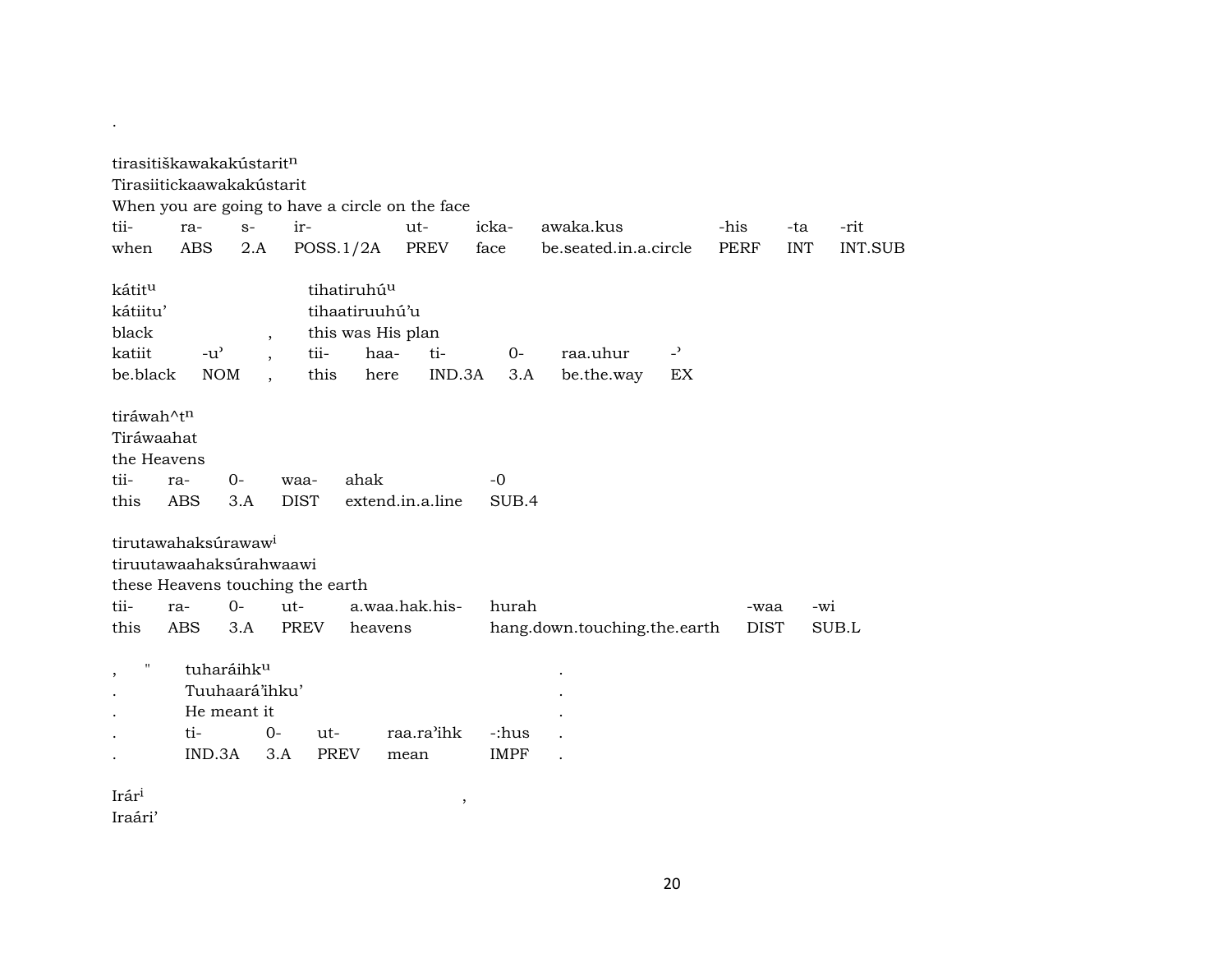| <b>Brother</b>                                               |                  |                                                    |                                                      |                                          |             | ,                       |                          |               |
|--------------------------------------------------------------|------------------|----------------------------------------------------|------------------------------------------------------|------------------------------------------|-------------|-------------------------|--------------------------|---------------|
| i-                                                           |                  | -raar-                                             |                                                      |                                          | -ri'        |                         |                          |               |
| 3.POSS.A                                                     |                  |                                                    | same.sex.sibling                                     |                                          | 3.POSS.B    |                         |                          |               |
| nikuwitiruhú <sup>u</sup><br>rikuwitiruuhú'u<br>riku-        | wi-              | that was the plan                                  | ti-                                                  | $0-$                                     | ruuhur      |                         | $\overline{\phantom{a}}$ |               |
| that.is                                                      |                  | QUOT                                               | IND.3A                                               | 3.A                                      |             | be.the.way              | EX                       |               |
| tirətpawákahu<br>tiratpaawaákahu<br>tii-<br>this             | ra-<br>ABS       | this that I am saying;<br>t-<br>1.A                | waa-<br><b>DIST</b>                                  | waaka                                    | say.IMPF    | -hus<br><b>IMPF.SUB</b> |                          |               |
| riku-                                                        |                  | nikuwitirakawákaru<br>rikuwitiraakawaákaru'<br>wi- | $ti-$                                                | these are the various ways He made<br>0- | raa-        |                         | kawaaka.ra'uk            | -0            |
| that.is                                                      |                  | QUOT                                               | IND.3A                                               | 3.A                                      | way         | make.DIST               |                          | PERF          |
| ati <sup>^</sup> s<br>Atí'as<br>our Father<br>ati-<br>1.POSS |                  | as<br>father                                       | tirakítak <sup>u</sup><br>tirakítaku<br>tii-<br>this | this one above<br>ra-<br>ABS             | $0-$<br>3.A | kita-<br>on.top         | kus<br>be.sitting        | -0<br>SUB.4   |
|                                                              |                  | nikutihwakiáh <sup>u</sup>                         | Rikuwitihwaki'aahu'<br>That is what they said        |                                          |             |                         |                          |               |
|                                                              | riku-<br>that.is | wi-<br>QUOT                                        | ti-                                                  | IND.3A                                   | 0-<br>3.A   | $ir-$<br>PL.3A          | waki.a<br>say.PL.IMPF    | -:hus<br>IMPF |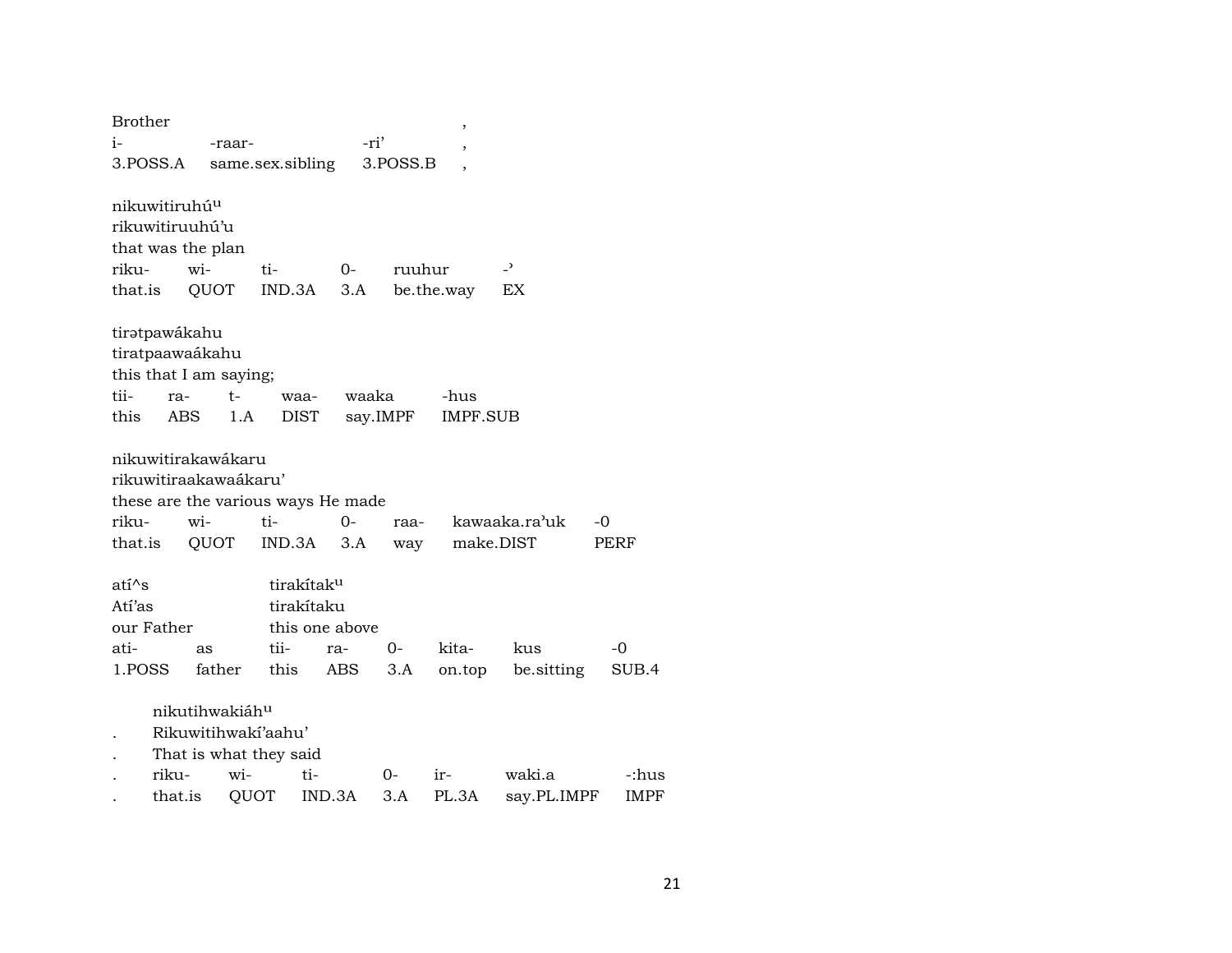| kúrahus                |                              | ,              | $\boldsymbol{\zeta}\boldsymbol{\zeta}$ | Hirú  | ati^s               |        |                 |
|------------------------|------------------------------|----------------|----------------------------------------|-------|---------------------|--------|-----------------|
| kúrahus                |                              |                | $\pmb{\zeta}\pmb{\zeta}$               | Hiru  | Atí'as              |        |                 |
| the old men            |                              | $\ddot{\cdot}$ | $\boldsymbol{\zeta}\boldsymbol{\zeta}$ | Then  | our Father          |        |                 |
| kurahuus               |                              | ,              | Н                                      | hiruu | ati-                | as     |                 |
| old.man                |                              | ,              | Π                                      | then  | 1.POSS              | father |                 |
| ihátaku                |                              |                |                                        |       |                     |        |                 |
| ihaátaku               |                              |                |                                        |       |                     |        |                 |
| there                  |                              |                |                                        |       |                     |        |                 |
| ii-                    | haa-                         |                | -taku                                  |       |                     |        |                 |
| there                  | here                         | LOC            |                                        |       |                     |        |                 |
| witikitaku             |                              |                |                                        |       |                     |        |                 |
| witikítaku             |                              |                |                                        |       |                     |        |                 |
| He is above            |                              |                |                                        |       |                     |        |                 |
| wi-                    | ti-                          |                | $O-$                                   | kita- | kus                 |        | -0              |
|                        | QUOT IND.3A                  |                | 3.A                                    |       | on.top be.sitting   |        | PERF            |
| iriahuhár <sup>u</sup> |                              |                |                                        |       |                     |        |                 |
| irii'ahuuhaáru         |                              |                |                                        |       |                     |        |                 |
|                        | His being the one who did it |                |                                        |       |                     |        |                 |
| irii-                  | ar-                          | ra-            | $O -$                                  | ut-   | raar                | -u     |                 |
| that                   | EV                           | ABS            | 3.A                                    | PREV  | do                  |        | SUB.D           |
| tirašíhwari            |                              |                |                                        |       |                     |        |                 |
| tiracíhwari            |                              |                |                                        |       |                     |        |                 |
|                        | we who are living here       |                |                                        |       |                     |        |                 |
| tii-                   | ra-                          | aciir-         |                                        | warii |                     |        | -hus            |
| this                   | ABS                          |                | IN.DU.A                                |       | be.going.about.IMPF |        | <b>IMPF.SUB</b> |
| ákitar <sup>u</sup>    |                              |                |                                        |       |                     |        |                 |
| ákitaaru'              |                              |                |                                        |       |                     |        |                 |
| tribe                  |                              |                |                                        |       |                     |        |                 |
| akitaar-               |                              | -u'            |                                        |       |                     |        |                 |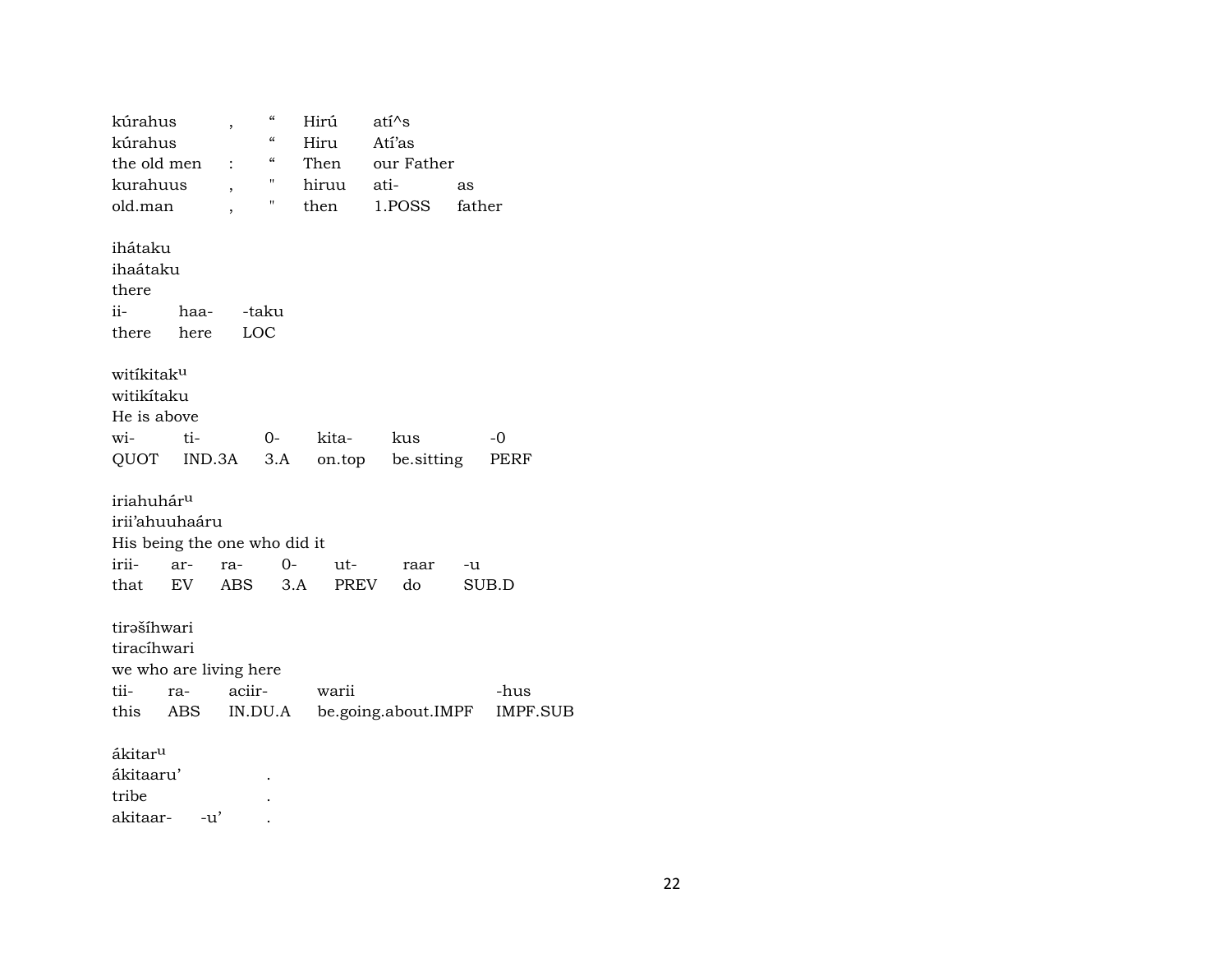| tribe                                                                                        |                                                           | <b>NOM</b>        | $\ddot{\phantom{a}}$     |                                                 |         |                  |          |            |                          |      |             |       |
|----------------------------------------------------------------------------------------------|-----------------------------------------------------------|-------------------|--------------------------|-------------------------------------------------|---------|------------------|----------|------------|--------------------------|------|-------------|-------|
|                                                                                              | hirurikuwitaruhūritn                                      |                   |                          |                                                 |         |                  |          |            |                          |      |             |       |
| Hiru                                                                                         |                                                           |                   | rikuwitaruuhuúrit        |                                                 |         |                  |          |            |                          |      |             |       |
| There                                                                                        |                                                           |                   | those are His ways       |                                                 |         |                  |          |            |                          |      |             |       |
| hiruu                                                                                        | riku-                                                     |                   | wi-                      | ti-                                             | $0-$    | a-               | raa.uhur |            | -ik                      | $-0$ |             |       |
| there                                                                                        | that.is                                                   |                   | QUOT                     | IND.3A                                          | 3.A     | PREV.3A          |          | be.the.way | <b>DIST</b>              | PERF |             |       |
|                                                                                              |                                                           |                   |                          |                                                 |         |                  |          |            |                          |      |             |       |
|                                                                                              | tiraširuratáwikuk <sup>i</sup><br>tiraciiruuraatáwiikuuki |                   |                          | these ways that we have among us                |         |                  |          |            |                          |      |             |       |
| tii-                                                                                         | ra-                                                       | aciir-            |                          | ir-                                             | ri-     |                  | uur-     | raa-       | tawi                     |      | -ka'uk      | $-i$  |
| this                                                                                         | <b>ABS</b>                                                |                   | IN.DU.A                  | POSS.1/2A                                       |         | PHYS.POSS        | POSS     | way        | be.among                 |      | <b>DIST</b> | SUB.2 |
| $\mathbf{H}$<br>$\mathbf H$<br>$\mathbf H$<br>$\mathbf{H}$<br>Nawaháa<br>Ráwa<br>Now<br>rawa | $\overline{ }$                                            | ha'a<br>ha<br>haa | Ţ                        | irár <sup>i</sup><br>iraári'<br>brother<br>$i-$ | -raar-  |                  | -ri'     |            | $\, ,$<br>$\,$           |      |             |       |
|                                                                                              |                                                           |                   | $\overline{\phantom{a}}$ |                                                 |         |                  |          |            | $\,$                     |      |             |       |
| now                                                                                          | $\overline{\phantom{a}}$<br>tirəskurətkawawúku            | ha                | $\overline{\phantom{a}}$ | 3.POSS.A                                        |         | same.sex.sibling |          | 3.POSS.B   | $\overline{\phantom{a}}$ |      |             |       |
|                                                                                              | tiraskuuratkawaawúku                                      |                   |                          |                                                 |         |                  |          |            |                          |      |             |       |
|                                                                                              |                                                           |                   |                          |                                                 |         |                  |          |            |                          |      |             |       |
|                                                                                              |                                                           |                   |                          | these things you are hearing from me            |         |                  |          |            |                          |      |             |       |
| tii-                                                                                         | ra-                                                       | $S-$              | ku-                      | uur-                                            | atka'uk |                  | -waawa   | -hus       |                          |      |             |       |
| this                                                                                         | <b>ABS</b>                                                | 2.A               | INF.B                    | <b>PREV</b>                                     | hear    | <b>DIST</b>      |          | IMPF.SUB   |                          |      |             |       |
| kúrahus<br>kúrahus                                                                           |                                                           |                   |                          |                                                 |         |                  |          |            |                          |      |             |       |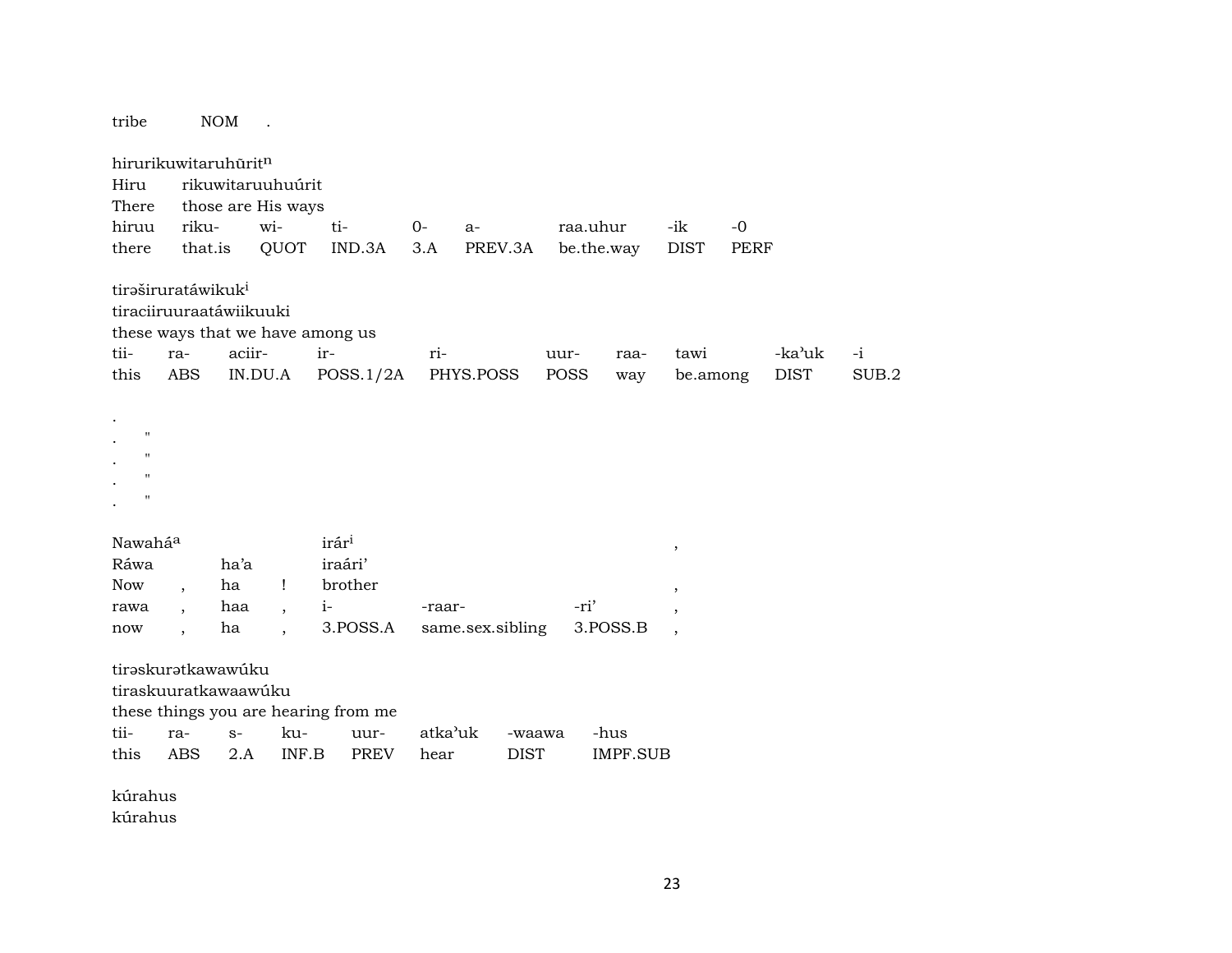| old men<br>kurahuus<br>old.man |                                               |             |                                |          |             |                      |             |             |         |                |
|--------------------------------|-----------------------------------------------|-------------|--------------------------------|----------|-------------|----------------------|-------------|-------------|---------|----------------|
| kutiraitustáa                  | kutiiraa'iitusta'a<br>they were their stories |             |                                |          |             |                      |             |             |         | $\overline{a}$ |
| ku-<br><b>INDF</b>             | ti-<br>IND.3A                                 | $0-$<br>3.A | a-<br>POSS.3A                  | ir-      | PL.3A       | raa.iit.us-<br>story |             | raar-<br>PL | 0<br>be | EX             |
|                                |                                               |             |                                |          |             |                      |             |             |         |                |
|                                |                                               |             |                                |          |             |                      |             |             |         |                |
|                                |                                               |             |                                |          |             |                      |             |             |         |                |
|                                |                                               |             |                                |          |             |                      |             |             |         |                |
|                                |                                               |             |                                |          |             |                      |             |             |         |                |
|                                |                                               |             |                                |          |             |                      |             |             |         |                |
|                                |                                               |             |                                |          |             |                      |             |             |         |                |
| Irár <sup>i</sup>              |                                               |             |                                |          | $\,$        |                      |             |             |         |                |
| Iraári'                        |                                               |             |                                |          |             |                      |             |             |         |                |
| <b>Brother</b>                 |                                               |             |                                |          |             |                      |             |             |         |                |
| $i-$                           |                                               | -raar-      |                                | -ri'     |             |                      |             |             |         |                |
| 3.POSS.A                       |                                               |             | same.sex.sibling               | 3.POSS.B |             |                      |             |             |         |                |
| hiruúkatatn                    |                                               |             |                                |          | hiruúkatatn |                      |             |             |         |                |
| hiru                           | uúkatat                                       |             |                                | hiru     |             | uúkatat              |             |             |         |                |
|                                | there in the west                             |             |                                | there    |             | in the west          |             |             |         |                |
|                                | hiruu uukata-                                 |             | $\overline{\phantom{a}}$<br>-t | hiruu    |             | uukata-              | -t          |             |         |                |
| there                          | west                                          |             | <b>LOC</b>                     | there    | west        |                      | LOC         |             |         |                |
|                                |                                               |             |                                |          |             |                      |             |             |         |                |
|                                | tirawahukstakatarári                          |             |                                |          |             |                      |             |             |         |                |
|                                | tirawaahakstahkataarári                       |             |                                |          |             |                      |             |             |         |                |
|                                |                                               |             | this Heavens becoming yellow   |          |             |                      |             |             |         |                |
| tii-                           | ra-                                           | $O -$       | a.waa.hak.his-                 |          | rahkataar   |                      | -aar        | -i          |         |                |
| this                           | ABS                                           | 3.A         | heavens                        |          | be.yellow   |                      | <b>INCH</b> | IMPF.SUB    |         |                |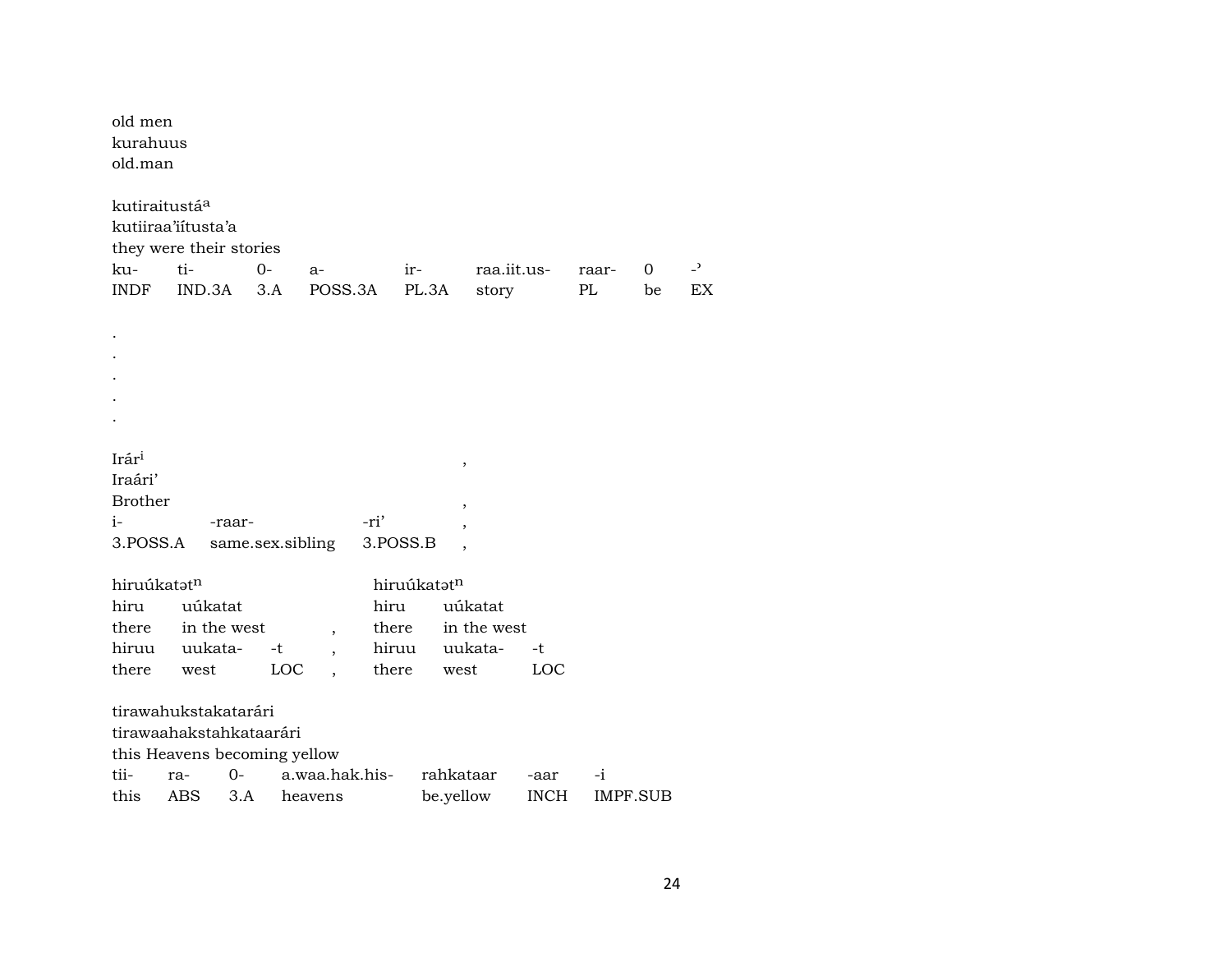| $\cdot$      | irár <sup>i</sup><br>iraári' |                     |                               |                          |           |               |                  |              |                         |             |
|--------------|------------------------------|---------------------|-------------------------------|--------------------------|-----------|---------------|------------------|--------------|-------------------------|-------------|
|              | brother                      |                     |                               |                          |           |               | $\, ,$           |              |                         |             |
| $i-$         |                              |                     | -raar-                        |                          |           | -ri'          |                  |              |                         |             |
|              | 3.POSS.A                     |                     | same.sex.sibling              |                          |           | 3.POSS.B      |                  |              |                         |             |
|              | hirurikuwituháhura           |                     |                               |                          |           |               |                  |              |                         |             |
| hiru         |                              |                     | rikuwituuhaáhura'             |                          |           |               |                  |              |                         |             |
| there        |                              |                     | that is the source of things  |                          |           |               |                  |              |                         |             |
| hiruu        | riku-                        |                     | wi-                           | ti-                      |           | $0-$          | ut-              | raa-         | hurar                   | $-0$        |
| there        | that.is                      |                     | QUOT                          | IND.3A                   |           | 3.A           | PREV             | way          | be.where.one.comes.from | <b>PERF</b> |
| $ati^s$      |                              |                     |                               | aharatakárahatn          |           |               |                  |              |                         |             |
| Atí'as       |                              |                     |                               | aharaatakaárahat         |           |               |                  |              |                         |             |
| our Father   |                              |                     |                               | when He dropped the ways |           |               |                  |              |                         |             |
| ati-         | as                           |                     | ar-                           | ra-                      | $0-$      | raa-          |                  | takaa.ra.hak | -0                      |             |
| 1.POSS       |                              | father              | EV                            | <b>ABS</b>               | 3.A       | way           | drop             |              | PERF                    |             |
|              |                              |                     |                               |                          |           |               |                  |              |                         |             |
|              | aharakawakára <sup>u</sup>   |                     |                               |                          |           |               |                  |              |                         |             |
|              | aharaakawaakára'u            |                     |                               |                          |           |               |                  |              |                         |             |
|              |                              |                     | when He made the various ways |                          |           |               |                  |              |                         |             |
| ar-          | ra-                          | $0-$                | raa-                          |                          |           | kawaaka.ra'uk | -0               |              |                         |             |
| EV           | <b>ABS</b>                   | 3.A                 | way                           |                          | make.DIST |               | SUB.3            |              |                         |             |
| I            | $\overline{\phantom{a}}$     | irári               |                               |                          |           |               |                  | $\, ,$       |                         |             |
| I            |                              | iraári <sup>3</sup> |                               |                          |           |               |                  |              |                         |             |
| Then         | $\ddot{\phantom{0}}$         | brother             |                               |                          |           |               |                  | $\cdot$      |                         |             |
| $\mathbf{i}$ |                              | $i-$                |                               | -raar-                   |           |               | -ri <sup>3</sup> |              |                         |             |
| and          |                              | 3.POSS.A            |                               | same.sex.sibling         |           |               | 3.POSS.B         |              |                         |             |
|              | hirurikuahuháhura            |                     |                               |                          |           |               |                  |              |                         |             |
| hiru         |                              |                     | riku'ahuuhaáhura'             |                          |           |               |                  |              |                         |             |
| there        |                              |                     | that is where the source is   |                          |           |               |                  |              |                         |             |
| hiruu        | riku-                        |                     | ar-                           | ra-                      | $O -$     | ut-           |                  | raa.hurar    | -0                      |             |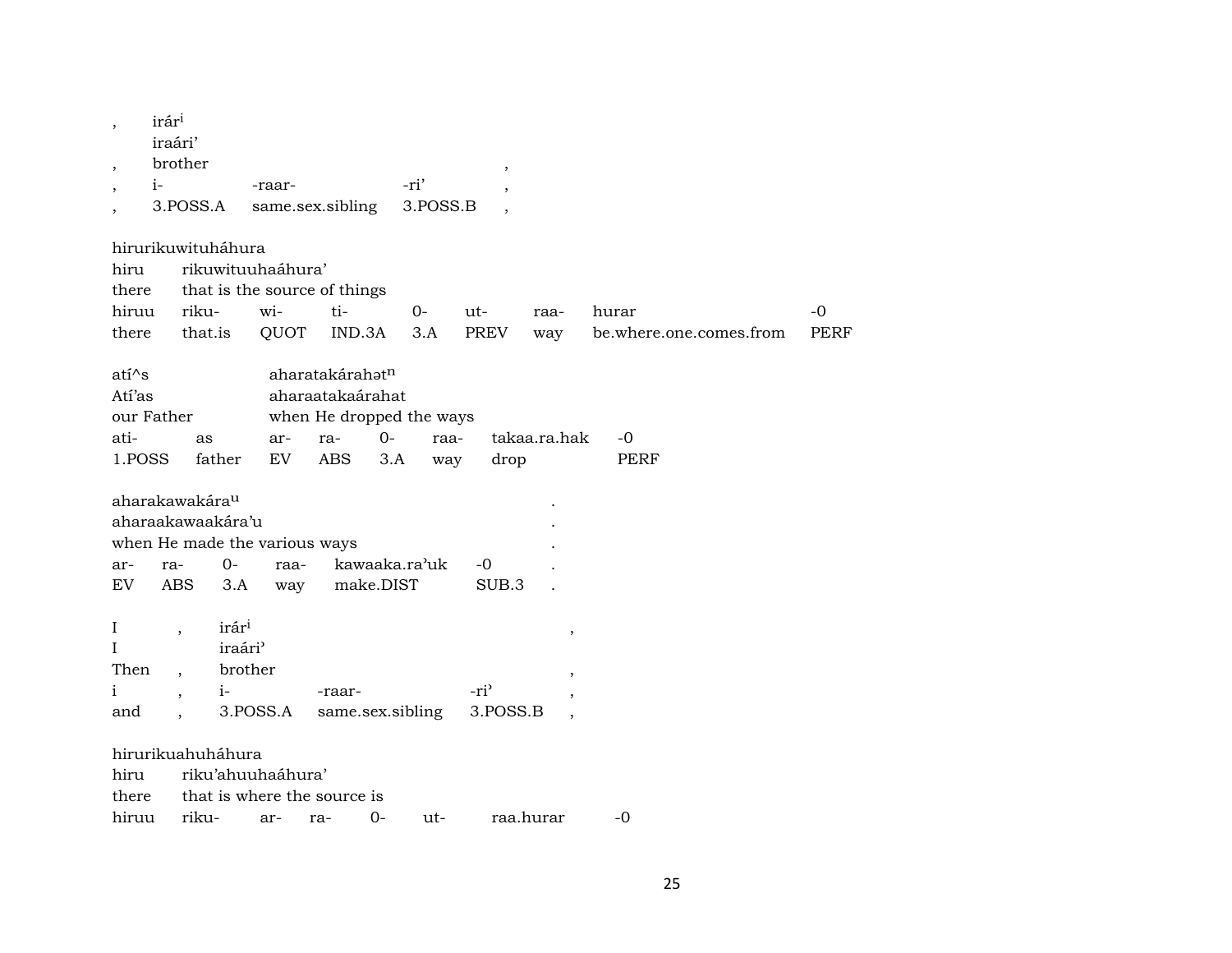|  |  |  | there that.is EV ABS 3.A PREV be.the.origin PERF |  |
|--|--|--|--------------------------------------------------|--|
|  |  |  |                                                  |  |

| tirarikiatira<br>tiraáriki |                          |                                   |                             |               | Atíra'              |               | $\, ,$      |       |
|----------------------------|--------------------------|-----------------------------------|-----------------------------|---------------|---------------------|---------------|-------------|-------|
| tii-                       | this one standing        | $O -$                             |                             | $-i$          | Mother<br>ati-      |               |             |       |
| this                       | ra-<br><b>ABS</b>        | 3.A                               | arik<br>be.standing         | SUB.2         | 1.POSS              | raa<br>mother |             |       |
|                            |                          |                                   |                             |               |                     |               |             |       |
| nikuwitirá <sup>u</sup>    |                          |                                   |                             |               |                     |               |             |       |
|                            | Rikuwitiraá'u            |                                   |                             |               |                     |               |             |       |
|                            |                          |                                   | That is the way He gave her |               |                     |               |             |       |
| riku-                      | wi-                      |                                   | ti-<br>$0-$                 | raa-          | uh<br>$-0$          |               |             |       |
| that.is                    | QUOT                     |                                   | IND.3A                      | 3.A<br>way    | give<br><b>PERF</b> |               |             |       |
|                            |                          | nakuráhkatarutirarik <sup>i</sup> |                             |               |                     |               |             |       |
|                            | rakuráhkataaru           |                                   |                             |               | tiraáriki           |               |             |       |
| to be yellow               |                          |                                   |                             |               | this one            |               |             |       |
| ra-                        | $0-$                     | ku-                               | rahkataar                   | -u            | tii-                | 0-<br>ra-     | arik        | $-i$  |
| INF.A                      | 3.A                      | INF.B                             | be.yellow                   | SUB.D         | this                | ABS<br>3.A    | be.standing | SUB.2 |
|                            | Pahtatuháik <sup>u</sup> |                                   |                             |               |                     |               |             |       |
|                            | Pah                      |                                   | tatuuhá'ihku'               |               |                     |               |             |       |
|                            | Moon                     | I mean her                        |                             |               |                     |               |             |       |
|                            | paa                      | ta-                               | $t-$                        | ut-           | ra'ihk<br>-:hus     |               |             |       |
|                            | moon                     | IND.1/2A                          | 1.A                         | PREV          | <b>IMPF</b><br>mean |               |             |       |
|                            |                          |                                   |                             |               |                     |               |             |       |
| tirárik <sup>i</sup>       |                          |                                   |                             |               |                     |               |             |       |
| tiraáriki                  |                          |                                   |                             |               |                     |               |             |       |
| tii-                       | this one standing        | $0-$                              | arik                        |               |                     |               |             |       |
| this                       | ra-<br>ABS               | 3.A                               | be.standing                 | $-i$<br>SUB.2 |                     |               |             |       |
|                            |                          |                                   |                             |               |                     |               |             |       |
| atirasítaši                |                          |                                   |                             |               |                     |               |             |       |
| Atíra'                     |                          |                                   | sitacií                     |               |                     |               |             |       |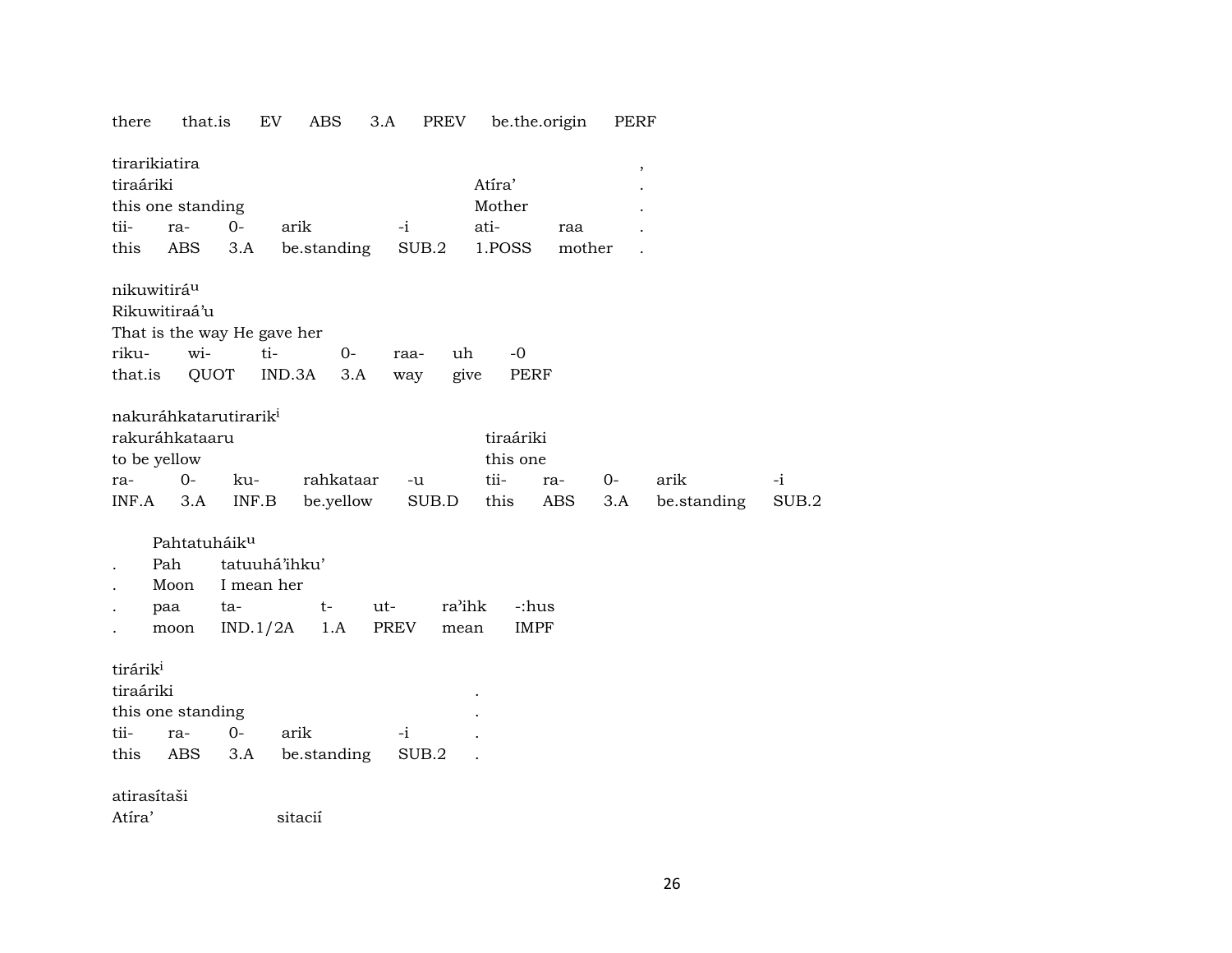| Our Mother       |                                                                                        | she is ours            |                         |             |            |                     |                       |             |                 |
|------------------|----------------------------------------------------------------------------------------|------------------------|-------------------------|-------------|------------|---------------------|-----------------------|-------------|-----------------|
| ati-             | raa                                                                                    | si-                    | ta-                     | aciir-      | ir-        |                     | $\mathbf 0$           | $-0$        |                 |
| 1.POSS           | mother                                                                                 | DU                     | IND.1/2A                | IN.DU.A     |            | POSS.1/2A           | be                    | <b>PERF</b> |                 |
| riku-<br>that.is | Nikuwitirá <sup>u</sup><br>Rikuwitiraá'u<br>That is the way He gave her<br>wi-<br>QUOT | ti-<br>IND.3A          | $0-$<br>3.A             | raa-<br>way | uh<br>give | $-0$<br>PERF        |                       |             |                 |
| atí^s            |                                                                                        | tirakítak <sup>u</sup> |                         |             |            |                     |                       |             |                 |
| Atí'as           |                                                                                        | tirakítaku             |                         |             |            |                     |                       |             |                 |
| our Father       |                                                                                        | this one above         |                         |             |            |                     |                       |             |                 |
| ati-             | as                                                                                     | tii-                   | $0-$<br>ra-             | kita-       | kus        |                     | -0                    |             |                 |
| 1.POSS           | father                                                                                 | this                   | ABS<br>3.A              | on.top      |            | be sitting          | SUB.4                 |             |                 |
|                  | ahirutíirirasakuríspu                                                                  |                        |                         |             |            |                     |                       |             |                 |
| a                | hiru                                                                                   | ti'iriirasakuríspu     |                         |             |            |                     |                       |             |                 |
| and              | there                                                                                  |                        | here where the sun sets |             |            |                     |                       |             |                 |
| a                | tii-<br>hiruu                                                                          | irii-                  | ra-                     | $0-$        | sakur-     | iis.wuu             |                       |             | -hus            |
| and              | there                                                                                  | here                   | where<br>ABS            | 3.A         | sun        |                     | go.out.of.sight.IMPF  |             | <b>IMPF.SUB</b> |
| riku-            | nikuwítira<br>Rikuwitíra'<br>That is the way<br>wi-<br>that.is<br>QUOT                 | ti-                    | $0-$<br>IND.3A<br>3.A   | raa-<br>way | 0<br>be    | $-0$<br><b>PERF</b> |                       |             |                 |
|                  | tirawahəkstáhkatarári<br>tirawaahakstáhkataarári                                       |                        |                         |             |            |                     |                       |             |                 |
| tii-             | this Heavens becoming yellow                                                           |                        |                         |             |            |                     |                       |             |                 |
| this             | $O -$<br>ra-<br>ABS<br>3.A                                                             | heavens                | a.waa.hak.his-          | rahkataar   |            | -aar<br><b>INCH</b> | -i<br><b>IMPF.SUB</b> |             |                 |
|                  |                                                                                        |                        |                         | be.yellow   |            |                     |                       |             |                 |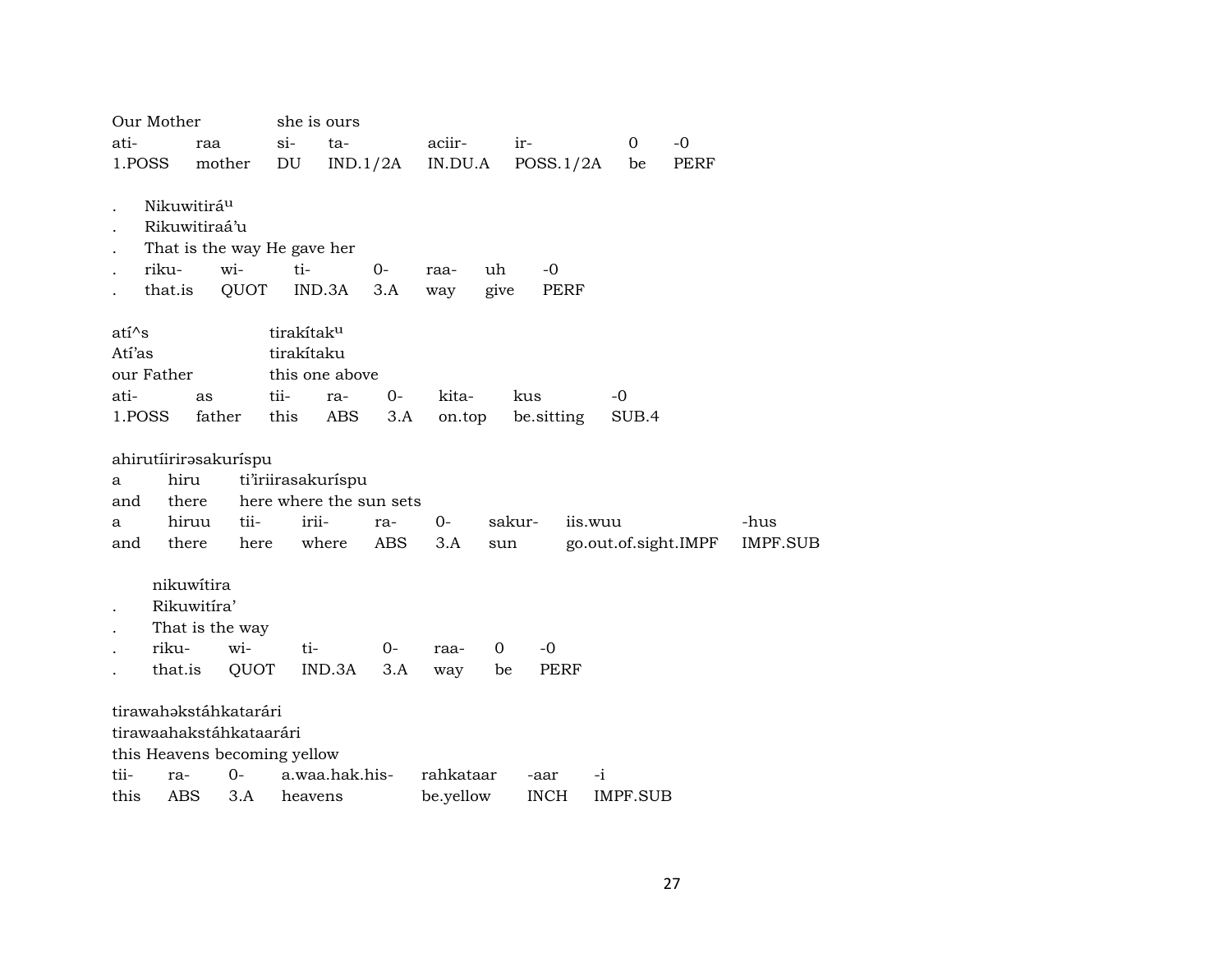| hi                   |      | irár <sup>i</sup>            |             |                  |             |                   |                          | $\,$        |          |
|----------------------|------|------------------------------|-------------|------------------|-------------|-------------------|--------------------------|-------------|----------|
| Hi                   |      | iraári'                      |             |                  |             |                   |                          |             |          |
| And                  |      | brother                      |             |                  |             |                   |                          | ,           |          |
| hi                   |      | $i-$                         | -raar-      |                  |             | -ri'              |                          | ,           |          |
| and                  |      | 3.POSS.A                     |             | same.sex.sibling |             | 3.POSS.B          |                          |             |          |
|                      |      | tirawahəksahkatarari         |             |                  |             |                   |                          |             |          |
|                      |      | tirawaahakstahkataarári      |             |                  |             |                   |                          |             |          |
|                      |      | this Heavens becoming yellow |             |                  |             |                   |                          |             |          |
| tii-                 | ra-  | $O -$                        |             | a.waa.hak.his-   |             | rahkataar         |                          | -aar        | $-i$     |
| this                 | ABS  | 3.A                          | heavens     |                  |             | be.yellow         |                          | <b>INCH</b> | IMPF.SUB |
|                      |      |                              |             |                  |             |                   |                          |             |          |
| tiháahuatn           |      |                              |             |                  |             |                   |                          |             |          |
| tihaá'ahuu'ut        |      |                              |             |                  |             |                   |                          |             |          |
| this is how it is    |      |                              |             |                  |             |                   |                          |             |          |
| tii-                 | haa- | ar-                          | ra-         | 0-               | ut-         | 0                 | $\overline{\phantom{a}}$ |             |          |
| this                 | here | <b>EV</b>                    | <b>ABS</b>  | 3.A              | <b>PREV</b> | be                | EX                       |             |          |
|                      |      |                              |             |                  |             |                   |                          |             |          |
| tirárik <sup>i</sup> |      |                              |             |                  |             | atír <sup>a</sup> |                          |             |          |
| tiraáriki            |      |                              |             |                  |             | Atíra'            |                          |             |          |
| this                 |      |                              |             |                  |             |                   | Mother                   |             |          |
| tii-                 | ra-  | $0 -$                        | arik        |                  | -i          | ati-              |                          | raa         |          |
| this                 | ABS  | 3.A                          | be.standing |                  | SUB.2       |                   | 1.POSS                   | mother      |          |
|                      |      |                              |             |                  |             |                   |                          |             |          |
| tiharáwah^tn         |      |                              |             |                  |             |                   |                          |             |          |
| Tihaaráwaahat        |      |                              |             |                  |             |                   |                          |             |          |
| this Heavens         |      |                              |             |                  |             |                   |                          |             |          |
| tii-                 | haa- | ra-                          | 0-          | a.hak            |             |                   | -waa                     | -0          |          |

 $\ddot{ }$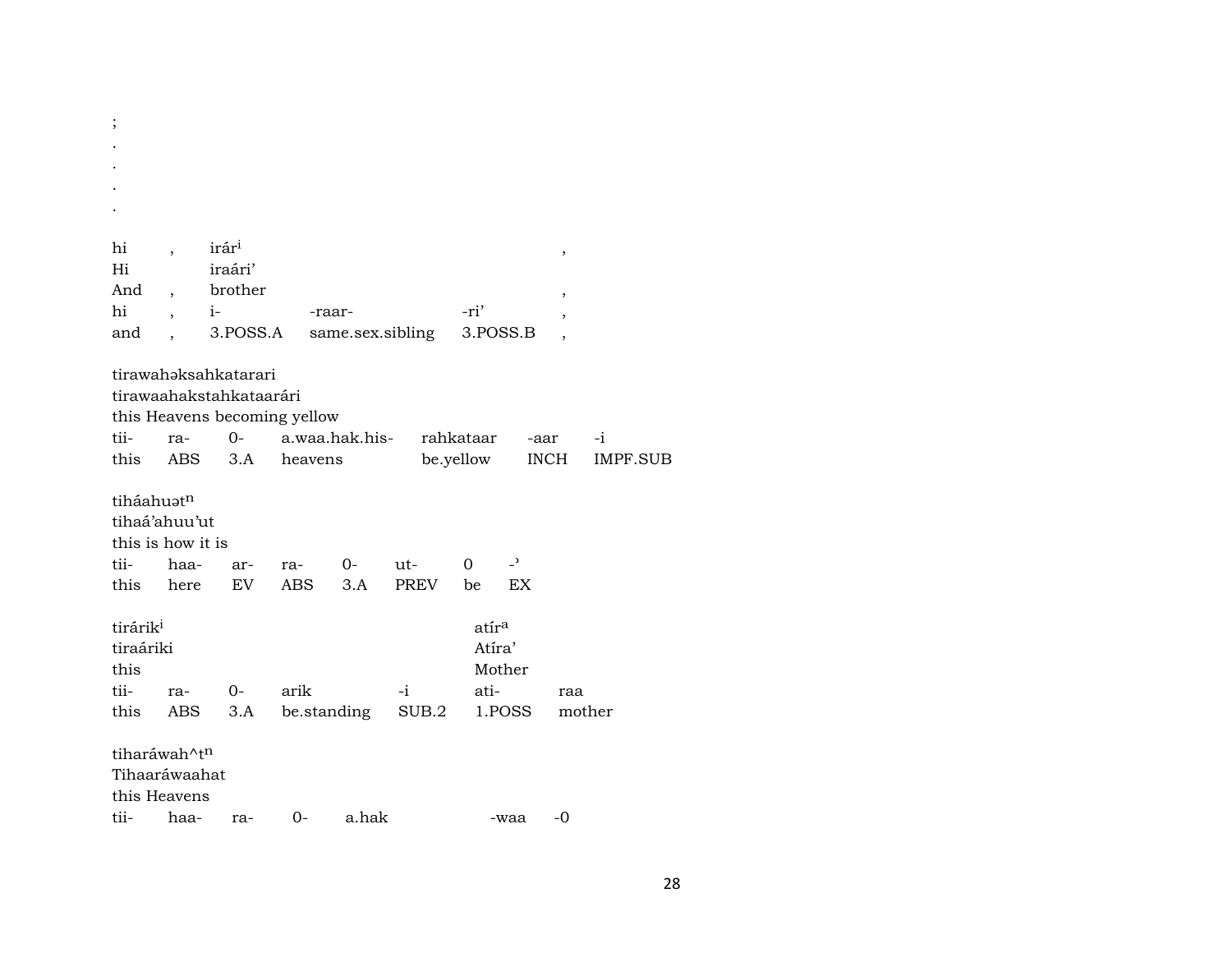| this                    | here                              | <b>ABS</b>           | 3.A       | extend.in.a.line | <b>DIST</b>                                | SUB.4       |             |       |      |      |
|-------------------------|-----------------------------------|----------------------|-----------|------------------|--------------------------------------------|-------------|-------------|-------|------|------|
| nuriuríriku             |                                   |                      |           |                  |                                            | $\, ,$      |             |       |      |      |
|                         | ruuri'uuriíriku                   |                      |           |                  |                                            |             |             |       |      |      |
|                         | there where she stands            |                      |           |                  |                                            |             |             |       |      |      |
| ruu-                    | ri-                               | $0 -$                | uuri.arik |                  | -hus                                       |             |             |       |      |      |
| there                   | CONT.3A                           | 3.A                  |           | stand.upright    | <b>IMPF.SUB</b>                            |             |             |       |      |      |
|                         | hirurikuwitihakarúši <sup>u</sup> |                      |           |                  |                                            |             |             |       |      |      |
| Hiru                    |                                   | rikuwitihaakaruúci'u |           |                  |                                            |             |             |       |      |      |
| There                   |                                   |                      |           |                  | that is when He gave her the bundle sticks |             |             |       |      |      |
| hiruu                   | riku-                             | wi-                  | ti-       | $O -$            | haak-                                      | ka-         | ra.uc       | $-i$  | uh   | $-0$ |
| there                   | that.is                           | QUOT                 | IND.3A    | 3.A              | wood                                       | in          | be.lying.PL | SUB.2 | give | PERF |
|                         |                                   |                      |           |                  |                                            |             |             |       |      |      |
| táraha                  | $\overline{\phantom{a}}$          |                      |           |                  |                                            |             |             |       |      |      |
| táraha'                 |                                   |                      |           |                  |                                            |             |             |       |      |      |
| buffalos                |                                   |                      |           |                  |                                            |             |             |       |      |      |
| tarahaa<br>buffalo      |                                   |                      |           |                  |                                            |             |             |       |      |      |
|                         |                                   |                      |           |                  |                                            |             |             |       |      |      |
| ahikutkára <sup>u</sup> |                                   |                      |           |                  |                                            |             |             |       |      |      |
|                         | ahikutkára'u                      |                      |           |                  |                                            |             |             |       |      |      |
|                         | His making them for me            |                      |           |                  |                                            |             |             |       |      |      |
| ar-                     | ri-                               | $0-$                 | ku-       | ut-              | ka.ra'uk                                   | $-0$        |             |       |      |      |
| EV                      | CONT.3A                           | 3.A                  | INF.B     | <b>BEN</b>       | make.PL.P                                  | <b>PERF</b> |             |       |      |      |
|                         |                                   |                      |           |                  |                                            |             |             |       |      |      |
| $ati^s$                 |                                   |                      |           |                  |                                            |             |             |       |      |      |
| Atí'as                  |                                   |                      |           |                  |                                            |             |             |       |      |      |
| our Father              |                                   |                      |           |                  |                                            |             |             |       |      |      |
| ati-                    | as                                |                      |           |                  |                                            |             |             |       |      |      |
| 1.POSS                  | father                            |                      |           |                  |                                            |             |             |       |      |      |
|                         | hihirurikuahiháru                 |                      |           |                  |                                            |             |             |       |      |      |

hi hiru riku'ahiihaáru'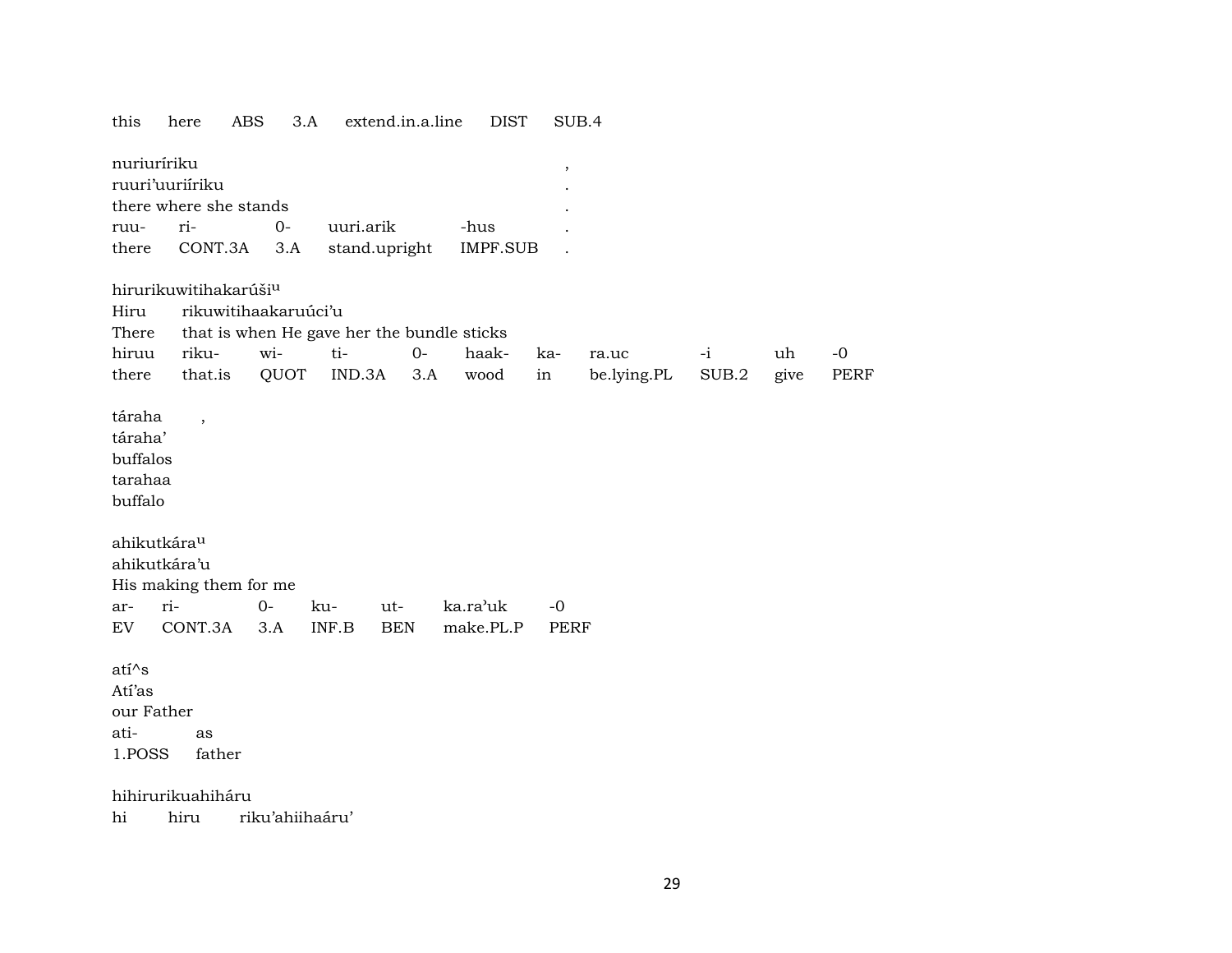| and               | there                                         |                  |            |      |            | He is the one who made her the way |            |            |      |               |             |       |             |            |
|-------------------|-----------------------------------------------|------------------|------------|------|------------|------------------------------------|------------|------------|------|---------------|-------------|-------|-------------|------------|
| hi                | hiruu                                         | riku-            |            | ar-  | ra-        | $0-$                               | ir-        | ut-        | raa- | ra'uk         | $-0$        |       |             |            |
| and               | there                                         | that.is          |            | EV   | <b>ABS</b> | 3.A                                | <b>OBV</b> | <b>BEN</b> | way  | make          | <b>PERF</b> |       |             |            |
|                   |                                               |                  |            |      |            |                                    |            |            |      |               |             |       |             |            |
|                   |                                               | tirasúšapatn     |            |      |            |                                    |            |            |      |               |             |       |             |            |
|                   | $\epsilon\epsilon$                            | Tíraasu          |            |      |            |                                    | cápaat     |            |      |               |             |       |             |            |
|                   | $\epsilon\epsilon$                            | Since you are    |            |      |            |                                    | a woman    |            |      |               |             |       |             |            |
|                   | 11<br>tii-<br>$\pmb{\mathsf{H}}$              | ra-              |            | $S-$ | uu         | $-0$                               | icapaak    |            |      |               |             |       |             |            |
|                   | here                                          |                  | <b>ABS</b> | 2.A  | be         | SUB.4                              | woman      |            |      |               |             |       |             |            |
|                   | nikutasiruhkitáwist <sup>a</sup>              |                  |            |      |            |                                    |            |            |      |               |             |       |             |            |
|                   | rikutasiruhkitáwista                          |                  |            |      |            |                                    |            |            |      |               |             |       |             |            |
|                   | you are going to be the one who is the reason |                  |            |      |            |                                    |            |            |      |               |             |       |             |            |
| riku-             | ta-                                           |                  | $S-$       | ir-  |            | ri-                                |            | uur-       |      | kita          |             | -wi   | -his        | -ta        |
| that.is           |                                               | IND.1/2A         | 2.A        |      | PREV.1/2A  |                                    | PHYS.POSS  |            | PREV | be.the.reason |             | SUB.L | <b>PERF</b> | <b>INT</b> |
|                   |                                               |                  |            |      |            |                                    |            |            |      |               |             |       |             |            |
|                   | isakarušitakárah^tn                           |                  |            |      |            |                                    |            |            |      |               |             |       |             |            |
|                   | isaakaruucítakaarahat                         |                  |            |      |            |                                    |            |            |      |               |             |       |             |            |
|                   | when you drop the bundle sticks               |                  |            |      |            |                                    |            |            |      |               |             |       |             |            |
| $i-$              |                                               | $S-$             | haak-      | ka-  |            | ra.uc                              | $-i$       |            |      | takaa.ra.hak  | $-0$        |       |             |            |
|                   | CONT.1/2A                                     | 2.A              | wood       | in   |            | be.lying.PL                        |            | SUB.2      | drop |               | SUB.4       |       |             |            |
|                   |                                               |                  |            |      |            |                                    |            |            |      |               |             |       |             |            |
|                   |                                               |                  |            |      |            |                                    |            |            |      |               |             |       |             |            |
| $\mathbf{H}$      |                                               |                  |            |      |            |                                    |            |            |      |               |             |       |             |            |
| $\mathbf{H}$      |                                               |                  |            |      |            |                                    |            |            |      |               |             |       |             |            |
| 11                |                                               |                  |            |      |            |                                    |            |            |      |               |             |       |             |            |
| п                 |                                               |                  |            |      |            |                                    |            |            |      |               |             |       |             |            |
|                   |                                               |                  |            |      |            |                                    |            |            |      |               |             |       |             |            |
| Irár <sup>i</sup> |                                               |                  |            |      |            | $\, ,$                             |            |            |      |               |             |       |             |            |
| Iraári'           |                                               |                  |            |      |            |                                    |            |            |      |               |             |       |             |            |
| <b>Brother</b>    |                                               |                  |            |      |            | $\cdot$                            |            |            |      |               |             |       |             |            |
| $i-$              |                                               | -raar-           |            | -ri' |            | ,                                  |            |            |      |               |             |       |             |            |
| 3.POSS.A          |                                               | same.sex.sibling |            |      | 3.POSS.B   | ,                                  |            |            |      |               |             |       |             |            |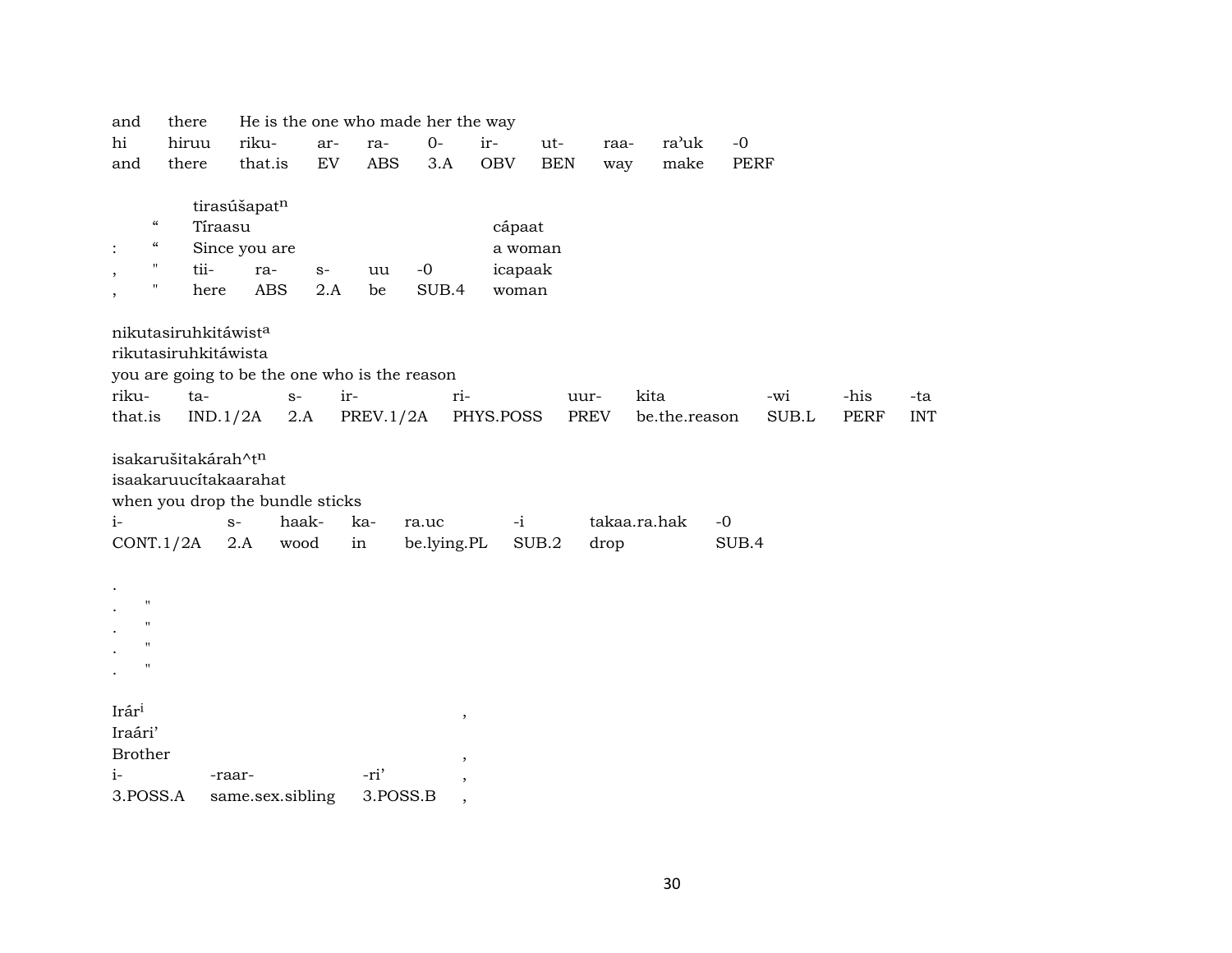|                                                                              | witírakiirawahakstahkatarári            |                                 |                        |             |             |             |                        |       |                               |             |             |                 |
|------------------------------------------------------------------------------|-----------------------------------------|---------------------------------|------------------------|-------------|-------------|-------------|------------------------|-------|-------------------------------|-------------|-------------|-----------------|
| witiraakii                                                                   |                                         |                                 |                        |             |             |             | irawaahakstahkataarári |       |                               |             |             |                 |
|                                                                              | it has been a long time                 |                                 |                        |             |             |             |                        |       | that Heavens becoming yellow  |             |             |                 |
| wi-                                                                          | ti-                                     | $O -$                           |                        | raa.kiir    | $-0$        | $ii -$      | ra-                    | $O -$ | a.waa.hak.his-                | rahkataar   | -aar        | $-i$            |
| QUOT                                                                         | IND.3A                                  |                                 | 3.A                    | be.long     | <b>PERF</b> | that        | <b>ABS</b>             | 3.A   | heavens                       | be.yellow   | <b>INCH</b> | <b>IMPF.SUB</b> |
| $\ddot{\phantom{a}}$<br>$\ddot{\phantom{a}}$<br>$\ddot{\phantom{a}}$<br>ati- | Atí^s<br>Atí'as<br>Our Father<br>1.POSS | as<br>father                    |                        |             |             |             |                        |       |                               |             |             |                 |
| ahikutkára <sup>u</sup>                                                      | ahikutkára'u<br>He made them for me     |                                 |                        |             |             |             |                        |       | táraha<br>táraha'<br>buffalos |             |             |                 |
| ar-                                                                          | ri-                                     | $O -$                           | ku-                    | ut-         |             | ka.ra'uk    | $-0$                   |       | tarahaa                       |             |             |                 |
| EV                                                                           | CONT.3A                                 | 3.A                             | INF.B                  | <b>PREV</b> |             | make.PL.P   |                        | SUB.3 | buffalo                       |             |             |                 |
| $\,$<br>$\,$<br>$\,$<br>$\,$                                                 |                                         |                                 |                        |             |             |             |                        |       |                               |             |             |                 |
|                                                                              | hihirurikuahátura                       |                                 |                        |             |             |             |                        |       |                               |             |             |                 |
| hi                                                                           | hiru                                    |                                 | riku'ahútura'          |             |             |             |                        |       |                               |             |             |                 |
| and                                                                          | there                                   |                                 | that is where it began |             |             |             |                        |       |                               |             |             |                 |
| hi                                                                           | hiruu                                   | riku-                           | ar-                    | ra-         | $O -$       | ut-         | hurar                  |       |                               | $-0$        |             |                 |
| and                                                                          | there                                   | that.is                         | EV                     | <b>ABS</b>  | 3.A         | <b>PREV</b> |                        |       | be.where.one.comes.from       | <b>PERF</b> |             |                 |
| harík <sup>i</sup> s<br>hariíkis<br>a calf                                   |                                         | nakúra <sup>u</sup><br>rakúra'u | when it is born        |             |             |             |                        |       |                               |             |             |                 |
| harii                                                                        | -kis                                    | ra-                             | $0 -$                  | ku-         | ra'uk       | $-0$        |                        |       |                               |             |             |                 |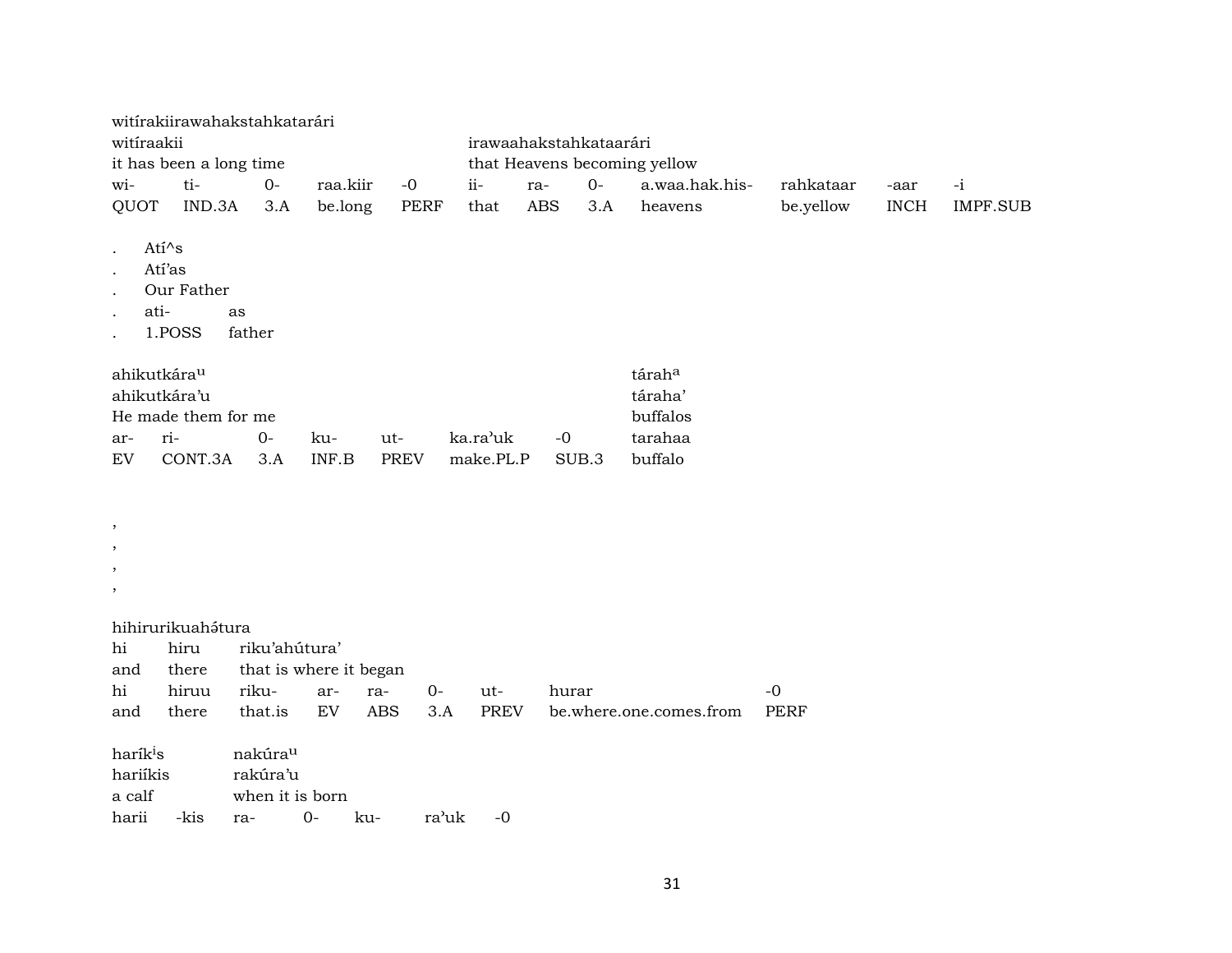## calf DIM INF.A 3.A INF.B make SUB.3

|                      | arutirahkátarit <sup>n</sup>    |                               |                  |               |              |             |                         |        |             |             |       |
|----------------------|---------------------------------|-------------------------------|------------------|---------------|--------------|-------------|-------------------------|--------|-------------|-------------|-------|
| a                    |                                 | ruutirahkátaarit              |                  |               |              |             |                         |        |             |             |       |
| and                  |                                 | then it is yellowish all over |                  |               |              |             |                         |        |             |             |       |
| a                    | ruu-                            | ti-                           | $0-$             | rahkataar     | -ik          | $-0$        |                         |        |             |             |       |
| and                  | then                            | IND.3A                        | 3.A              | be.yellow     | <b>DIST</b>  | <b>PERF</b> |                         |        |             |             |       |
|                      | Hirurikuwitutúra                |                               |                  |               |              |             |                         |        |             |             |       |
| Hiru                 |                                 | rikuwitútura'                 |                  |               |              |             |                         |        |             |             |       |
| There                |                                 | that is where it began        |                  |               |              |             |                         |        |             |             |       |
| hiruu                | riku-                           | wi-                           | ti-              | $O -$         | ut-          | hurar       |                         |        | $-0$        |             |       |
| there                | that.is                         | QUOT                          |                  | IND.3A<br>3.A | <b>PREV</b>  |             | be.where.one.comes.from |        | <b>PERF</b> |             |       |
|                      | atirairatiríhkaruš <sup>i</sup> |                               |                  |               |              |             |                         |        |             |             |       |
| Atíra'               |                                 |                               | iratiríhkaruuci  |               |              |             |                         |        |             |             |       |
| Mother               |                                 |                               | that one of mine |               |              |             |                         |        |             |             |       |
| ati-                 | raa                             | ii-                           | ra-              | $t-$          | ir-          | ri-         |                         | uur-   | ka-         | ra.uc       | $-i$  |
| 1.POSS               |                                 | mother<br>that                | <b>ABS</b>       | 1.A           | POSS.1/2A    |             | PHYS.POSS               | POSS.A | in          | be.lying.PL | SUB.2 |
|                      |                                 |                               |                  |               |              |             |                         |        |             |             |       |
|                      |                                 | hirurikuwitiruhú <sup>u</sup> |                  |               |              |             |                         |        |             |             |       |
| $\ddot{\phantom{a}}$ | Hiru                            | rikuwitiruuhú'u               |                  |               |              |             |                         |        |             |             |       |
|                      | There                           | that was the plan             |                  |               |              |             |                         |        |             |             |       |
|                      | hiruu                           | riku-                         | wi-              | ti-           | $O -$        | ruuhur      | $\overline{a}$          |        |             |             |       |
|                      | there                           | that.is                       | QUOT             | IND.3A        | 3.A          | be.the.way  | ЕX                      |        |             |             |       |
| ahirá <sup>u</sup>   |                                 |                               |                  |               | pišikárik^tn |             |                         |        |             |             |       |
| ahirá'u              |                                 |                               |                  |               | piciikárikat |             |                         |        |             |             |       |
|                      | when it was born                |                               |                  |               | in midwinter |             |                         |        |             |             |       |
|                      | ri-                             | $0-$                          | ra'uk            | $-0$          | pici-        | iika.ri     | -kat                    |        |             |             |       |
| ar-<br>EV            | CONT.3A                         | 3.A                           | make             | SUB.4         | winter       | center      | LOC                     |        |             |             |       |
|                      |                                 |                               |                  |               |              |             |                         |        |             |             |       |

tihakúsuši

" Tihaakuúsuci'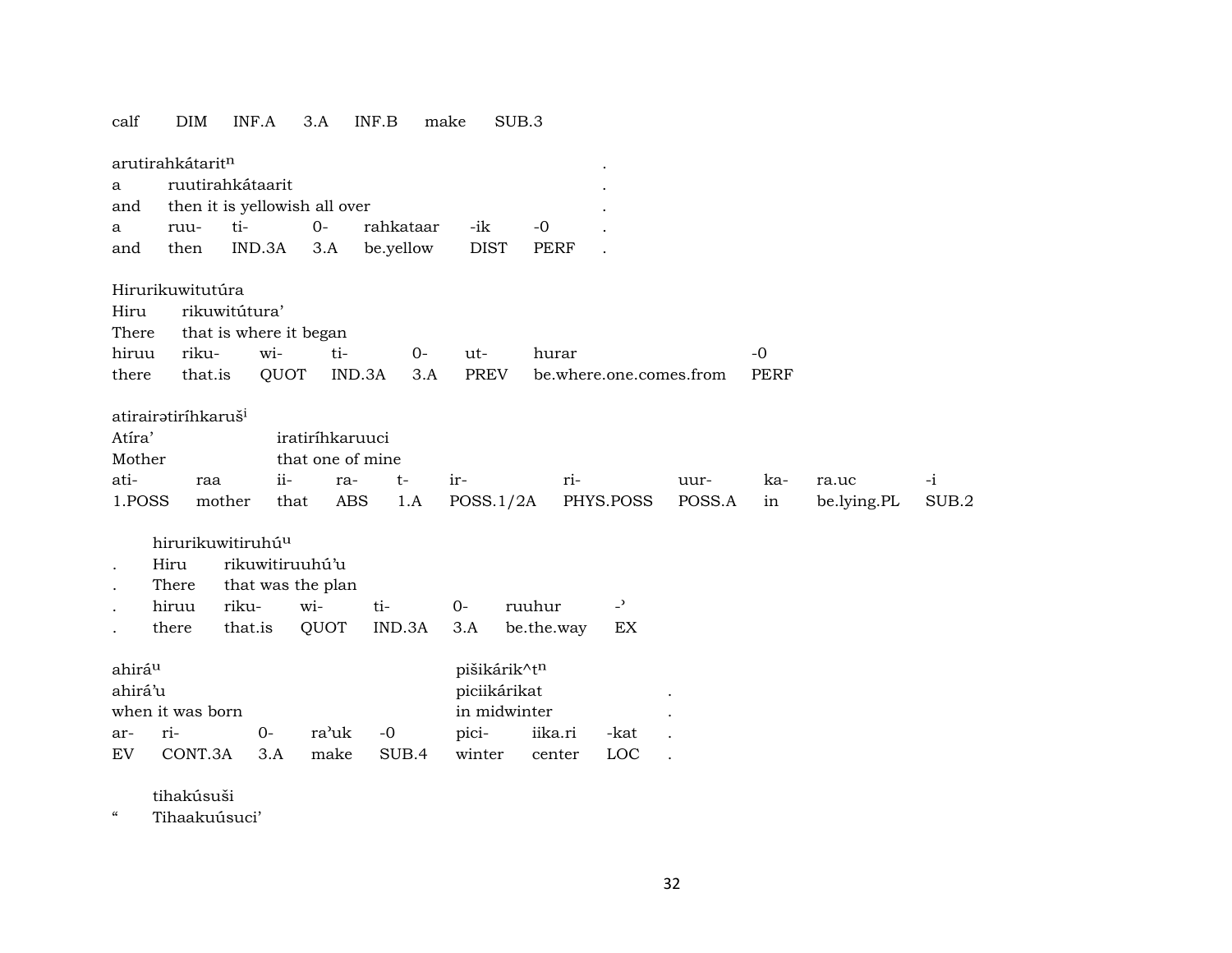| "               |                             | This is how it will be         |                |           |       |        |            |            |      |            |
|-----------------|-----------------------------|--------------------------------|----------------|-----------|-------|--------|------------|------------|------|------------|
|                 | tii-                        | haa-                           | kuus-          |           | $O-$  | $ut$ - | $i-$       | 0          | $-0$ |            |
| н               | this                        | here                           | $POT.1/3A$ 3.A |           |       | PREV   | <b>SEQ</b> | be         | PERF |            |
| ístau<br>ísta'u |                             |                                |                |           |       |        |            |            |      |            |
|                 |                             | when you bear it               |                |           |       |        |            |            |      |            |
| $i-$            |                             | $S-$                           | ra'uk          | $-0$      |       |        |            |            |      |            |
|                 | CONT.1/2A                   | 2.A                            | make           |           | SUB.3 |        |            |            |      |            |
|                 |                             |                                |                |           |       |        |            |            |      |            |
|                 | tiráhkatarukst <sup>a</sup> |                                |                |           |       |        |            |            |      |            |
|                 |                             | Tiráhkataaruksta               |                |           |       |        |            |            |      |            |
|                 |                             | It is going to be yellow       |                |           |       |        |            |            |      |            |
| ti-             |                             | $0-$                           | rahkataar      | uk        | -his  |        | -ta        |            |      |            |
|                 | IND.3A                      | 3.A                            | be.yellow      | be        |       | PERF   | <b>INT</b> |            |      |            |
|                 |                             |                                |                |           |       |        |            |            |      |            |
|                 |                             | hitihariruhúrukst <sup>a</sup> |                |           |       |        |            |            |      |            |
| hi              |                             | tihaariruuhuúruksta            |                |           |       |        |            |            |      |            |
| and             |                             | this is how it is going to be  |                |           |       |        |            |            |      |            |
| hi              | tii-                        | haa-                           | ri-            |           | $O-$  |        | raa.uhur-  | uk         | -his | -ta        |
| and             | this                        | here                           |                | CONT.3A   | 3.A   | way    |            | be         | PERF | <b>INT</b> |
|                 | títaku                      |                                |                |           |       |        |            |            |      |            |
|                 | Tiítaku                     |                                |                |           |       |        |            |            |      |            |
|                 | Here                        |                                |                |           |       |        |            |            |      |            |
|                 | tii-                        | -taku                          |                |           |       |        |            |            |      |            |
|                 | this                        | LOC                            |                |           |       |        |            |            |      |            |
|                 |                             | nikutiruhúrukst <sup>a</sup>   |                |           |       |        |            |            |      |            |
|                 |                             | rikutiruuhuúruksta             |                |           |       |        |            |            |      |            |
|                 |                             | that is how it is going to be  |                |           |       |        |            |            |      |            |
| riku-           |                             | ti-                            | 0-             | raa.uhur- |       | uk     | -his       | -ta        |      |            |
| that.is         |                             | IND.3A                         | 3.A            | way       |       | be     | PERF       | <b>INT</b> |      |            |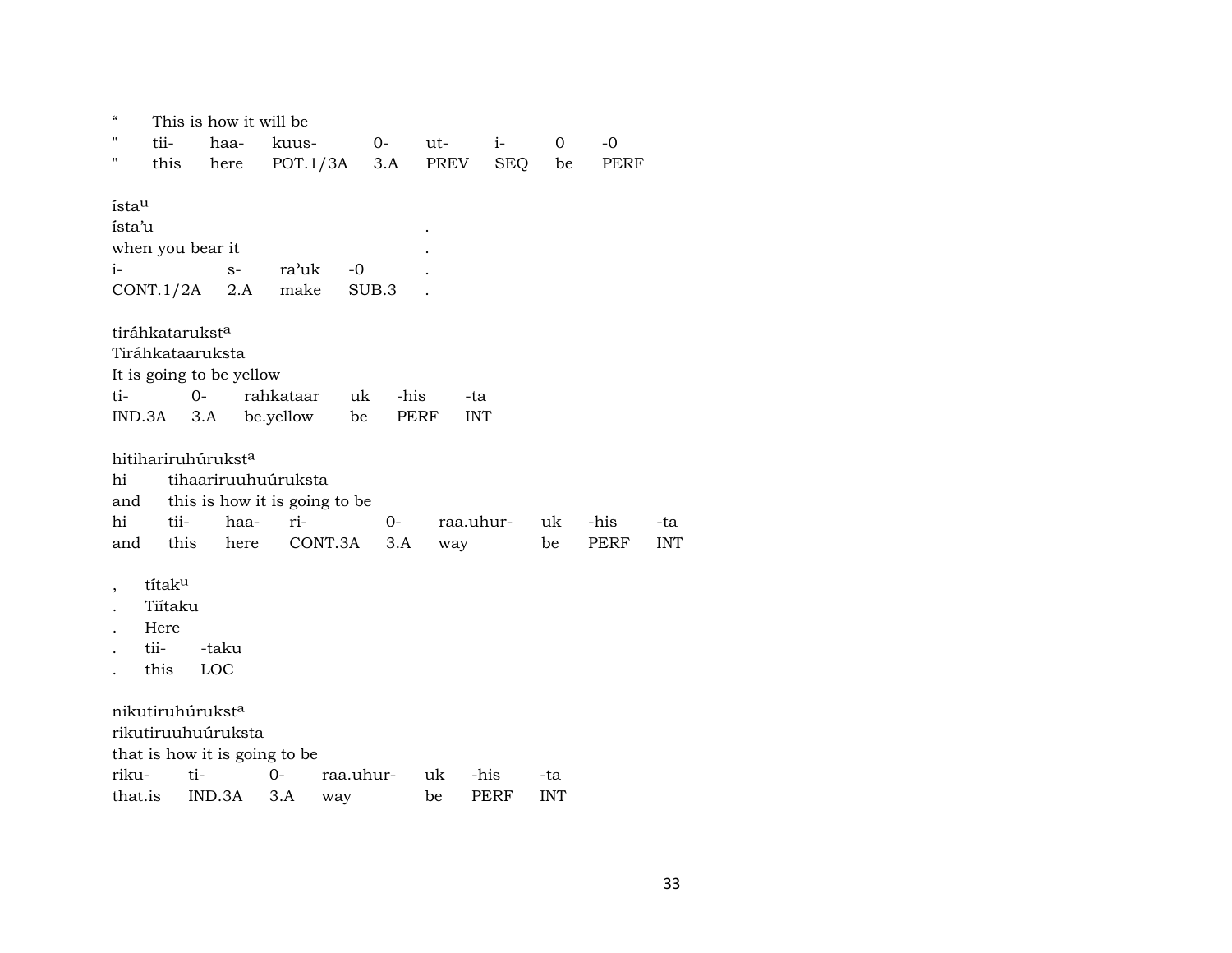|                 |                         |            | tirasirirawahakstáhkatarukstaritn<br>tirasiriirawaahakstáhkataarukstarit<br>this Heavens of yours that shall be yellow |      |           |        |        |            |                |    |             |            |    |                     |            |                        |
|-----------------|-------------------------|------------|------------------------------------------------------------------------------------------------------------------------|------|-----------|--------|--------|------------|----------------|----|-------------|------------|----|---------------------|------------|------------------------|
| tii-            | ra-                     | $S-$       | ir-                                                                                                                    |      | ri-       |        | uur-   |            | a.waa.hak.his- |    |             | rahkataar  | uk | -his                | -ta        | -rit                   |
| this            | ABS                     | 2.A        | POSS.1/2A                                                                                                              |      | PHYS.POSS |        | POSS.A |            | heavens        |    |             | be.yellow  | be | <b>PERF</b>         | <b>INT</b> | <b>INT.SUB</b>         |
|                 |                         |            |                                                                                                                        |      |           |        |        |            |                |    |             |            |    |                     |            |                        |
| $^\mathrm{,}$   |                         |            |                                                                                                                        |      |           |        |        |            |                |    |             |            |    |                     |            |                        |
|                 |                         |            |                                                                                                                        |      |           |        |        |            |                |    |             |            |    |                     |            |                        |
| $^\mathrm{,}$   |                         |            |                                                                                                                        |      |           |        |        |            |                |    |             |            |    |                     |            |                        |
| $\,$<br>$\cdot$ |                         |            |                                                                                                                        |      |           |        |        |            |                |    |             |            |    |                     |            |                        |
|                 |                         |            |                                                                                                                        |      |           |        |        |            |                |    |             |            |    |                     |            |                        |
|                 |                         |            | tirasirirawahukstáhkatarukstaritn                                                                                      |      |           |        |        |            |                |    |             |            |    |                     |            |                        |
|                 |                         |            | tirasiriirawaahakstáhkataarukstarit                                                                                    |      |           |        |        |            |                |    |             |            |    |                     |            |                        |
|                 |                         |            | this Heavens of yours that shall be yellow                                                                             |      |           |        |        |            |                |    |             |            |    |                     |            |                        |
| tii-<br>this    | ra-<br><b>ABS</b>       | $S-$       | ir-                                                                                                                    |      | ri-       |        | uur-   |            | a.waa.hak.his- |    |             | rahkataar  | uk | -his<br><b>PERF</b> | -ta        | -rit<br><b>INT.SUB</b> |
|                 |                         | 2.A        | POSS.1/2A                                                                                                              |      | PHYS.POSS |        | POSS.A |            | heavens        |    |             | be.yellow  | be |                     | <b>INT</b> |                        |
| $\bullet$       |                         |            |                                                                                                                        |      |           |        |        |            |                |    |             |            |    |                     |            |                        |
|                 |                         |            |                                                                                                                        |      |           |        |        |            |                |    |             |            |    |                     |            |                        |
|                 |                         |            |                                                                                                                        |      |           |        |        |            |                |    |             |            |    |                     |            |                        |
|                 |                         |            |                                                                                                                        |      |           |        |        |            |                |    |             |            |    |                     |            |                        |
|                 |                         |            |                                                                                                                        |      |           |        |        |            |                |    |             |            |    |                     |            |                        |
|                 |                         |            |                                                                                                                        |      |           |        |        |            |                |    |             |            |    |                     |            |                        |
|                 | Nikutíharuhuraruksta    |            |                                                                                                                        |      |           |        |        |            |                |    |             |            |    |                     |            |                        |
|                 | Rikutiíhaaruhuraaruksta |            | This shall be the place for you                                                                                        |      |           |        |        |            |                |    |             |            |    |                     |            |                        |
| riku-           | tiir-                   | ra-        | $0-$                                                                                                                   | $a-$ | ar-       | uur-   |        | huraar     |                | uk | -his        | -ta        |    |                     |            |                        |
| that.is         | <b>INFR</b>             | <b>ABS</b> | 3.A                                                                                                                    | 2.P  | EV        | POSS.P |        | be.earth   |                | be | <b>PERF</b> | <b>INT</b> |    |                     |            |                        |
|                 |                         |            |                                                                                                                        |      |           |        |        |            |                |    |             |            |    |                     |            |                        |
| títaku          |                         | ístau      |                                                                                                                        |      |           |        |        | haripáh^tn |                |    |             |            |    |                     |            |                        |
| tiítaku         |                         | ísta'u     |                                                                                                                        |      |           |        |        | hariipáhat |                |    |             |            |    |                     |            |                        |
| here            |                         |            | when you bear it                                                                                                       |      |           |        |        | a calf     |                |    |             |            |    |                     |            |                        |
| tii-            | -taku                   | $i-$       |                                                                                                                        | $S-$ | ra'uk     | $-0$   |        | harii      | pahaat         |    |             |            |    |                     |            |                        |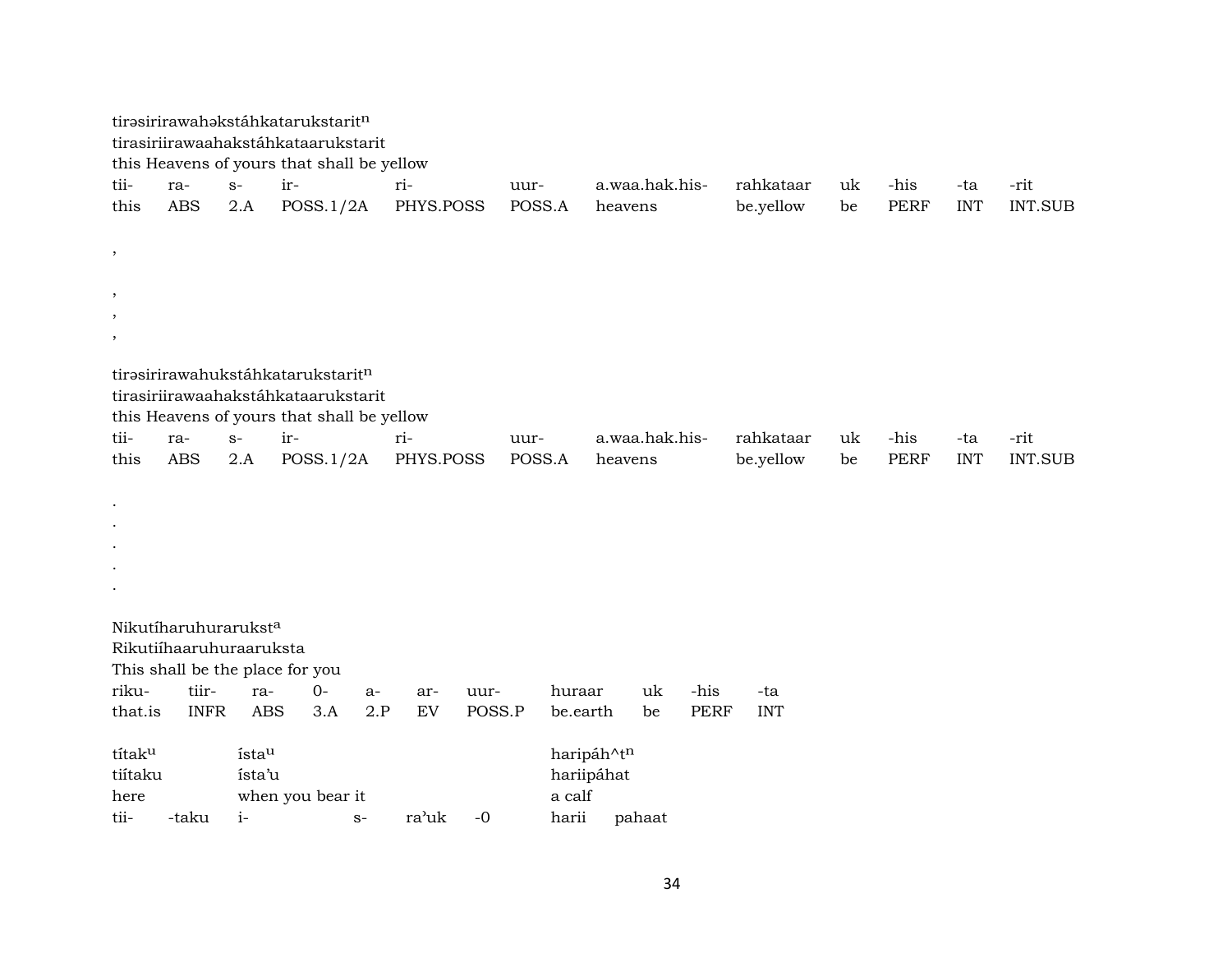## LOC CONT.1/2A 2.A make SUB.3 this calf red nurakurahkátarit<sup>n</sup>  $\overline{a}$ ruurakuráhkatarit  $\ddot{\phantom{a}}$ there for it to be deep yellow  $0$ ruurakurahkataar -ik  $-0$  $\ddot{\phantom{a}}$ INF.A  $3.A$ INF.B be.yellow **DIST** SUB.4 there  $\ddot{\phantom{a}}$ Hirikúrišt<sup>a</sup> Hi rikúricta it is going to be the one And hi rikuri- $0 \overline{0}$ -as -ta CONT.3A  $3.A$ IMPF.IRR **INT** that.is be and hirúakitar<sup>u</sup> hiru ákitaaru' tribe there hiruu akitaar- $-u'$ there tribe **NOM** nitawištarit<sup>n</sup> ritawictarit its going to be among them  $0$ tawi ri--his -ta -rit CONT.3A PERF  $3.A$ be.among **INT INT.SUB** tirátpari ákitar<sup>u</sup> tirátpari ákitaaru' this of mine tribe

| tii- ra- t- warii |                                                 | -hus akitaar- -u' |     |
|-------------------|-------------------------------------------------|-------------------|-----|
|                   | this ABS 1.A be.going.about.IMPF IMPF.SUB tribe |                   | NOM |

 $\bullet$  $\cdot$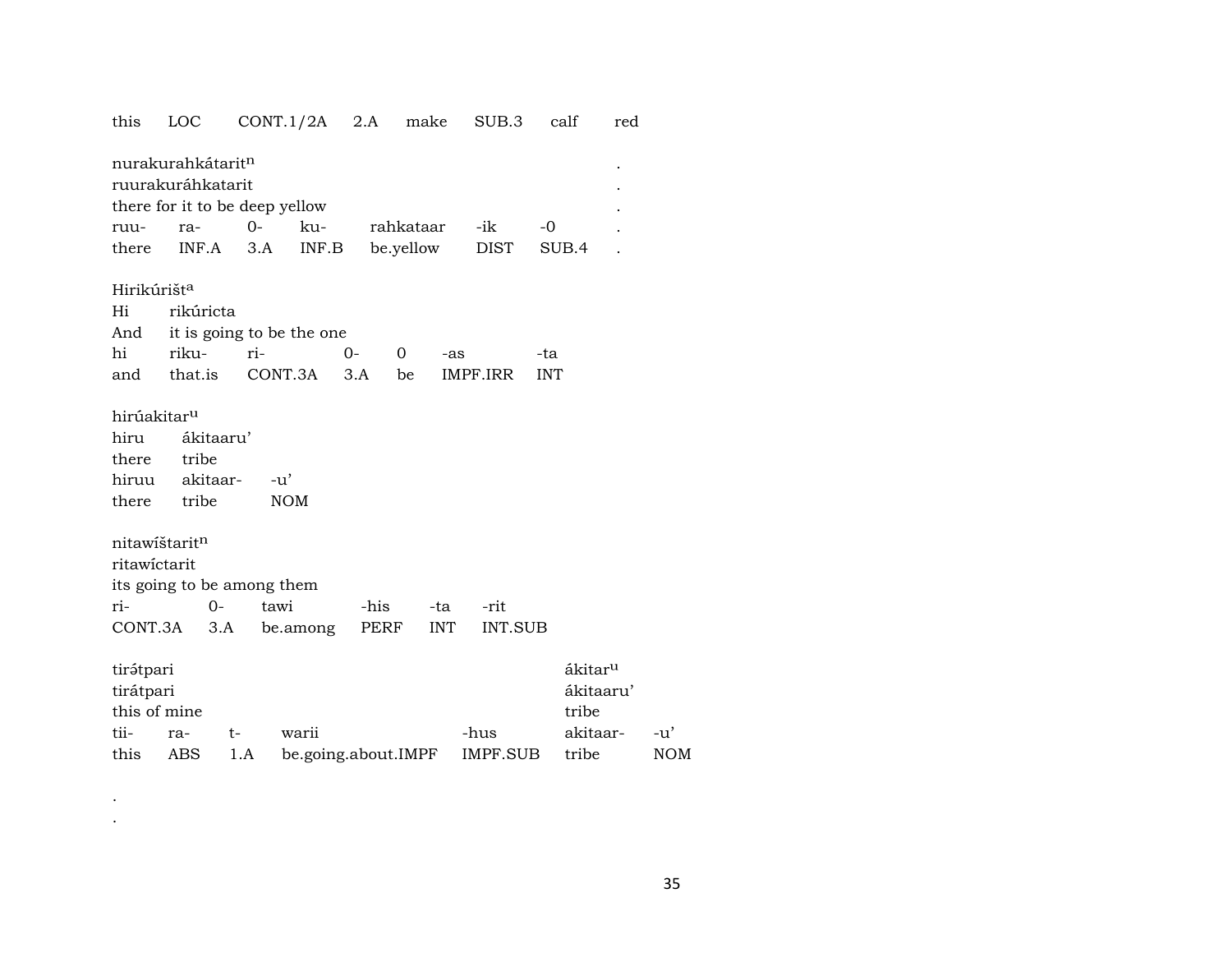| Irári<br>$\,$<br>Iraári'<br><b>Brother</b><br>$\cdot$<br>-ri'<br>$i-$<br>-raar-<br>3.POSS.A<br>3.POSS.B<br>same.sex.sibling<br>$\cdot$                                                                                                                                  |
|-------------------------------------------------------------------------------------------------------------------------------------------------------------------------------------------------------------------------------------------------------------------------|
| hirurikuwitirairatiríkaruš <sup>i</sup><br>rikuwitíra'<br>iratiríhkaruuci<br>hiru<br>those that I have inside<br>that is the way<br>there                                                                                                                               |
| hiruu riku-<br>wi-<br>ti-<br>$ii -$<br>$0-$<br>$t$ - ir-<br>$\overline{0}$<br>$-0$<br>ri-<br>$-i$<br>ra-<br>ka- ra.uc<br>raa-<br>uur-<br>QUOT IND.3A<br>be PERF<br>that ABS<br>1.A POSS.1/2A PHYS.POSS POSS.A<br>in be.lying.PL<br>SUB.2<br>that.is<br>3.A way<br>there |
| atíra<br>Atíra'<br>Mother<br>ati-<br>raa<br>1.POSS<br>mother                                                                                                                                                                                                            |
| iratiríkaruš <sup>i</sup><br>iratiríhkaruuci<br>those that I have on it<br>$ii-$<br>$-i$<br>ri-<br>$t-$<br>ir-<br>ka-<br>ra-<br>uur-<br>ra.uc                                                                                                                           |
| <b>ABS</b><br>PHYS.POSS<br>SUB.2<br>1.A<br>POSS.1/2A<br>POSS.A<br>be.lying.PL<br>that<br>in                                                                                                                                                                             |
| haripáh^tn<br>$\cdot$<br>hariipáhat<br>a newborn calf<br>harii<br>pahaat<br>$\operatorname{calf}$<br>red                                                                                                                                                                |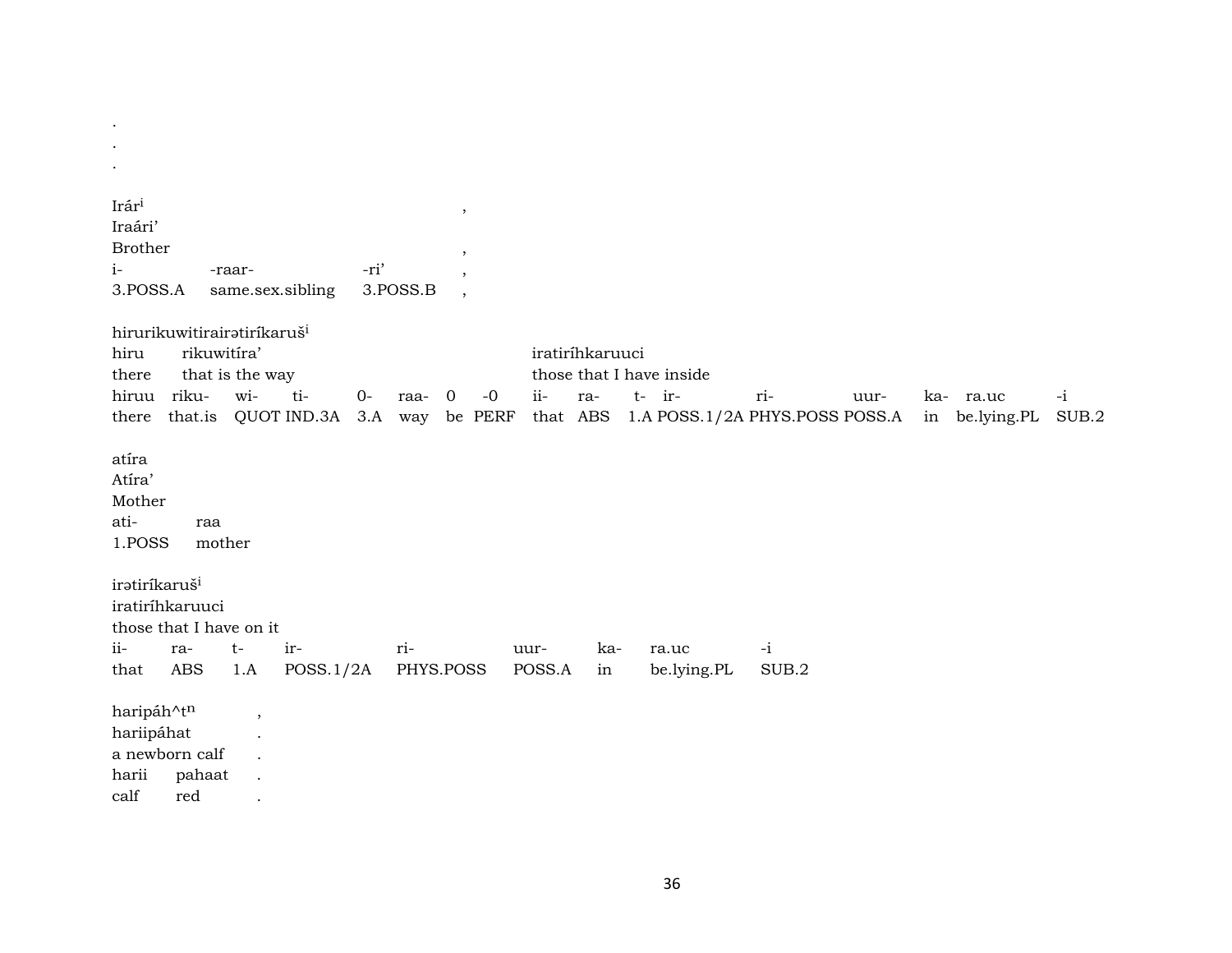| harik <sup>i</sup> swit <sup>i</sup><br>Hariíkis<br>A calf<br>harii<br>calf | -kis<br><b>DIM</b>                                              | witi'<br>it is<br>wi-<br>QUOT                                                                        | ti-<br>IND.3A                 | 0-<br>3.A           | $\mathbf 0$<br>be | $-0$<br><b>PERF</b>     |                          |                                                            |              |
|-----------------------------------------------------------------------------|-----------------------------------------------------------------|------------------------------------------------------------------------------------------------------|-------------------------------|---------------------|-------------------|-------------------------|--------------------------|------------------------------------------------------------|--------------|
| witiihi<br>Wití'<br>It is<br>wi-<br>QUOT                                    | ti-<br>IND.3A                                                   | 0-<br>3.A                                                                                            | 0<br>be                       | $-0$<br><b>PERF</b> | ,                 | ihi<br>uh<br>ihii<br>uh | $\overline{\phantom{a}}$ | šúrak <sup>i</sup><br>cuúraki<br>a girl<br>icuura-<br>girl | -kis<br>DIM  |
|                                                                             | šúrakíwit <sup>i</sup><br>Cuúraki<br>A girl<br>icuura<br>female | -kis<br><b>DIM</b>                                                                                   | witi'<br>it is<br>wi-<br>QUOT | ti-<br>IND.3A       | 0-<br>3.A         | 0<br>be                 | -0<br><b>PERF</b>        |                                                            |              |
| Náwa<br>Ráwa<br><b>Now</b><br>rawa<br>now                                   | $\overline{\phantom{a}}$                                        | irár <sup>i</sup><br>iraári'<br>brother<br>$i-$<br>3.POSS.A                                          | -raar-                        | same.sex.sibling    |                   | -ri'<br>3.POSS.B        |                          | ,<br>$\overline{\phantom{a}}$                              |              |
| hirurikuwituháhura<br>hiru<br>there<br>hiruu<br>there                       | riku-<br>that.is                                                | rikuwituhaáhura'<br>that is where it originated<br>wi-<br>QUOT                                       | ti-                           | IND.3A              | $0-$<br>3.A       | ut-<br>PREV             |                          | raa.hurar<br>be.the.origin                                 | $-0$<br>PERF |
| hiru<br>there<br>hiruu                                                      | tii-                                                            | hirutirawáhakstahkatarári<br>tirawaahakstáhkataarári<br>when the Heavens were becoming yellow<br>ra- | $0-$                          | a.waa.hak.his-      |                   |                         | rahkataar                | -aar                                                       | -i           |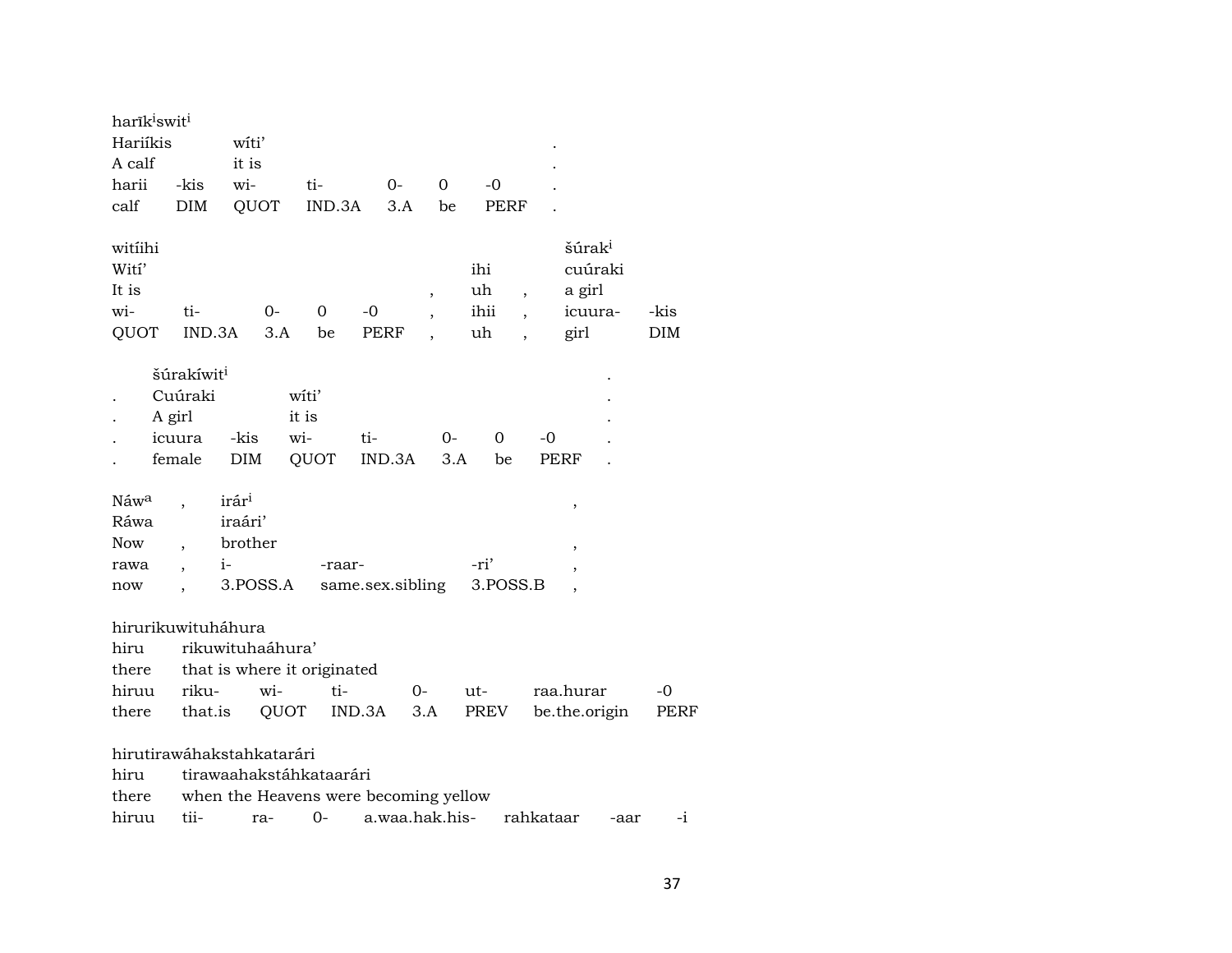| there                                                                                     | when                              | <b>ABS</b>         | 3.A             | heavens             | be.yellow                  | <b>INCH</b>          | <b>IMPF.SUB</b> |
|-------------------------------------------------------------------------------------------|-----------------------------------|--------------------|-----------------|---------------------|----------------------------|----------------------|-----------------|
| Hiru<br>Hiru<br>There<br>hiruu<br>there                                                   | atíra<br>Atíra'<br>Mother<br>ati- | 1.POSS             | raa<br>mother   |                     |                            |                      |                 |
| tirárik <sup>i</sup><br>tiiraáriki<br>this one standing<br>tii-<br>ra-<br>this            | $0-$<br>ABS<br>3.A                | arik               | be.standing     | $-i$<br>SUB.2       |                            |                      |                 |
| nikuwituháhura<br>rikuwituhaáhura'<br>that is where things originated<br>riku-<br>that.is | wi-<br>QUOT                       | ti-<br>IND.3A      | $O -$<br>3.A    | ut-<br>PREV         | raa.hurar<br>be.the.origin | $\,$<br>$-0$<br>PERF |                 |
| tiahašakúra <sup>u</sup><br>ti'ahacakúra'u<br>here where she made us<br>tii-<br>here      | ar-<br>ra-<br>EV                  | $0-$<br>ABS<br>3.A | aca-<br>IN.DU.P | ku-<br>1.P          | ra'uk<br>$-0$<br>make      | SUB.3                |                 |
| tirašíhwari<br>tiracíhwari<br>these of us living<br>tii-<br>ra-<br>this                   | ABS                               | aciir-<br>IN.DU.A  | warii           | be.going.about.IMPF | -hus<br><b>IMPF.SUB</b>    |                      |                 |
| Kitu                                                                                      |                                   | tuharáihku         |                 |                     |                            |                      |                 |

Kítuu'u' tuuhaará'ihku'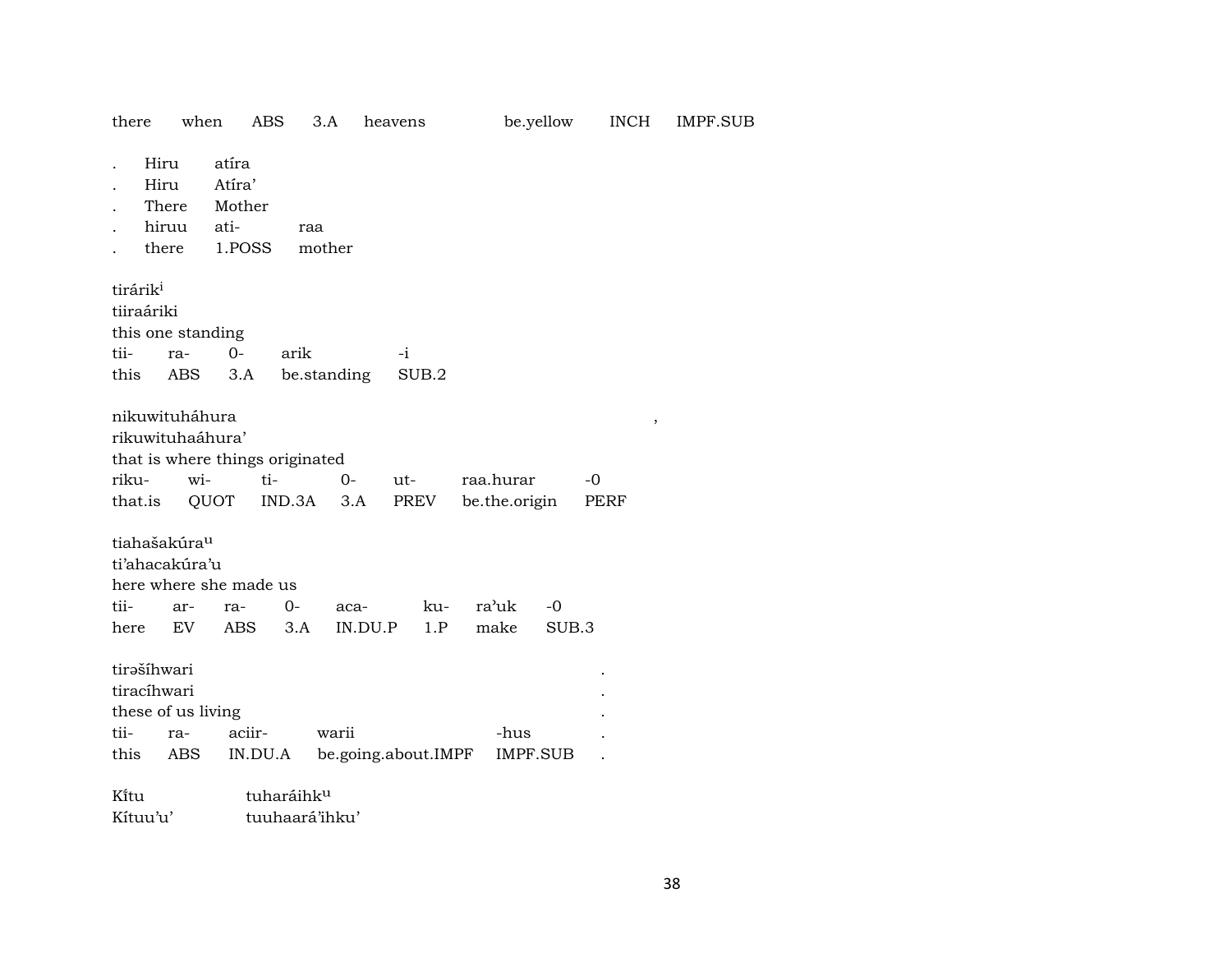| Everything                                                                    |              |                   | he means them; |                             |             |      |                 |             | $\vdots$ |
|-------------------------------------------------------------------------------|--------------|-------------------|----------------|-----------------------------|-------------|------|-----------------|-------------|----------|
| kituu                                                                         | $-u'$        | ti-               |                | $0 -$                       | $ut$ -      |      | raa.ra'ihk      | -:hus       | ,        |
| all                                                                           | NOM          |                   | IND.3A         | 3.A                         | PREV        | mean |                 | <b>IMPF</b> | ,        |
| naitustahkitu<br>raa'iitustaahkituu'u'<br>all stories<br>raa.iit.us-<br>story |              | raar-<br>PL       | kituu<br>all   | $-u^{\prime}$<br><b>NOM</b> |             |      |                 |             |          |
| tuharaíku                                                                     |              |                   |                |                             |             |      |                 |             |          |
| tuuhaará'ihku'                                                                |              |                   |                |                             |             |      |                 |             |          |
| he means them                                                                 |              |                   |                |                             |             |      |                 |             |          |
| ti-                                                                           | $0-$         | ut-               |                | raa.ra'ihk                  | -:hus       |      |                 |             |          |
| $IND.3A$ $3.A$                                                                |              | PREV              |                | mean                        | IMPF        |      |                 |             |          |
|                                                                               |              |                   |                |                             |             |      |                 |             |          |
| tiratukstaráh <sup>a</sup>                                                    |              |                   |                |                             |             |      |                 |             |          |
| Tiratúkstaraaha                                                               |              |                   |                |                             |             |      |                 |             |          |
| These that I had                                                              |              |                   |                |                             |             |      |                 |             |          |
| tii-                                                                          | ra-          | $t-$              | uks-           | raar-                       |             | raah | -a              |             |          |
| this                                                                          | ABS          | 1.A               | AOR            |                             | 3PL.INAN.P  | have |                 | SUB.1       |          |
| nəkirik <sup>u</sup><br>rákiriiku'<br>seeds<br>rak-<br>wood                   | kirik<br>eye | −u'<br><b>NOM</b> |                |                             |             |      |                 |             |          |
| natukstapakíh <sup>u</sup>                                                    |              |                   |                |                             |             |      |                 |             |          |
| ratukstaápakihu                                                               |              |                   |                |                             |             |      |                 |             |          |
| what we used to call                                                          |              |                   |                |                             |             |      |                 |             |          |
| ra-                                                                           | t-           | uks-              | rak-           |                             | waki.a      |      | -hus            |             |          |
| ABS                                                                           | 1.A          | <b>AOR</b>        | $1/2$ .PL      |                             | say.PL.IMPF |      | <b>IMPF.SUB</b> |             |          |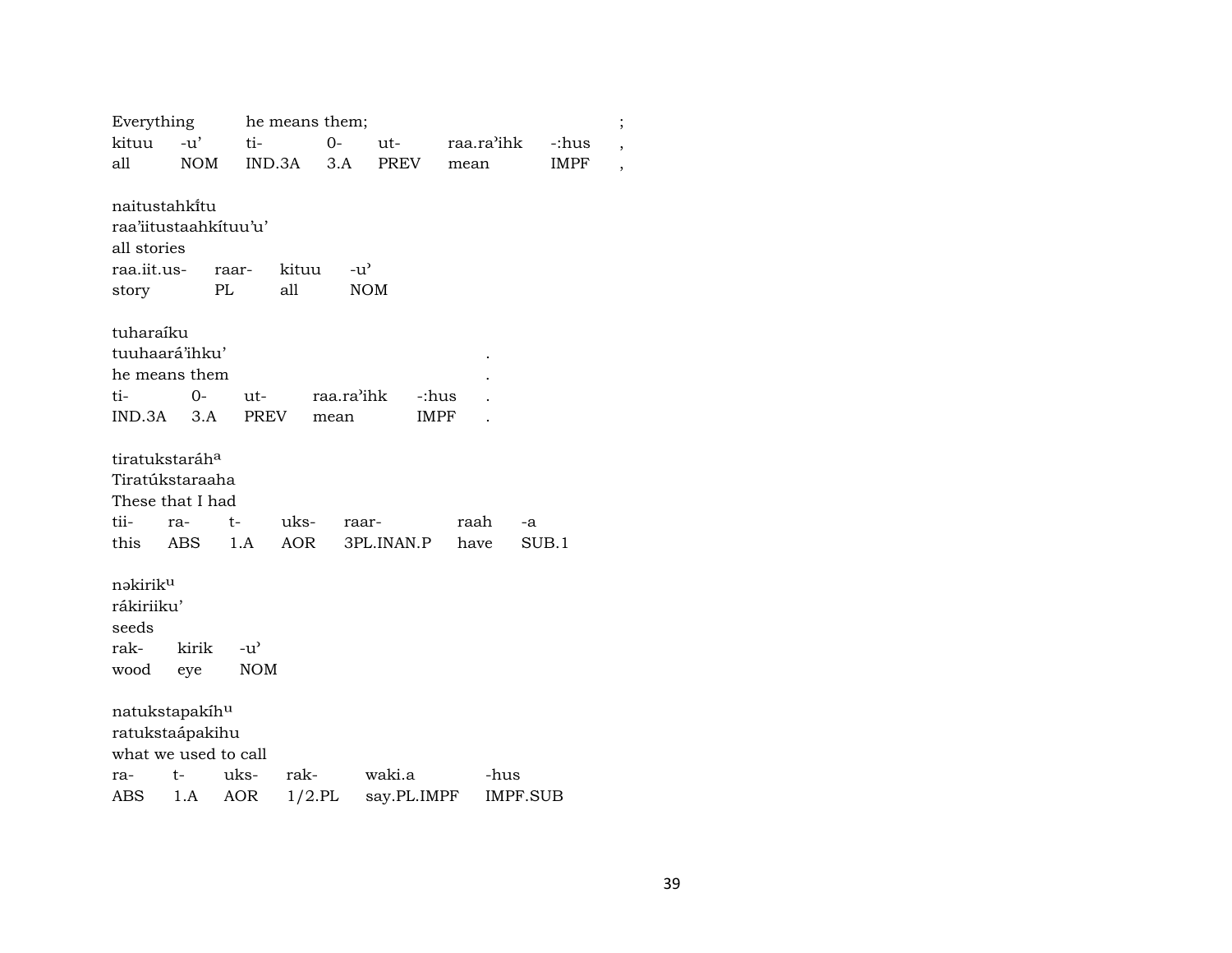| riiks- | nikstáhkata<br>rikstáhkata<br>yellow (flint) corn<br>unshelled.corn |                           | rahkataar<br>be.yellow       | ,<br>$\overline{\phantom{a}}$ |            |           |               |                        |             |      |
|--------|---------------------------------------------------------------------|---------------------------|------------------------------|-------------------------------|------------|-----------|---------------|------------------------|-------------|------|
|        | áratiriwik <sup>u</sup>                                             |                           |                              |                               |            |           | $^\mathrm{,}$ |                        |             |      |
| a      | raatíriwiiku                                                        |                           |                              |                               |            |           |               |                        |             |      |
| and    |                                                                     | there would be a pile     |                              |                               |            |           |               |                        |             |      |
| а      | raa-                                                                | ti-                       | $0-$                         | riwii.kus                     |            | -0        |               |                        |             |      |
| and    | just                                                                | IND.3A                    | 3.A                          | be.a.large.pile               |            | PERF      |               |                        |             |      |
|        |                                                                     |                           |                              |                               |            |           |               |                        |             |      |
|        | akutiráhwiət <sup>n</sup>                                           | kutiiráhwi'at             |                              |                               |            |           |               |                        |             |      |
| а      |                                                                     |                           |                              |                               |            |           |               |                        |             |      |
| and    | it was high                                                         | ti-                       |                              |                               | raar.wi.ak |           |               | -0                     |             |      |
| а      | ku-<br>and INDF                                                     | IND.3A                    | 0-<br>3.A                    | $i-$<br><b>SEQ</b>            |            |           |               |                        |             |      |
|        |                                                                     |                           |                              |                               |            |           |               | be.a.pile.so.high PERF |             |      |
|        | arutirarahkátarit <sup>n</sup>                                      |                           |                              |                               |            |           |               |                        |             |      |
| a      |                                                                     | ruutiirarahkátarit        |                              |                               |            |           |               |                        |             |      |
| and    |                                                                     |                           | there they were deep yellow  |                               |            |           |               |                        |             |      |
| a      | ruu-                                                                | ti-                       | $0-$                         | i-                            | raar-      |           |               | rahkataar              | -ik         | -0   |
| and    | there                                                               | IND.3A                    | 3.A                          | SEQ                           |            | PL.INDV.A |               | be.yellow              | <b>DIST</b> | PERF |
|        | Níkuwitira                                                          |                           |                              |                               |            |           |               |                        |             |      |
|        | Rikuwitíra'                                                         |                           |                              |                               |            |           |               |                        |             |      |
|        | That was the way                                                    |                           |                              |                               |            |           |               |                        |             |      |
|        | riku-                                                               | wi-                       | ti-                          | $0-$                          | raa-       | 0         | $-0$          |                        |             |      |
|        | that.is                                                             | QUOT                      | IND.3A                       | 3.A                           | way        | be        | PERF          |                        |             |      |
|        |                                                                     |                           |                              |                               |            |           |               |                        |             |      |
|        |                                                                     | hirutirawahakstáhkatarári |                              |                               |            |           |               |                        |             |      |
| hiru   |                                                                     |                           | tiráwaahakstáhkataarári      |                               |            |           |               |                        |             |      |
| then   |                                                                     |                           | this Heavens becoming yellow |                               |            |           |               |                        |             |      |
| hiruu  | tii-                                                                | ra-                       | $0-$                         | a.waa.hak.his-                |            |           | rahkataar     | -aar                   | $-i$        |      |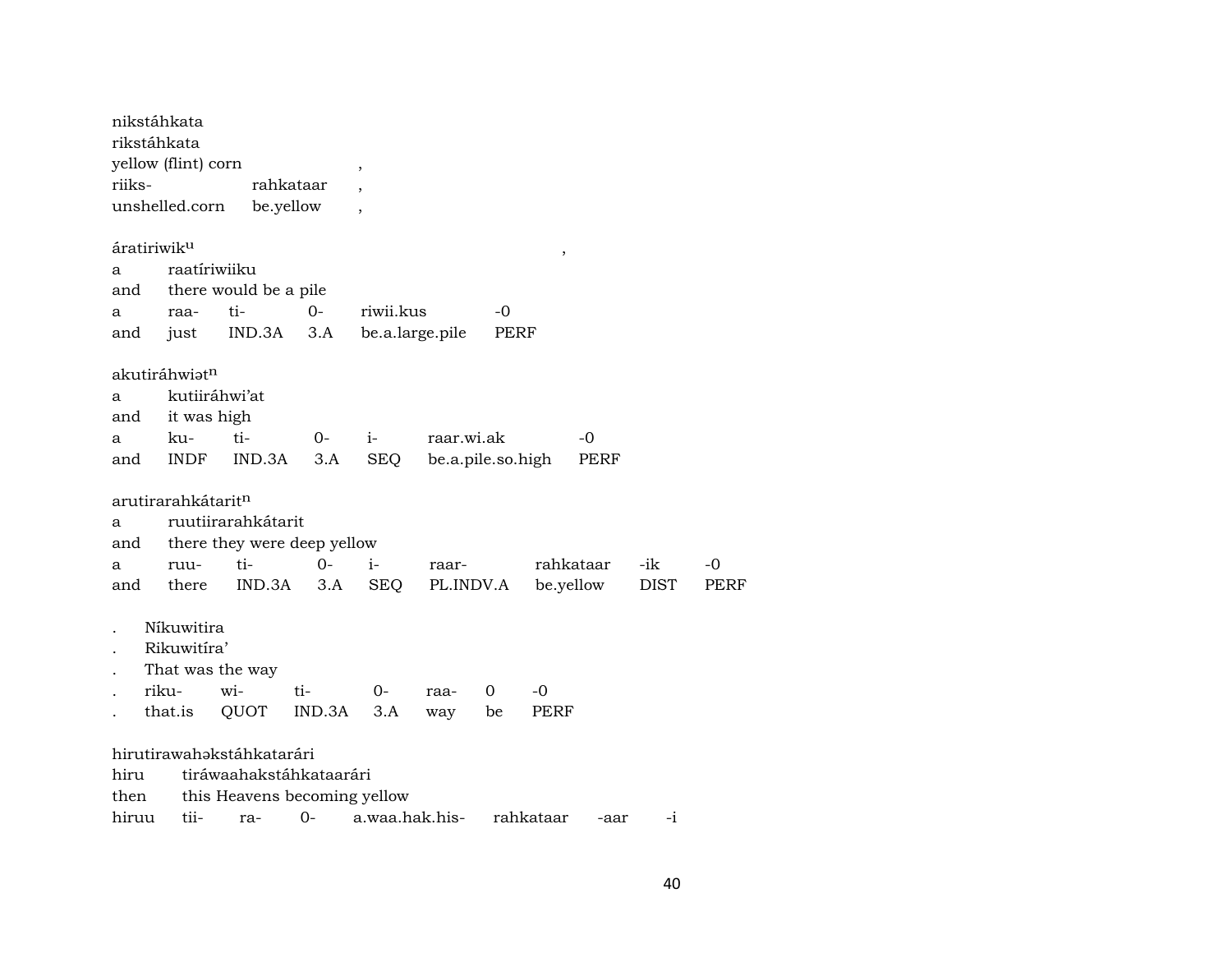| then                                                                                              | this              | <b>ABS</b>               | 3.A                 |       | heavens              |                  | be.yellow | <b>INCH</b> |                          | <b>IMPF.SUB</b>            |                     |
|---------------------------------------------------------------------------------------------------|-------------------|--------------------------|---------------------|-------|----------------------|------------------|-----------|-------------|--------------------------|----------------------------|---------------------|
| tirəsakuríspu<br>tirasákurispu<br>where the sun sets                                              |                   |                          |                     |       |                      |                  |           |             |                          |                            |                     |
| tii-                                                                                              |                   | $0-$                     | sakur-              |       | iis.wuu              |                  |           | -hus        |                          |                            |                     |
|                                                                                                   | ra-               |                          |                     |       |                      |                  |           |             |                          |                            |                     |
| where                                                                                             | <b>ABS</b>        | 3.A                      | sun                 |       | go.out.of.sight.IMPF |                  |           | IMPF.SUB    |                          |                            |                     |
| Náwa                                                                                              | $\mathbf{i}$      | $\overline{\phantom{a}}$ | irár <sup>i</sup>   |       |                      |                  |           |             | $\, ,$                   |                            |                     |
| Ráwa                                                                                              | $\mathbf{i}$      |                          | iraári'             |       |                      |                  |           |             |                          |                            |                     |
| Now                                                                                               | there             |                          | brother             |       |                      |                  |           |             | $\, ,$                   |                            |                     |
| rawa                                                                                              | $\mathbf{i}$      | $\overline{\phantom{a}}$ | $i-$                |       | -raar-               |                  | -ri'      |             | $\, ,$                   |                            |                     |
| now                                                                                               | and               |                          | 3.POSS.A            |       |                      | same.sex.sibling |           | 3.POSS.B    | $\overline{\phantom{a}}$ |                            |                     |
| hawiritariraíwatn<br>hawiiriitariiraa'iiwat<br>now I am telling you about it here<br>haa-<br>here | wii-<br>now       | rii-<br><b>ASSR</b>      | $t-$<br>1.A         | ir-   | PREV.1/2A            | a-<br>2.P        | ri-       | PHYS.POSS   | uur-<br>PREV             | raa.iiwaat<br>tell.a.story | $-0$<br><b>PERF</b> |
| tiráwah<br>Tiráwaahat<br>the Heavens<br>tii-<br>this                                              | ra-<br><b>ABS</b> | $0-$<br>3.A              | waa-<br><b>DIST</b> | ahak  | extend.in.a.line     | $-0$             | SUB.4     |             |                          |                            |                     |
| šiksúrakut <sup>a</sup><br>Cíksu' rakuúta<br>Be prayerful                                         |                   |                          |                     |       |                      |                  |           |             |                          |                            |                     |
| aciks                                                                                             | $-u^{\prime}$     | ra-                      |                     | $0 -$ | ku-                  | ut-              | 0         | -a          |                          |                            |                     |
| think.of                                                                                          | <b>NOM</b>        |                          | INF.A               | 3.A   | INF.B                | PREV             | be        | SUB.1       |                          |                            |                     |
| hiruirihikusúšira <sup>a</sup>                                                                    |                   |                          |                     |       |                      |                  |           |             |                          |                            |                     |

irihiikuusúcira' Hiru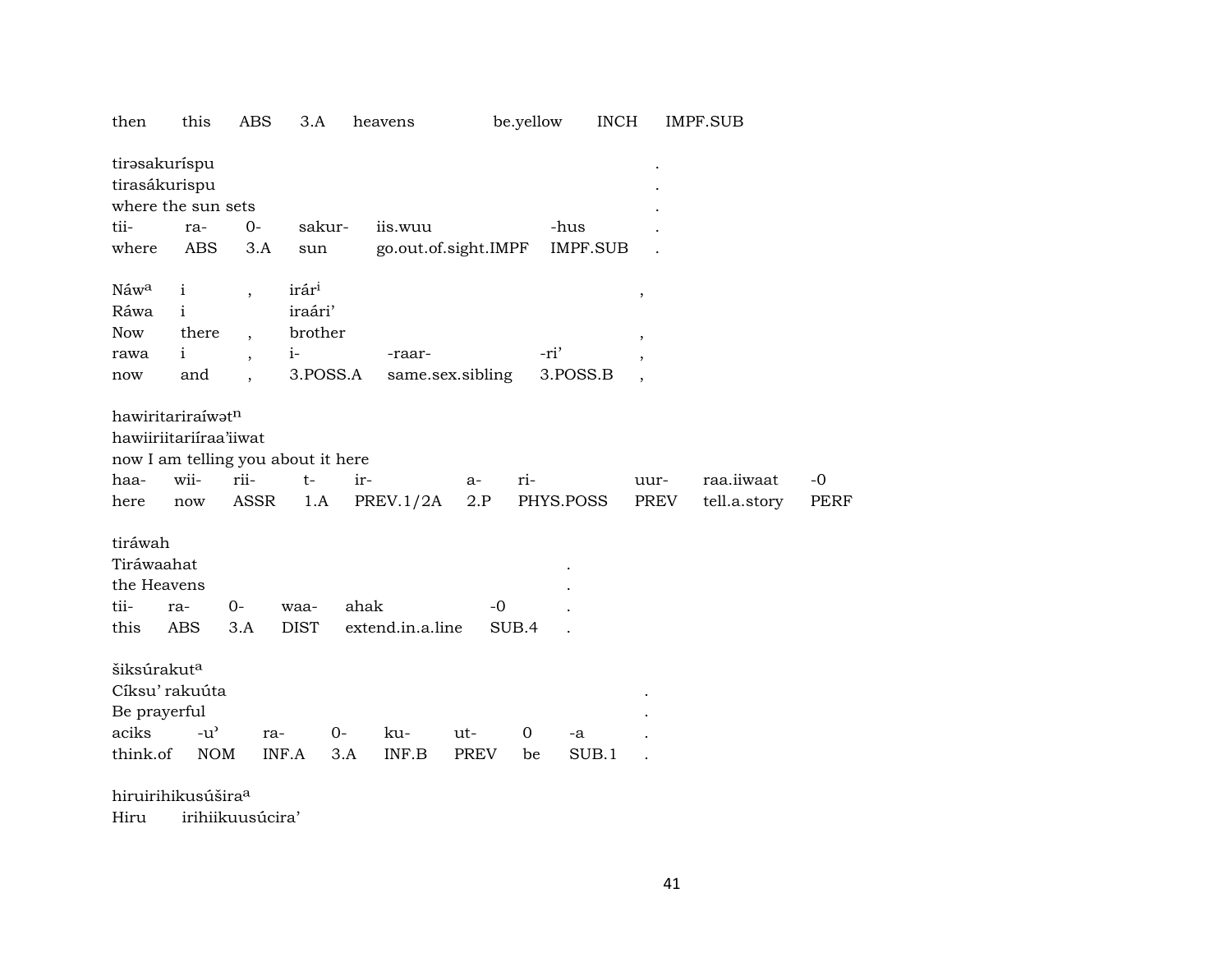| There                            | He will be the one       |                        |             |           |         |              |            |      |                                        |            |              |      |
|----------------------------------|--------------------------|------------------------|-------------|-----------|---------|--------------|------------|------|----------------------------------------|------------|--------------|------|
| hiruu                            | irii-                    | hii-                   | kuus-       |           | $O-$    | ut-          | $i-$       |      | raar                                   | $-0$       |              |      |
| there                            | that                     | other                  | POT.1/3A    |           | 3.A     | PREV         | <b>SEQ</b> |      | do                                     |            | PERF         |      |
|                                  |                          |                        |             |           |         |              |            |      |                                        |            |              |      |
| nuhárikahístaritn                |                          |                        |             |           |         |              |            |      |                                        |            |              |      |
| ruuhaarikaáhistarit              |                          |                        |             |           |         |              |            |      |                                        |            |              |      |
| the one who is going to tell you |                          |                        |             |           |         |              |            |      |                                        |            |              |      |
| ra-                              | $0-$                     | $a-$                   | $a-$        | ut-       |         | raa.ri.kaa.a |            | -his |                                        | -ta        | -rit         |      |
| ABS                              | 3.A                      | PREV.3A                | 2.P         | PREV      | tell.to |              |            | PERF |                                        | <b>INT</b> | INT.SUB      |      |
|                                  |                          |                        |             |           |         |              |            |      |                                        |            |              |      |
|                                  |                          |                        |             |           |         |              |            |      |                                        |            |              |      |
|                                  |                          |                        |             |           |         |              |            |      |                                        |            |              |      |
|                                  |                          |                        |             |           |         |              |            |      |                                        |            |              |      |
|                                  |                          |                        |             |           |         |              |            |      |                                        |            |              |      |
|                                  |                          |                        |             |           |         |              |            |      |                                        |            |              |      |
|                                  |                          |                        |             |           |         |              |            |      |                                        |            |              |      |
|                                  |                          | hirúirihikusuširaríka  |             |           |         |              |            |      |                                        |            |              |      |
| Hiru                             |                          | irihiikuusuciraaríkaa' |             |           |         |              |            |      |                                        |            |              |      |
| There                            |                          | that one will tell it  |             |           |         |              |            |      |                                        |            |              |      |
| hiruu                            | irii-                    | hii-                   | kuus-       | $0-$      |         | $a-$         |            | ut-  | $i-$                                   |            | raa.ri.kaa.a | -0   |
| there                            | that                     | other                  | POT.1/3A    |           | 3.A     | PREV.3A      |            | PREV |                                        | <b>SEQ</b> | tell.to      | PERF |
|                                  |                          |                        |             |           |         |              |            |      |                                        |            |              |      |
|                                  | tihatuharáihku           |                        |             |           |         |              |            |      |                                        |            |              |      |
|                                  |                          | Tihatuuhaará'ihku'     |             |           |         |              |            |      |                                        |            |              |      |
|                                  |                          | This is what He means  |             |           |         |              |            |      |                                        |            |              |      |
|                                  | tii-                     | haa-<br>ti-            |             | 0-<br>ut- |         | raa.ra'ihk   |            |      | -:hus                                  |            |              |      |
|                                  | this                     | here                   | IND.3A      | 3.A       | PREV    | mean         |            |      | <b>IMPF</b>                            |            |              |      |
|                                  |                          |                        |             |           |         |              |            |      |                                        |            |              |      |
|                                  | Atiharítišk <sup>a</sup> |                        |             |           |         |              | ,          |      | $\boldsymbol{\zeta}\boldsymbol{\zeta}$ |            |              |      |
| A                                |                          | tihaariíticka'         |             |           |         |              |            |      |                                        |            |              |      |
| And                              |                          | this is what I want    |             |           |         |              |            |      |                                        |            |              |      |
| a                                | tii-                     | haa-                   | rii-        | $t-$      | wicka   | $-0$         |            |      |                                        |            |              |      |
| and                              | this                     | here                   | <b>ASSR</b> | 1.A       | want    | <b>PERF</b>  |            |      |                                        |            |              |      |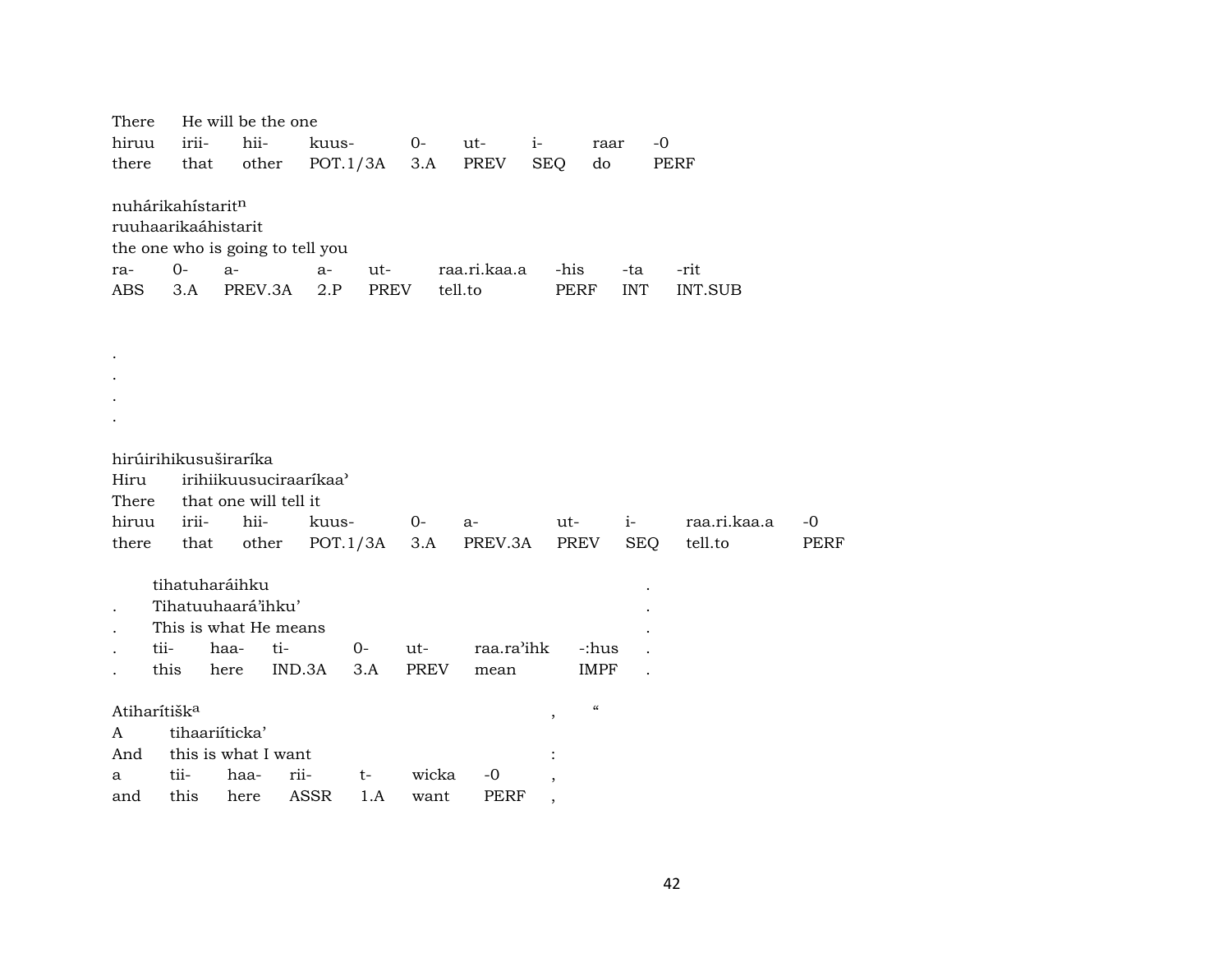|                                                  | Tihawirásuras                                                              |           |               |                  |                                            |                          |        |            |      |       |  |  |  |
|--------------------------------------------------|----------------------------------------------------------------------------|-----------|---------------|------------------|--------------------------------------------|--------------------------|--------|------------|------|-------|--|--|--|
|                                                  | Tihaawirásuras                                                             |           |               |                  |                                            |                          |        |            |      |       |  |  |  |
|                                                  | Here you have found it                                                     |           |               |                  |                                            |                          |        |            |      |       |  |  |  |
| tii-                                             | haa-                                                                       |           | wii-          | ra-              | $S-$                                       | huras                    | -0     |            |      |       |  |  |  |
| here                                             | here                                                                       |           | now           | ABS              | 2.A                                        | find                     | PERF   |            |      |       |  |  |  |
| tátišk <sup>a</sup><br>Táticka'<br>I want<br>ta- | IND.1/2A                                                                   | t-<br>1.A | wicka<br>want | $-0$             | $\, ,$<br>$\overline{\phantom{a}}$<br>PERF |                          |        |            |      |       |  |  |  |
|                                                  | irárisírəskur <sup>i</sup>                                                 |           |               |                  |                                            |                          |        |            |      |       |  |  |  |
| iraári'                                          |                                                                            |           |               |                  |                                            |                          |        | siraskuúri |      |       |  |  |  |
|                                                  | brother<br>for you (du) to be together<br>$\, ,$                           |           |               |                  |                                            |                          |        |            |      |       |  |  |  |
| $i-$                                             |                                                                            | -raar-    |               |                  | -ri'                                       | $\overline{\phantom{a}}$ | $si$ - | ra-        | $S-$ | ku-   |  |  |  |
| 3.POSS.A                                         |                                                                            |           |               | same.sex.sibling | 3.POSS.B                                   |                          | DU     | INF.A      | 2.A  | INF.B |  |  |  |
|                                                  | tátišk <sup>a</sup><br>Táticka'<br>I want<br>ta-<br>IND.1/2A               |           | t-<br>1.A     | wicka<br>want    | -0<br>PERF                                 |                          |        |            |      |       |  |  |  |
| ra-<br>INF.A                                     | nakúrahir <sup>a</sup><br>rakúraahiira<br>for it to be good<br>$0-$<br>3.A |           | ku-<br>INF.B  | uur-<br>PREV     | raa-<br>way                                | hiir<br>be.good          | -a     | SUB.1      |      |       |  |  |  |
|                                                  | sirəskúwari<br>siraskúwari                                                 |           |               |                  |                                            |                          |        |            |      |       |  |  |  |
|                                                  | for you (du) to live                                                       |           |               |                  |                                            |                          |        |            |      |       |  |  |  |
| $si-$                                            | ra-                                                                        | $S-$      |               | ku-              | warii                                      |                          |        | -hus       |      |       |  |  |  |